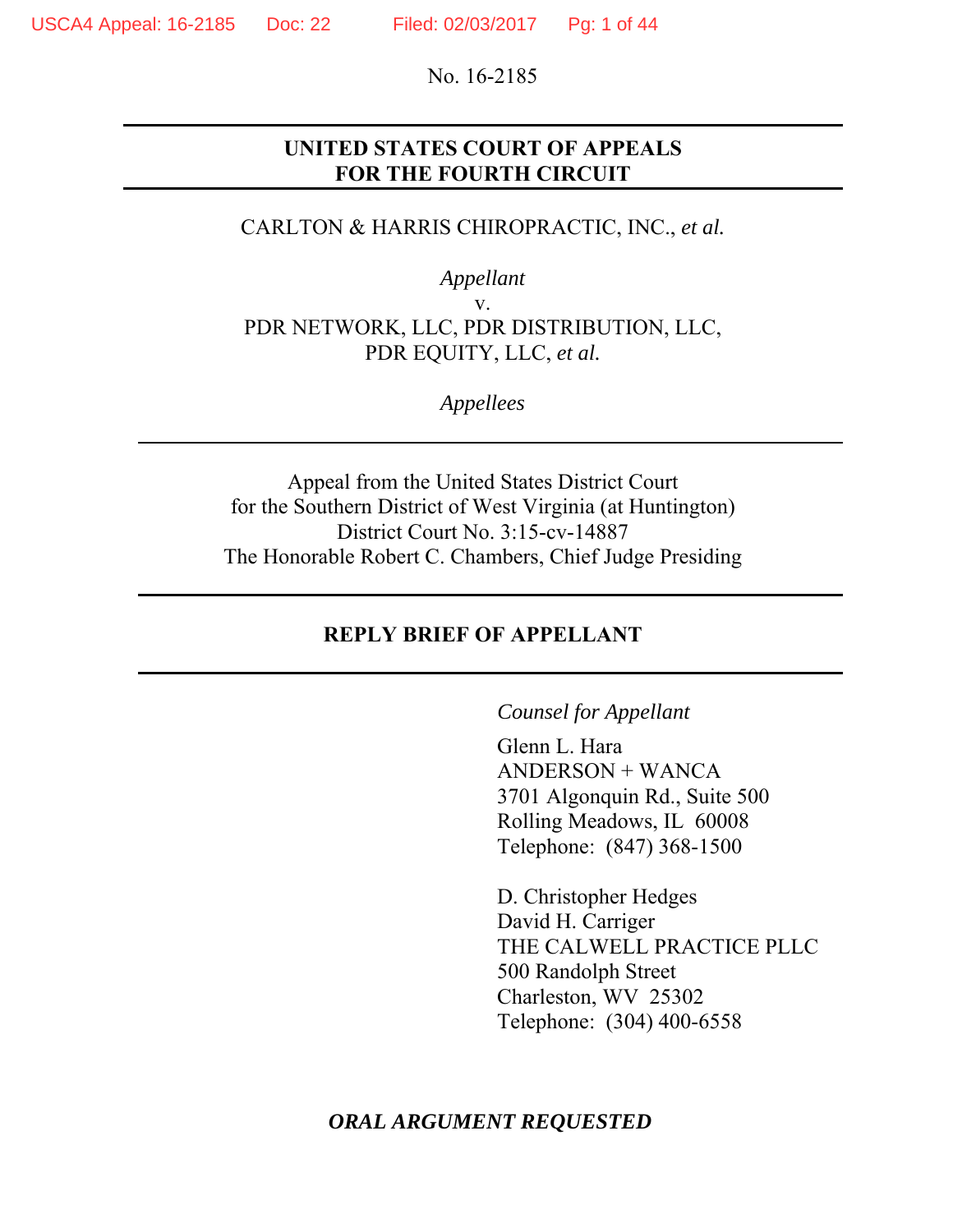# **TABLE OF CONTENTS**

## **Page(s)**

| I. | This Court should follow the Second Circuit's decision in<br>Boehringer, particularly the interpretation in Judge Leval's<br>concurring opinion that the free-goods-or-services rule is a |                                                                                                                            |
|----|-------------------------------------------------------------------------------------------------------------------------------------------------------------------------------------------|----------------------------------------------------------------------------------------------------------------------------|
|    | $\mathsf{A}.$                                                                                                                                                                             | Overview of the panel opinion and concurring opinion in                                                                    |
|    | <b>B.</b>                                                                                                                                                                                 | This Court should adopt the <i>per se</i> interpretation of the<br>2006 Order in Judge Leval's concurrence and reverse 5   |
|    | $\mathcal{C}$ .                                                                                                                                                                           | In the alternative, this Court should adopt the rationale of<br>the Boehringer panel, which also requires reversal in this |
|    |                                                                                                                                                                                           |                                                                                                                            |
|    | <b>ADDENDUM</b>                                                                                                                                                                           |                                                                                                                            |

### CERTIFICATE OF COMPLIANCE WITH RULE

# CERTIFICATE OF SERVICE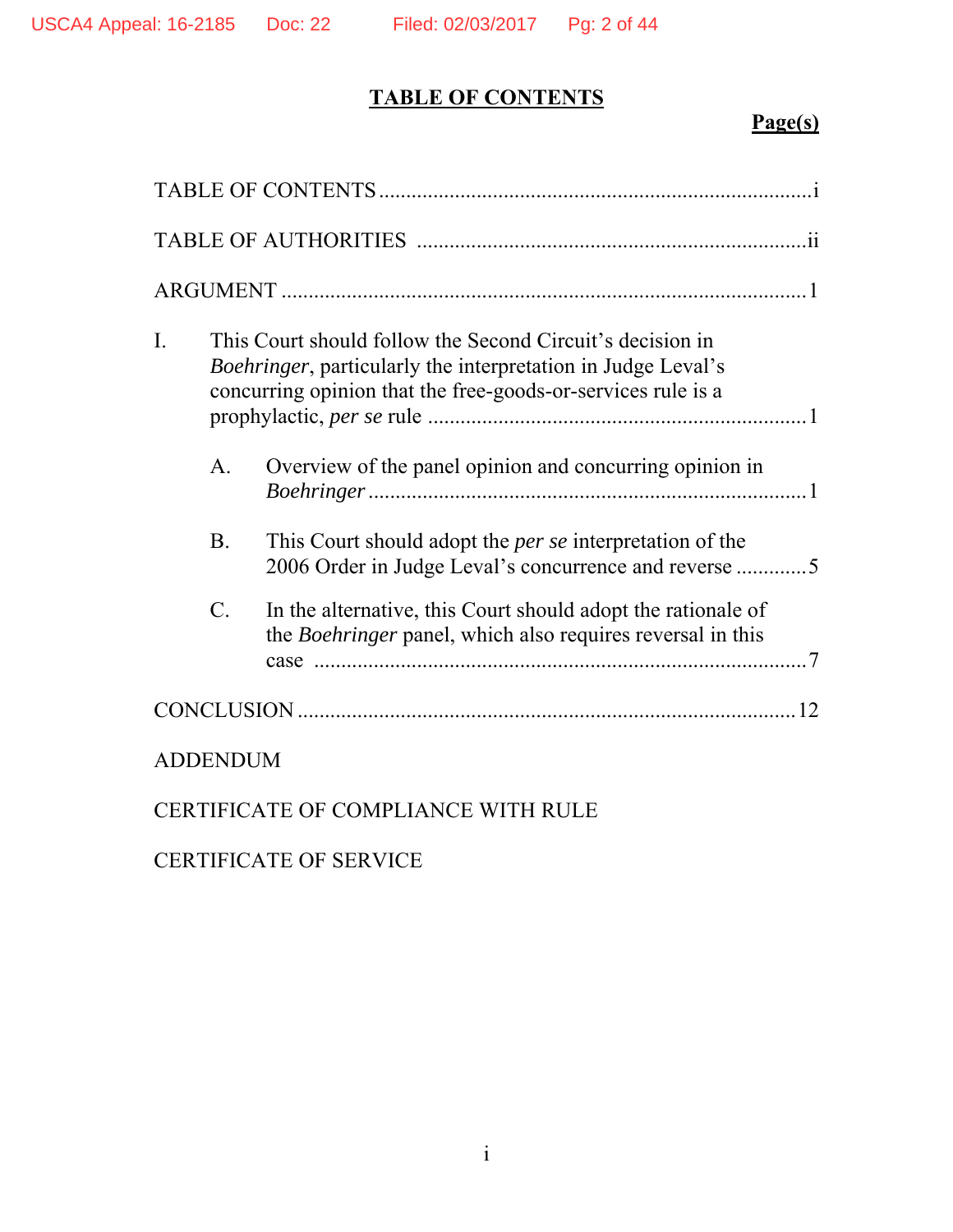# **TABLE OF AUTHORITIES**

### **Page(s)**

| Alpha Tech Pet, Inc. v. Lagasse, LLC,                                |
|----------------------------------------------------------------------|
| Chapman v. First Index, Inc.,                                        |
| Drug Reform Coordination Network, Inc. v. Grey House Publ'g, Inc.,   |
| Gager v. Dell Fin. Servs., LLC,                                      |
| McMellon v. United States,                                           |
| Physicians Healthsource, Inc. v. Boehringer Ingelheim Pharms., Inc., |
| Physicians Healthsource, Inc. v. Boehringer Ingelheim Pharm., Inc.,  |
| Physicians Healthsource, Inc. v. Stryker Sales Corp.,                |
| Russell v. Absolute Collection Servs., Inc.,                         |
| Sandusky Wellness Ctr., LLC v. Medco Health Solutions, Inc.,         |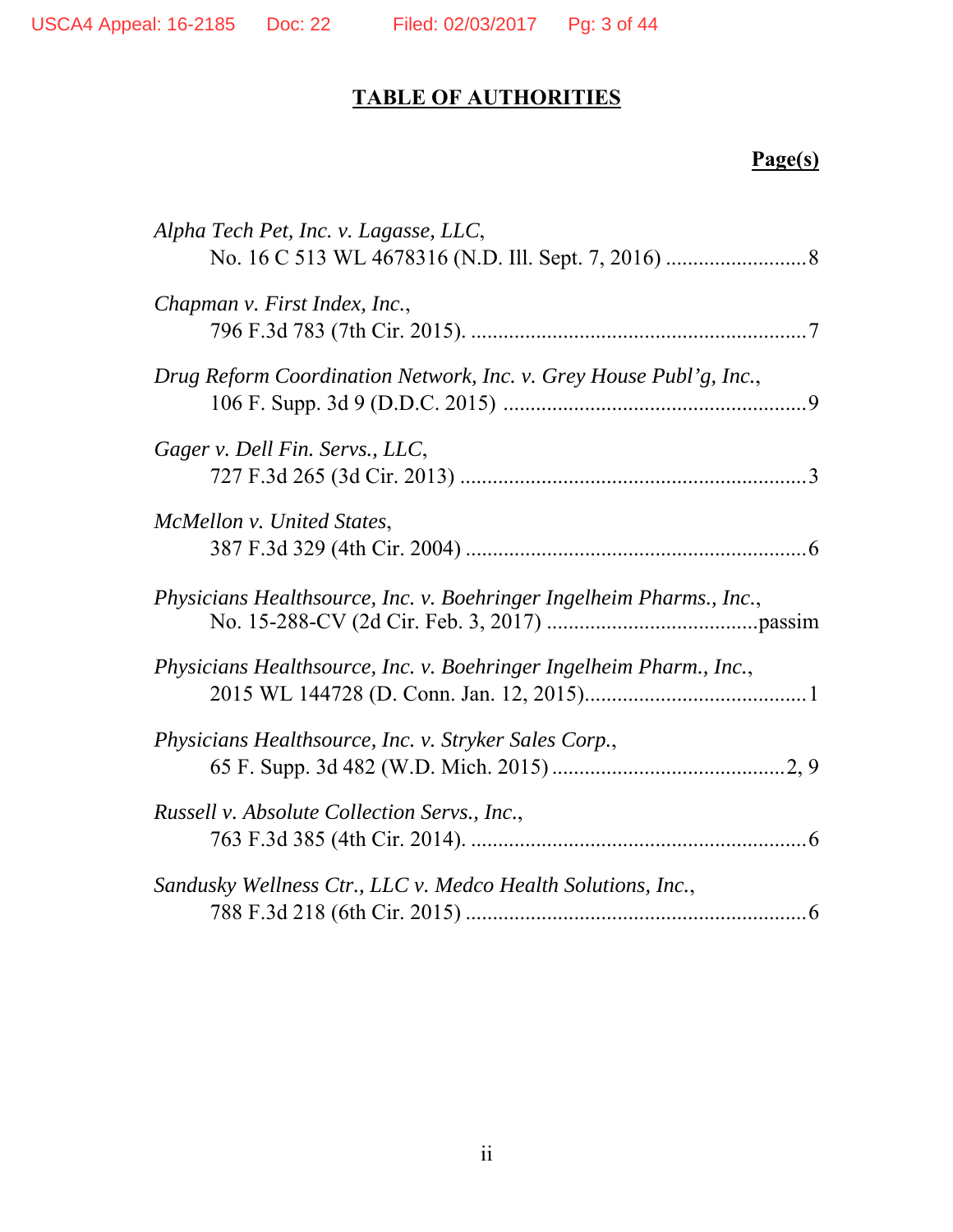Plaintiff-Appellant, Carlton & Harris Chiropractic, Inc., states as follows for its Reply Brief.

#### **Argument**

- **I. This Court should follow the Second Circuit's decision in** *Boehringer***, particularly the interpretation in Judge Leval's concurring opinion that the free-goods-or-services rule is a prophylactic,** *per se* **rule.** 
	- **A. Overview of the panel opinion and concurring opinion in**  *Boehringer***.**

On February 3, 2017, the Second Circuit issued its published opinion in

*Physicians Healthsource, Inc. v. Boehringer Ingelheim Pharms., Inc.*, No. 15-288-

CV (2d Cir. Feb. 3, 2017) (Addendum, Exhibit A), reversing the district court's

dismissal of a TCPA action where a pharmaceutical company sent a fax promoting

a free "dinner meeting" for physicians to discuss the medical condition HDSS, but

where there was no prescription drug commercially available to treat that

condition. The district court in this case relied heavily on the dismissal order,

*Physicians Healthsource, Inc. v. Boehringer Ingelheim Pharm., Inc.*, 2015 WL

144728 (D. Conn. Jan. 12, 2015), citing it for the proposition that "where the sender of an unsolicited fax had nothing to sell, even if offering a good or service, the fax was not an advertisement." (A131).

The Second Circuit panel in *Boehringer* disagreed, holding that the freeseminar fax was "plausibly" an advertisement sufficient to withstand a motion to dismiss, where the subject of the dinner meeting (the medical condition HDSS)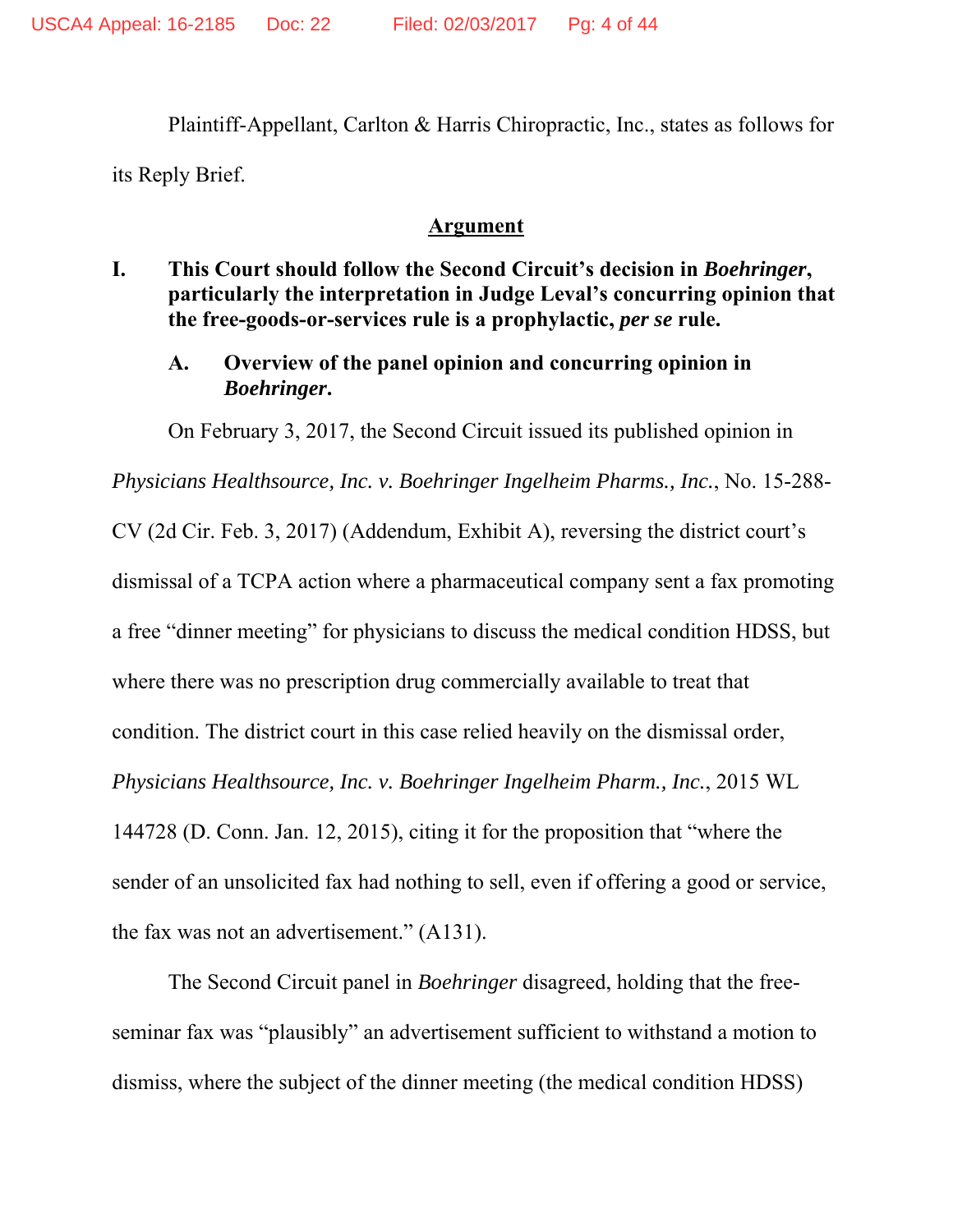"relates to" the business of the sender (manufacturing pharmaceutical drugs, including one in the pipeline but not yet approved, to treat HSDD). (Addendum, Ex. A at 8). Thus, the panel held, it was "plausible" that the fax had a "commercial purpose." (*Id.*) The panel held its conclusion was consistent with the "free-goodsor-services" rule in the FCC's 2006 Order, which ruled that "it is reasonable to presume that such messages [advertising free seminars] describe the 'quality of any property, goods, or services,' potentially violating the TCPA." (*Id.*)

The Second Circuit panel held that the defendant could rebut this "presumption" at summary judgment to show that the fax was not a pretext or part of an overall marketing campaign, but only after discovery into, for example, "testimony of the dinner meeting participants," along with "the meeting's agenda, transcript, presentation slides, speaker list, or any internal emails or correspondences discussing the meeting." (*Id.* at 11–12). The panel agreed with *Physicians Healthsource, Inc. v. Stryker Sales Corp.*, 65 F. Supp. 3d 482, 492 (W.D. Mich. 2015), that a court should not "put on evidentiary blinders in deciding whether a particular fax amounts to an advertisement," and should instead look "beyond the four corners of the fax" in deciding whether a fax promoting "free goods or services" is an advertisement. (*Id.* at 12–13).

What a court *cannot* do, the panel held, is require a plaintiff suing on a freeseminar fax "to plead specific facts alleging that specific products or services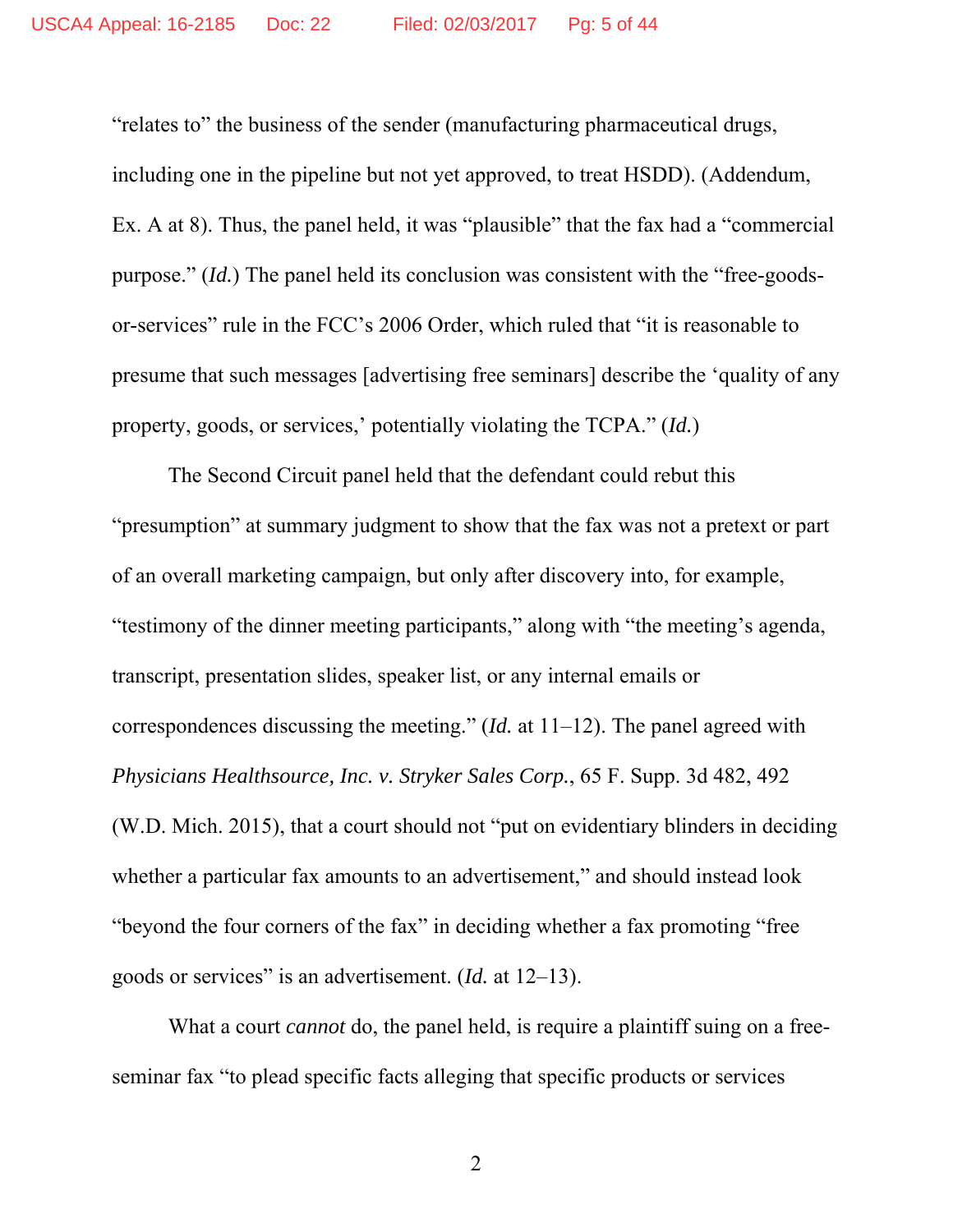would be, or were, promoted at the free seminar." (*Id.* at 10). Such a requirement, the panel held, "would impede the purposes of the TCPA," which is "a remedial statute" that "should be construed to benefit consumers." *(Id. (quoting Gager v.*) *Dell Fin. Servs., LLC*, 727 F.3d 265, 271 (3d Cir. 2013)). The panel noted that "[i]t is also possible that [the defendant] used the seminar to advertise *other* drugs or services in its inventory"—besides the HDSS drug—"which would certainly support finding a violation of the TCPA," which also required reversal. (*Id.* at 13).

In a concurring opinion, Judge Pierre N. Leval agreed the district court must be reversed under the panel's rationale, but wrote separately "and speaking only to state courts and federal courts outside this circuit" to propose a different interpretation of the 2006 Order that "may better reflect the text of the Commission's Rule." (Concurring Op. (Leval, J.) at 1) (Addendum, Exhibit B). Judge Leval suggested that "other courts" might read the plain language of the 2006 Order to mean that "at least when sent by commercial, profit-motivated entities, faxes offering free goods or services are deemed to be advertisements (and 'unsolicited advertisements' if sent without the prior permission of the recipient), regardless of whether the offer of free goods and services was a pretext or preliminary to explicit promotion of commercial products and services." (*Id.* at 4).

Judge Leval quoted in its entirety Paragraph 52 of the 2006 Order regarding "Offers for Free Goods and Services" and wrote that "[i]f one reads this passage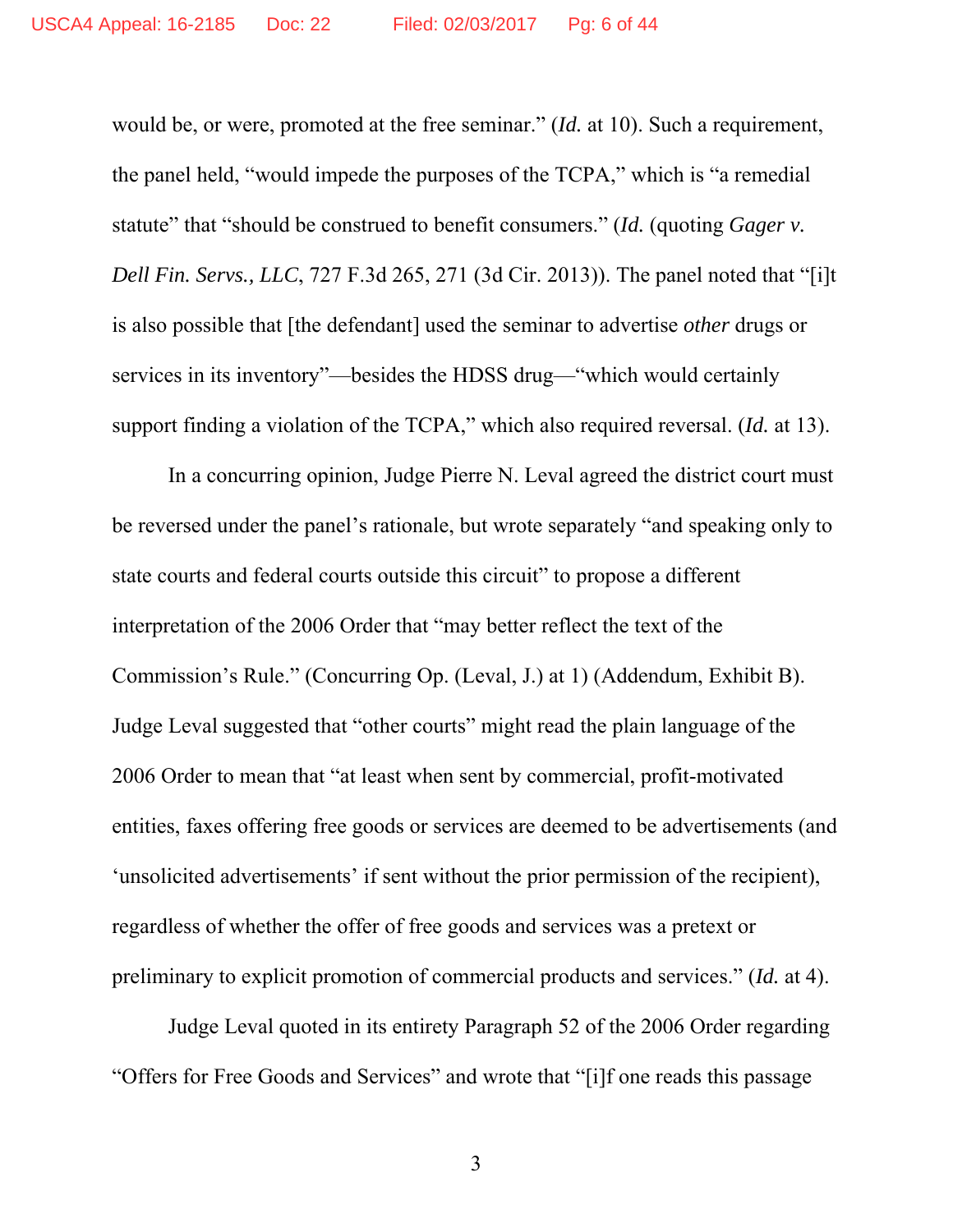precisely, sentence by sentence, giving each sentence its natural meaning, it can be read to establish a rule that differs significantly from the majority opinion's interpretation of it." (*Id.* at 7). Judge Leval reasoned that the free-goods-or-services rule means that "facsimile messages offering free goods and services are treated as advertisements, so that the sender must 'obtain the recipient's permission beforehand, in the absence of an [established business relationship]." (*Id.* at 8).

Thus, Judge Leval wrote, "another court might well disagree with the majority opinion's view that the Rule 'does not aim at faxes promoting free seminars *per se*." (*Id.*) Judge Leval observed that "[n]othing in the text suggests that the Commission's observation of the frequency with which free offers lead to commercial solicitation was intended as limiting the Commission's categorical proposition announced in the first sentence, rather than providing an explanation for it." (*Id.*)

Judge Leval noted that another court "might conclude that the majority opinion's selective quotation and characterization of the last two sentences of the passage on free goods and services change their meaning" by stating the freegoods-or-services faxes are only "*potentially*" advertisements because they are presumed to describe the "quality of any property, goods, or services." (*Id.* at 9). In actuality, Judge Leval observed, the passage states that "the fax message offering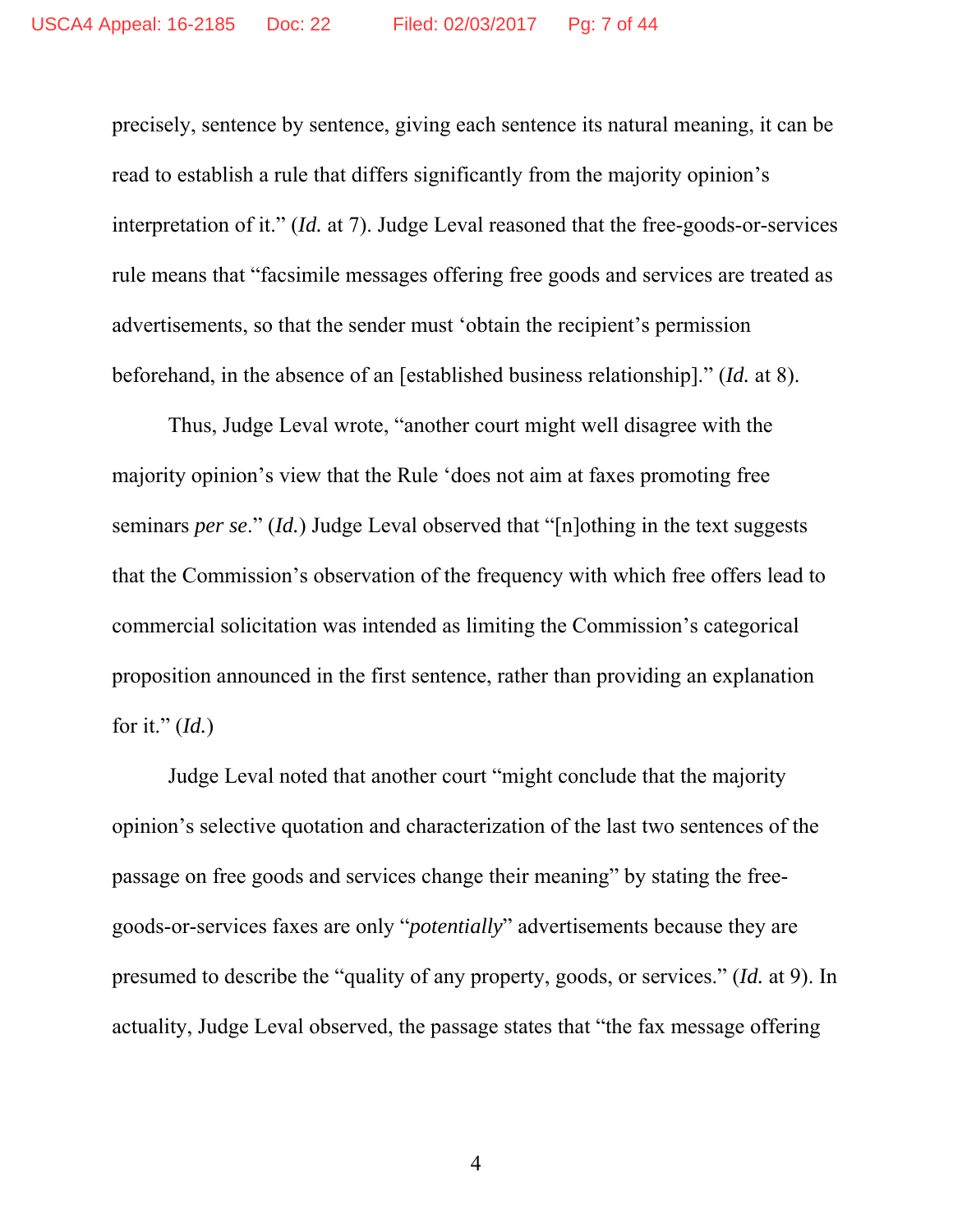free goods or services *does* violate the TCPA—not that it 'potentially' violates the TCPA." *(Id.* at 9 (emphasis added)).

Thus, Judge Leval stated, the "natural meaning" of the FCC ruling is that "[b]ecause of the frequency" with which faxes offering free goods and services "mask or precede efforts to sell something," the FCC "adopted a prophylactic presumption that fax messages offering free goods or services *are* advertisements and thus *are* prohibited by § 227 (unless they are either sent with the consent of the recipient or meet the requirements for the statutory exception)." (*Id.*) Judge Leval concluded that, "[w]hile I concur with the panel opinion, ruling that the Complaint states a claim, I note that other courts might interpret the Commission's 2006 Rule differently." (*Id.* at 13).

#### **B. This Court should adopt the** *per se* **interpretation of the 2006 Order in Judge Leval's concurrence and reverse.**

Plaintiff has consistently maintained in the district court and in this Court that the free-goods-or-services rule in Paragraph 52 of the 2006 Order *unambiguously* states that faxes offering "free goods or services," such as a "free publication" like the 2014 PDR e-Book, "are unsolicited advertisements under the TCPA's definition." (2006 Order ¶ 52). Defendants argue in their Brief that Plaintiff "concedes the 2006 Order can be interpreted as *not* containing a '*per se*' rule for faxes discussing free goods and services," but Plaintiff did no such thing. (Defs.' Br. at 32). Plaintiff argued in the alternative that, "*even if* the rule is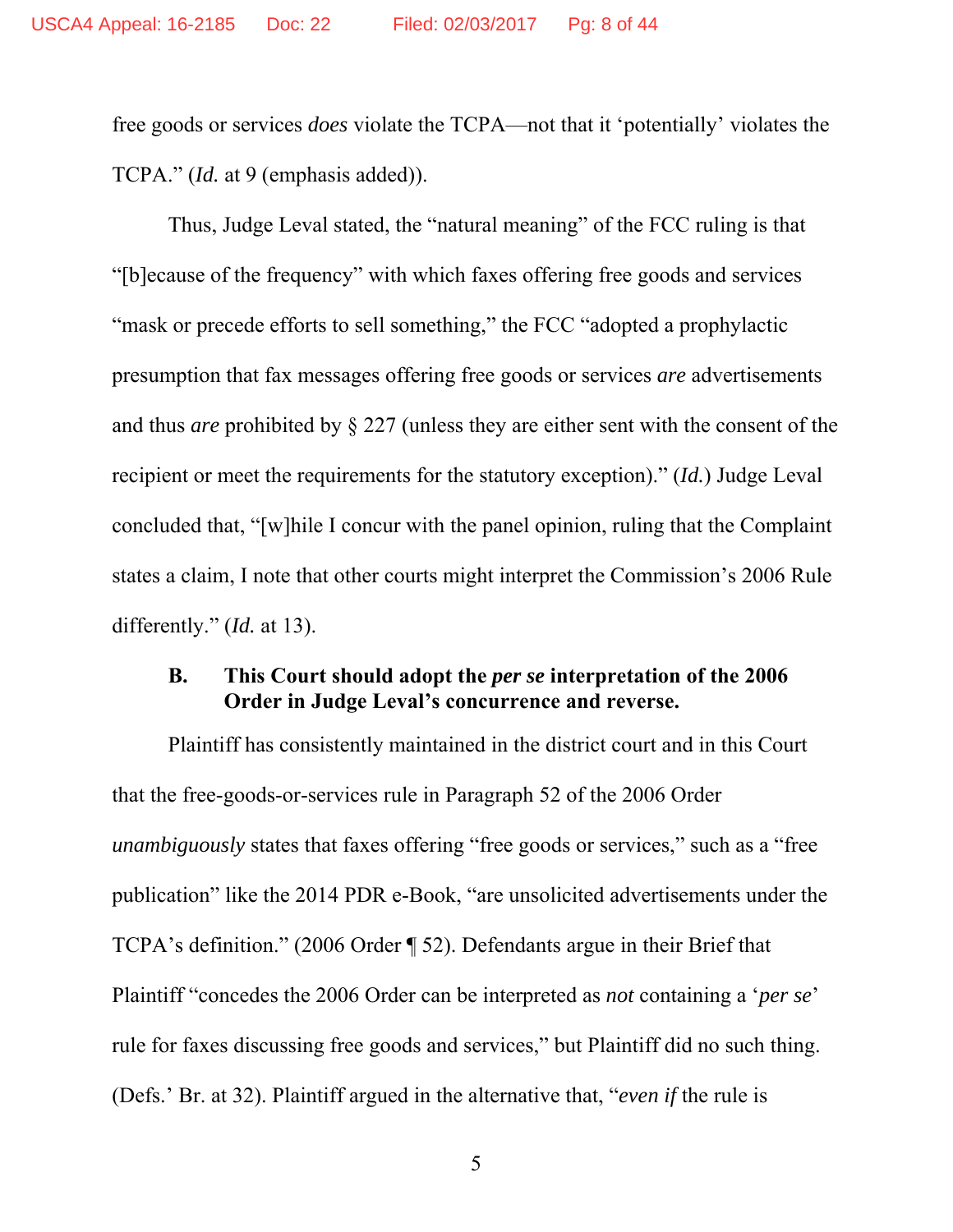ambiguous," it must be interpreted in Plaintiff's favor in light of the TCPA's remedial purpose under *Russell v. Absolute Collection Servs., Inc.*, 763 F.3d 385, 393 (4th Cir. 2014). (Pl.'s Br. at 23 (emphasis added)).

Defendants' Brief does not cite *Russell*. (Defs.' Br. at 1–39). Instead, Defendants argue that this Court should find the Sixth Circuit's decision in *Sandusky Wellness Ctr., LLC v. Medco Health Solutions, Inc.*, 788 F.3d 218 (6th Cir. 2015), to be "instructive" and do away with the remedial-statute doctrine. (*Id.* at 33). That this Panel cannot do. This Circuit has ruled that, although "a threejudge panel has the statutory and constitutional power to overrule the decision of another three-judge panel, we believe that, as a matter of prudence, a three-judge panel of this court should not exercise that power." *McMellon v. United States*, 387 F.3d 329, 334 (4th Cir. 2004) (en banc). Instead, the rule in this Circuit is that a panel decision like *Russell* must be followed "unless and until it is overruled by this court sitting *en banc* or by the Supreme Court." *Id.*

Here, although the Court should hold that the 2006 Order creates a per se rule that faxes offering free publications are "advertisements," even if the Court finds the rule ambiguous, it should follow *Russell* and take up Judge Leval's invitation to read the 2006 Order as creating a per se, prophylactic rule that a fax promoting free goods or services is an "advertisement" subject to the rules governing such communications, including "the requirement that the message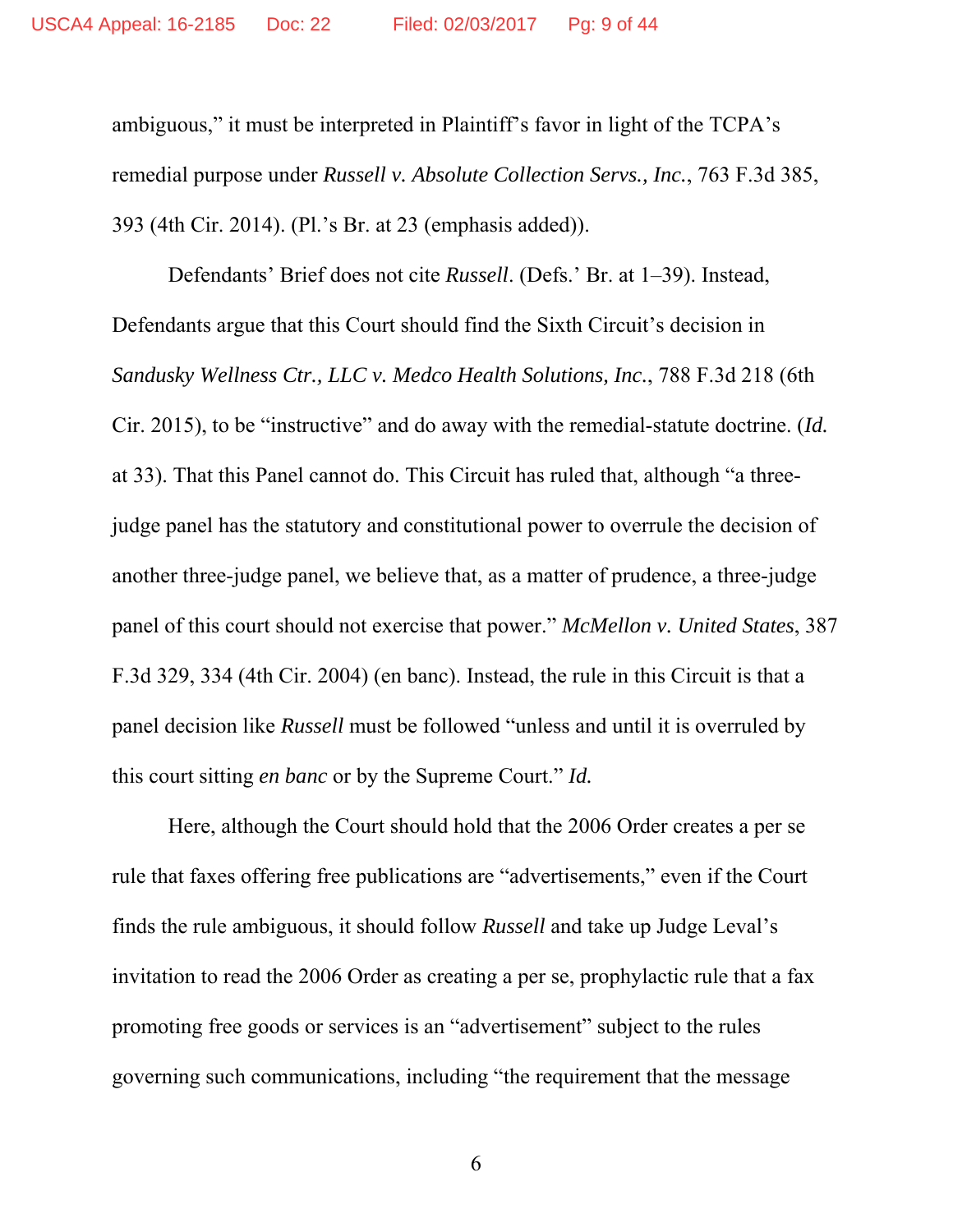include a notice (conforming to specifications) that the recipient may opt out of further receipt of such messages." (Addendum, Ex. B at 5). Contrary to Defendants' repeated claim, this plain-language reading would not impose "a blanket ban on any fax that offers a free good or service." (Defs.' Br. at 9). It would merely require fax senders to follow some "simple rules" that any advertiser should easily be able to follow. *Chapman v. First Index, Inc.*, 796 F.3d 783, 784 (7th Cir. 2015). Defendants offer no reason in their Brief why a sophisticated corporate entity like PDR cannot comply with these rules.

In sum, this Court should follow the plain-language interpretation in Judge Leval's concurring opinion, hold that Defendants' fax offering a free publication is an "advertisement" subject to the TCPA's rules, and reverse the district court.

#### **C. In the alternative, this Court should adopt the rationale of the**  *Boehringer* **panel, which also requires reversal in this case.**

Even if this Court declines to take up Judge Leval's invitation to adopt the "natural meaning" interpretation of the 2006 Order, the district court's decision in this case must be reversed under the rationale in the *Boehringer* panel decision. As in *Boehringer*, the fax attached to the Complaint promoting the free 2014 e-Book "relates to [Defendants'] business." (Addendum, Ex. A at 3).

The PDR fax itself asks recipients to contact "customerservice@pdr.net" for additional information. (A23). "Simply by being addressed to 'customers' the faxes can be plausibly characterized as advertisements for goods, because a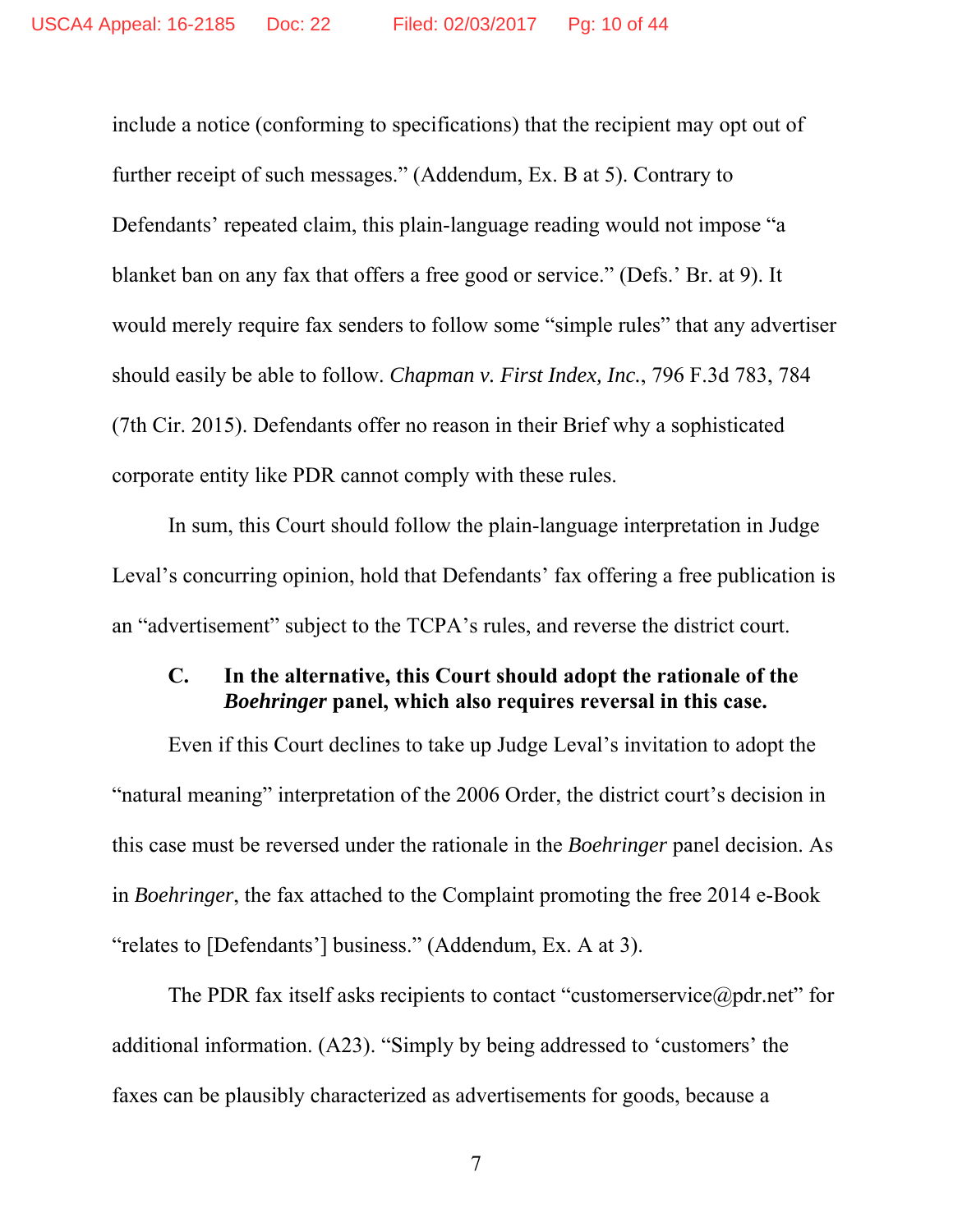customer is 'someone who buys goods.'" *Alpha Tech Pet, Inc. v. Lagasse, LLC*, No. 16 C 513, 2016 WL 4678316, at \*3 (N.D. Ill. Sept. 7, 2016).

Defendants are not, and have never claimed to be, non-profit organizations.<sup>1</sup> They are for-profit enterprises, stating in the material for which they moved the district court to take judicial notice that "PDR delivers innovative health knowledge products and services," describing PDR as "the leading provider of behavior-based prescription management programs," "event-driven and clinically relevant healthcare messaging through its patented process," and stating that "[t]he **Physicians' Desk Reference®** suite of services provides healthcare professionals multichannel access to important drug information; the PDR®, the most recognized drug information reference available in the U.S.; interactive drug information services for EHR/EMR systems; digital communication services; PDR.net®; and mobilePDR®." (A29).

Although Defendants have never been required to explain precisely how it is that they make money, it is reasonable at the pleading stage to presume, as the Second Circuit did, that commercial entities do not send offers of free goods and services "for no business purpose." (Addendum, Ex. B at 8). Because the PDR fax "relates to" Defendants' for-profit business activities, it is presumed to at least

<sup>&</sup>lt;sup>1</sup> Judge Leval's concurrence reasoned that the result might be different for freegoods-or-services faxes, depending on whether they are sent by "nonprofits" or "commercial entities." (Addendum, Ex. B at 11).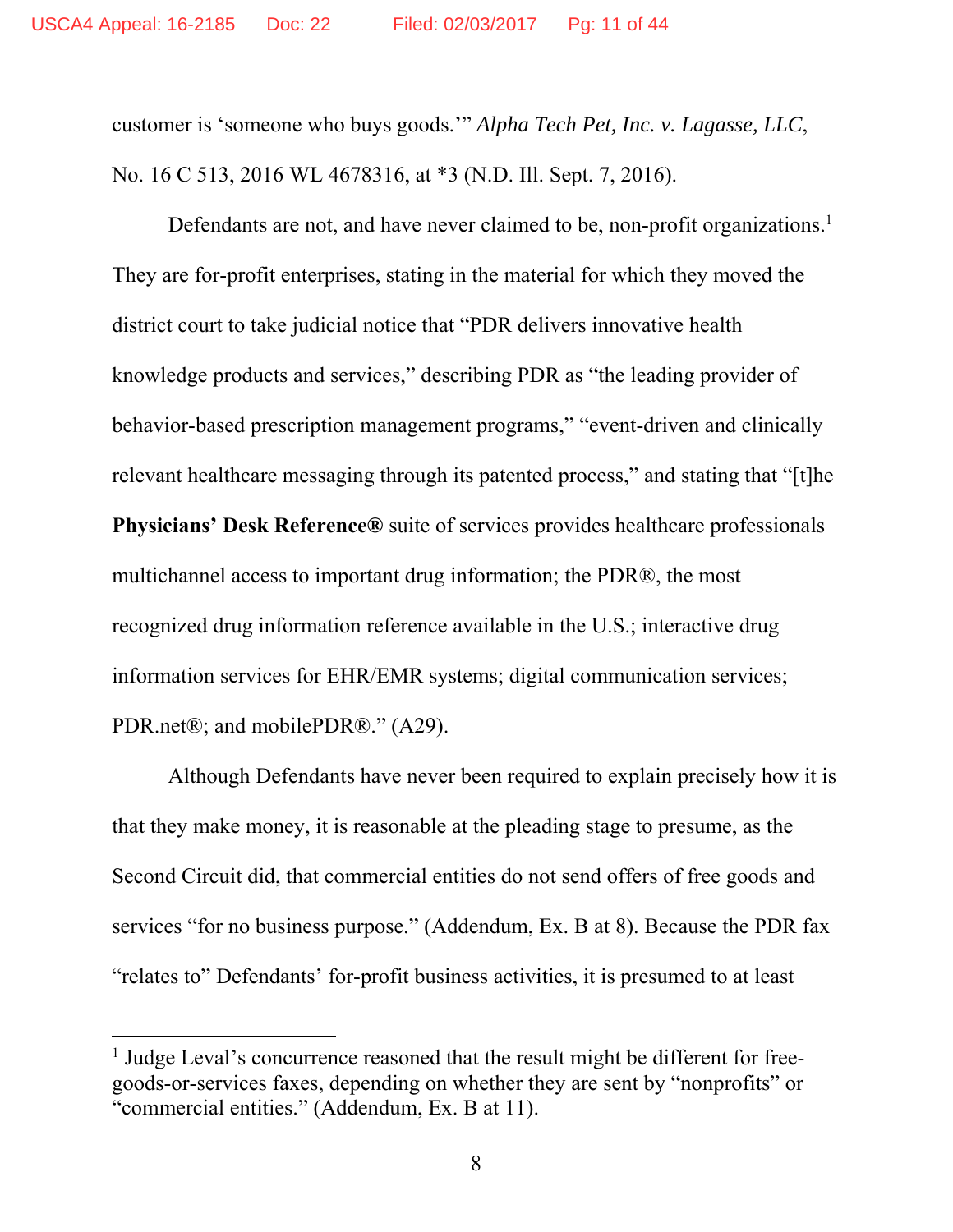"plausibly" be an "advertisement" at the pleading stage sufficient to defeat a motion to dismiss under *Boehringer*. (*Id.* at 3, 8).

Under the *Boehringer* rationale, Defendants can rebut this "presumption" at summary judgment to show that the fax was not a pretext or part of an overall marketing campaign, but only after reasonable discovery. Just as the Plaintiff in *Boehringer* could not be expected to know what transpired at the free seminar without discovery, Plaintiff could not—despite counsel's efforts—obtain a copy of the 2014 e-Book. (A76). And just as the plaintiff in *Boehringer* was entitled to "testimony of the dinner meeting participants," along with "the meeting's agenda, transcript, presentation slides, speaker list, or any internal emails or correspondences discussing the meeting," Plaintiff in this case should be permitted similar discovery into the circumstances behind the sending of the PDR fax and the 2014 e-Book. (Addendum, Ex. A at 11–12).

The *Boehringer* panel agreed with *Physicians Healthsource, Inc. v. Stryker Sales Corp.*, 65 F. Supp. 3d 482, 492 (W.D. Mich. 2015), that a court should not "put on evidentiary blinders in deciding whether a particular fax amounts to an advertisement," and should instead look "beyond the four corners of the fax" in deciding whether a fax promoting "free goods or services" is an advertisement. (*Id.*  at 12–13). That inquiry cannot be accomplished without at least some discovery. *See also Drug Reform Coordination Network, Inc. v. Grey House Publ'g, Inc.*, 106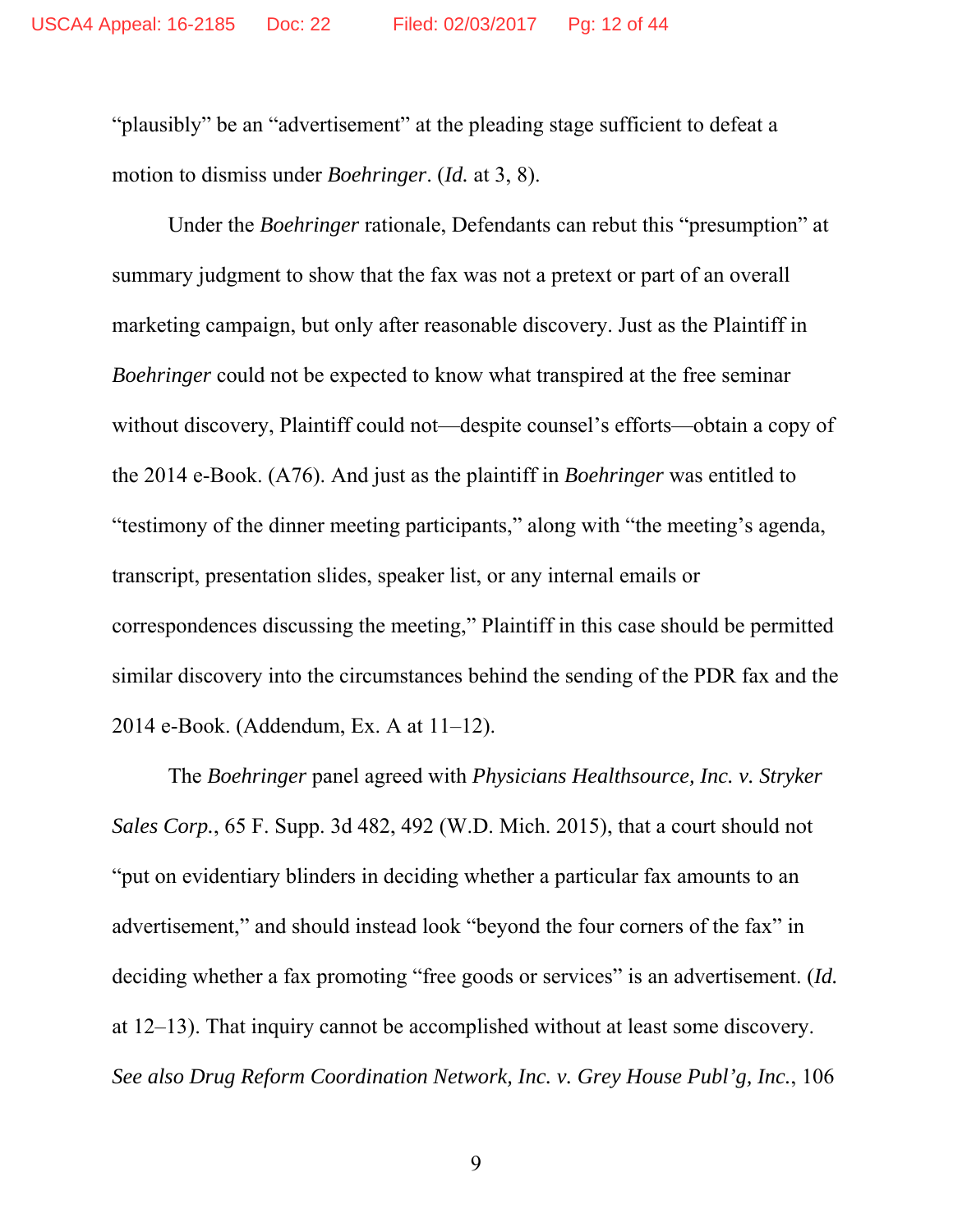F. Supp. 3d 9, 15 (D.D.C. 2015) (denying motion to dismiss where fax was not an "advertisement" on its face, but "[i]t remains for discovery to determine whether the Fax was in fact 'part of an overall campaign'").

Obviously, Plaintiff has had no discovery into such relevant topics as who decided to send the PDR fax, who designed the fax, or what geographic regions it was sent to. *See Physicians Healthsource, Inc. v. Janssen Pharm., Inc.*, 2015 WL 3827579, at \*1, \*4 (D. N.J. June 19, 2015) ("*Janssen III*") (denying summary judgment on fax that appeared to be purely "informational" on its face, where evidence obtained in discovery showed it was created and sent by the "marketing department," raising a genuine issue into "whether there is an advertising intent" behind the faxes).

Similarly, the *Boehringer* panel noted that "[i]t is also possible that [the defendant] used the seminar to advertise *other* drugs or services in its inventory" besides the HDSS drug—"which would certainly support finding a violation of the TCPA." (Addendum, Ex. B at 13). For that reason alone, the Second Circuit held, the plaintiff was entitled to discovery into what happened at the free seminar.

In this case, Plaintiff submitted evidence to the district court showing that the first page of the *2015* e-Book is a full-page advertisement for the "PDR Pharmacy Discount Card," stating that "Patients save up to 75% on brand and generic drugs," that the plan "[i]ncludes over 50,000 drugs at 60,000 pharmacies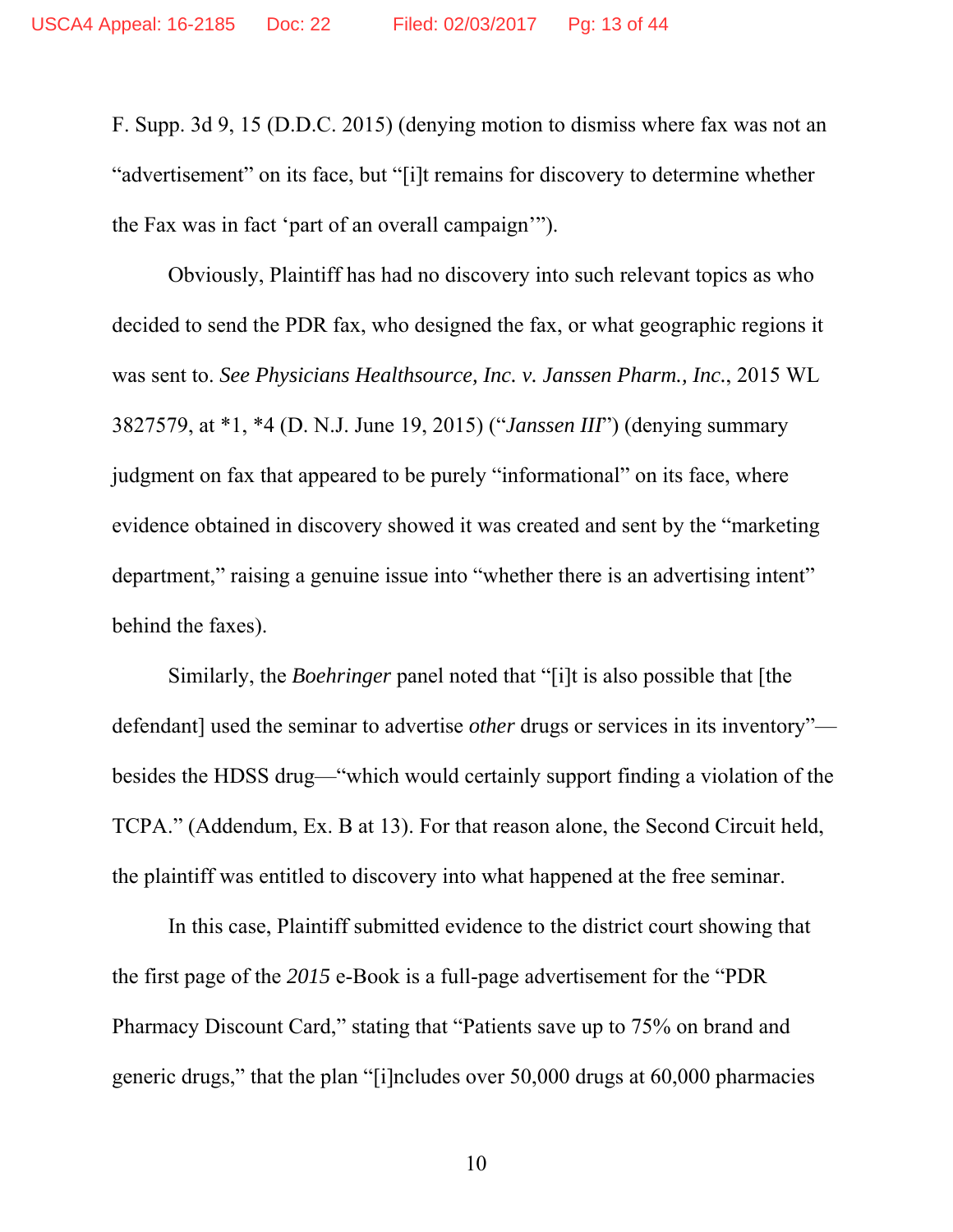nationwide," and that "[k]its available in English or Spanish." (A76–77,

Declaration of Ryan M. Kelly ¶¶ 3–7). Plaintiff argued that the PDR Pharmacy Discount Card is indisputably "commercial" and sought leave in the alternative to amend the Complaint to allege on information and belief that the *2014* e-Book contains a similar advertisement. (A66). The district court ignored this request and dismissed the Complaint without leave to amend.

Defendants assert that the PDR Pharmacy Discount Card is "*also* provided free of charge" and that it "does not result in any revenue to PDR Network," attempting to rely on extrinsic evidence outside the pleadings for these claims. (Defs.' Br. at 37). These assertions cannot be decided on a motion to dismiss. Plaintiff is entitled to discovery into what was contained in the free publication at issue and its relationship to Defendants' business activities, and the district court erred in denying Plaintiff any opportunity to amend its pleadings.

In sum, the district court's dismissal should be reversed under the panel decision in *Boehringer* because the PDR fax attached to the complaint offers free goods and services that "relate to" Defendants' for-profit business activities, which is sufficient to withstand a motion to dismiss.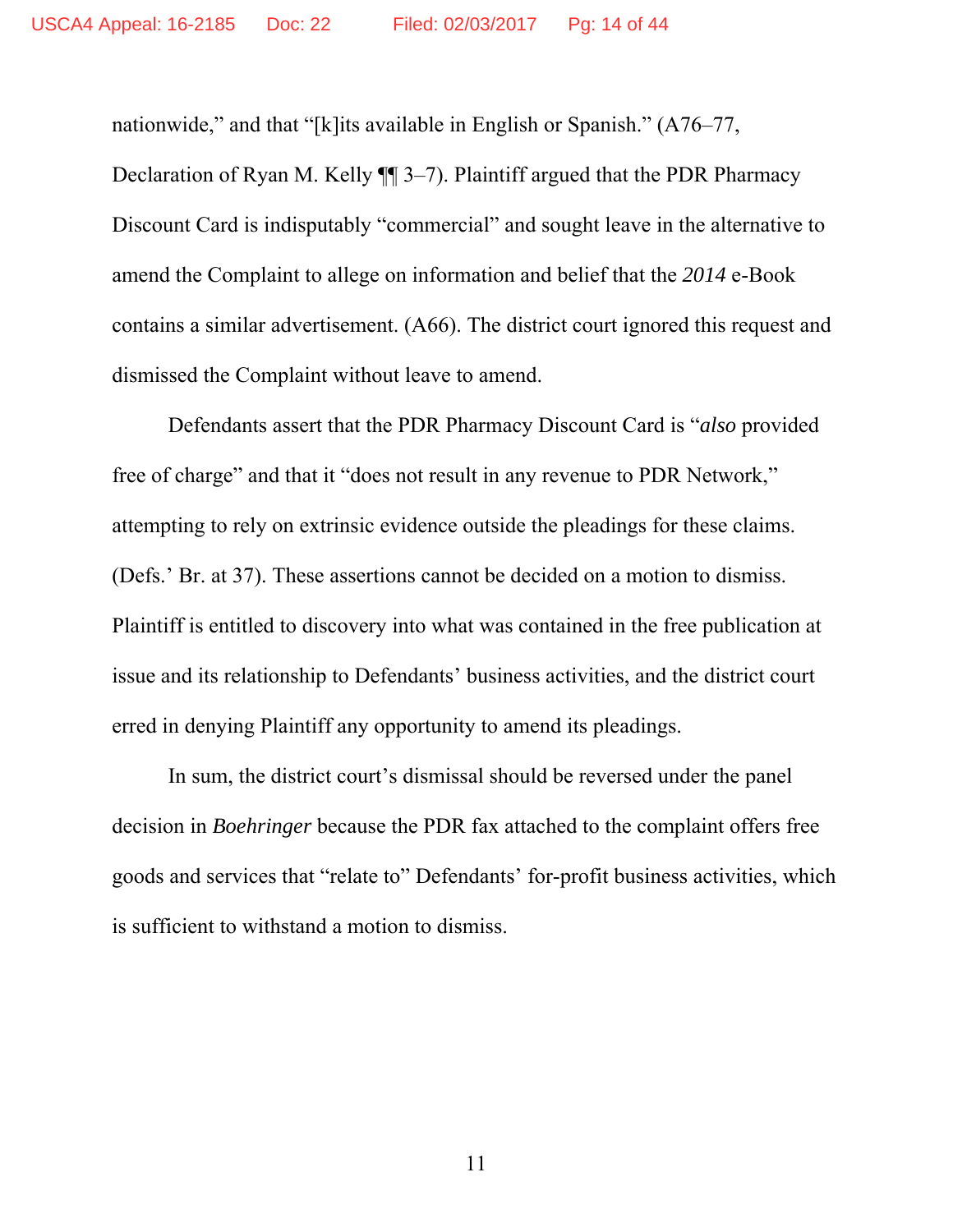#### **Conclusion**

 For the foregoing reasons, this Court should accept the invitation in Judge Leval's concurrence in *Boehringer*, apply the "natural meaning" of the 2006 Order to hold that a fax promoting free goods or services (like the 2014 e-Book) is an "advertisement" subject to the simple requirements for such communications, and reverse the district court's dismissal for failure to state a claim.

In the alternative, the Court should follow the Second Circuit's panel decision in *Boehringer* and reverse the district court's dismissal because the fax promoting a free copy of the 2014 e-Book "relates to" Defendants' business, meaning the fax is presumed to be an advertisement at the pleading stage.

Date: February 3, 2017 Respectfully submitted,

 CARLTON & HARRIS CHIROPRACTIC, INC.

 /s/ Glenn L. Hara Glenn L. Hara Anderson + Wanca 3701 Algonquin Road, Suite 500 Rolling Meadows, IL 60008 Telephone: (847) 368-1500 Facsimile: (847) 368-1501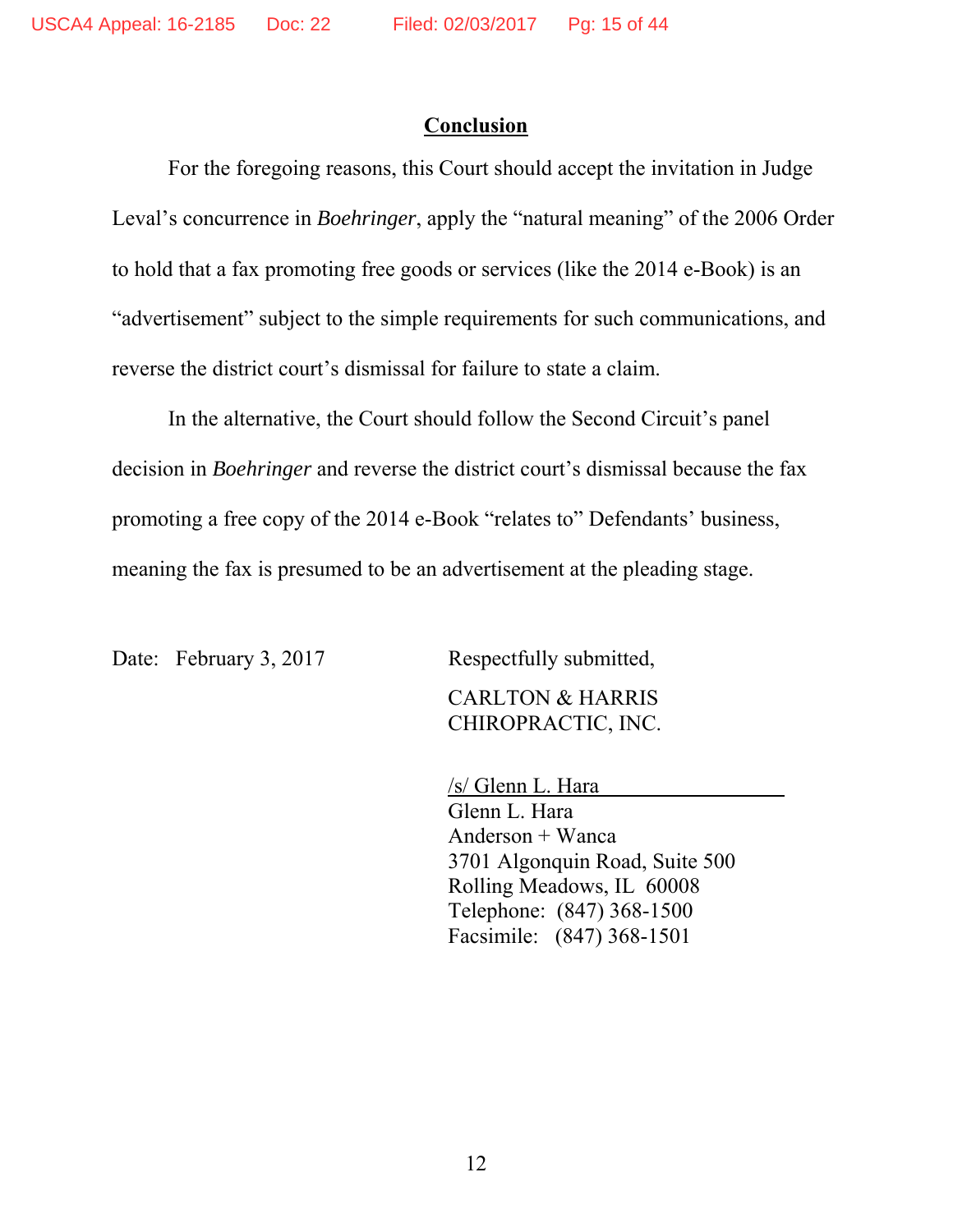#### **ADDENDUM**

| Physicians Healthsource, Inc. v. Boehringer Ingelheim Pharms., Inc., |  |
|----------------------------------------------------------------------|--|
| No. 15-288-CV (2d Cir. Feb. 3, 2017)                                 |  |
|                                                                      |  |

*Physicians Healthsource, Inc. v. Boehringer Ingelheim Pharms., Inc.*, No. 15-288-CV (2d Cir. Feb. 3, 2017) (Leval, J., concurring)………………………………………………… EXHIBIT B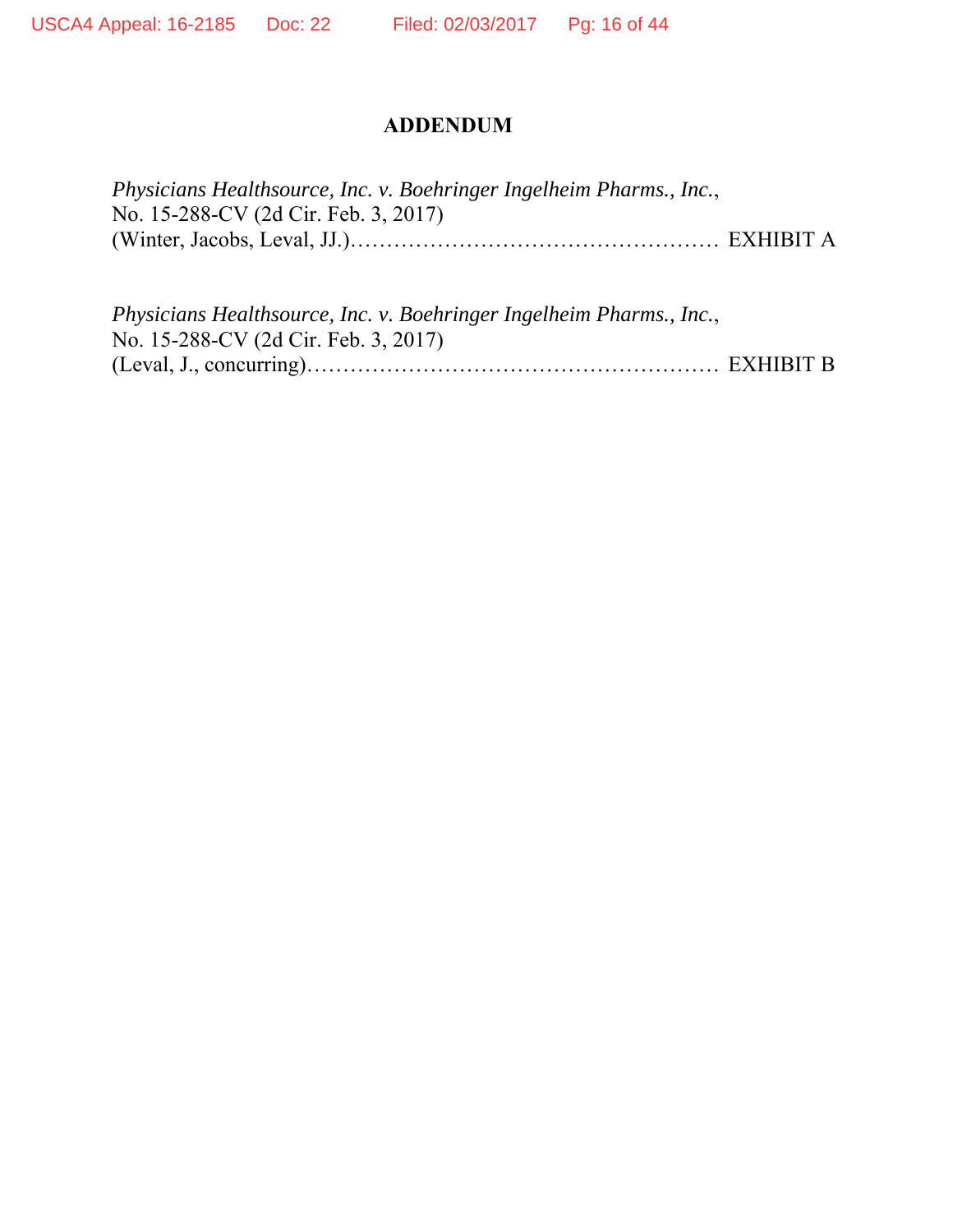|                                                | $15 - 288 - cv$<br>Physicians Healthsource, Inc. v. Boehringer Ingelheim Pharmaceuticals, Inc., |  |  |  |
|------------------------------------------------|-------------------------------------------------------------------------------------------------|--|--|--|
| 1                                              | UNITED STATES COURT OF APPEALS                                                                  |  |  |  |
| 2                                              | FOR THE SECOND CIRCUIT                                                                          |  |  |  |
| 3                                              | August Term, 2015                                                                               |  |  |  |
| 4                                              | (Argued: September 29, 2015<br>Decided: February 3, 2017)                                       |  |  |  |
| 5                                              | Docket No. 15-288-CV                                                                            |  |  |  |
| 6                                              |                                                                                                 |  |  |  |
| 7                                              | Physicians Healthsource, Inc.,                                                                  |  |  |  |
| $8\,$<br>$\mathcal{G}$<br>Plaintiff-Appellant, |                                                                                                 |  |  |  |
| 10<br>11<br>$\mathbf v$ .                      |                                                                                                 |  |  |  |
| 12<br>13<br>14                                 | Boehringer Ingelheim Pharmaceuticals, Inc., Boehringer Ingelheim<br>Corporation, Medica, Inc.   |  |  |  |
| 15<br>16                                       | Defendants-Appellees,                                                                           |  |  |  |
| 17<br>18                                       | John Does, $1-10$ ,                                                                             |  |  |  |
| 19<br>20                                       | Defendants.                                                                                     |  |  |  |
| 21<br>22                                       |                                                                                                 |  |  |  |
| 23<br>24                                       | WINTER, JACOBS, and LEVAL, Circuit Judges.<br>Before:                                           |  |  |  |
| 25                                             | Appeal from a grant by the United States District Court for                                     |  |  |  |
| 26                                             | the District of Connecticut (Stefan R. Underhill, Judge) of a                                   |  |  |  |
| 27                                             | Rule 12(b) (6) motion dismissing a complaint asserting violations                               |  |  |  |
| 28                                             | of the Telephone Consumer Protection Act of 1991, as amended by                                 |  |  |  |
| 29                                             | the Junk Fax Protection Act of 2005, 47 U.S.C. § 227.<br>The                                    |  |  |  |
| 30                                             | principal issue is whether an unsolicited fax inviting doctors to                               |  |  |  |
| 31                                             | a free dinner meeting featuring a discussion of an ailment -- to                                |  |  |  |
| 32                                             | which an upcoming product, as yet unapproved by the FDA, was                                    |  |  |  |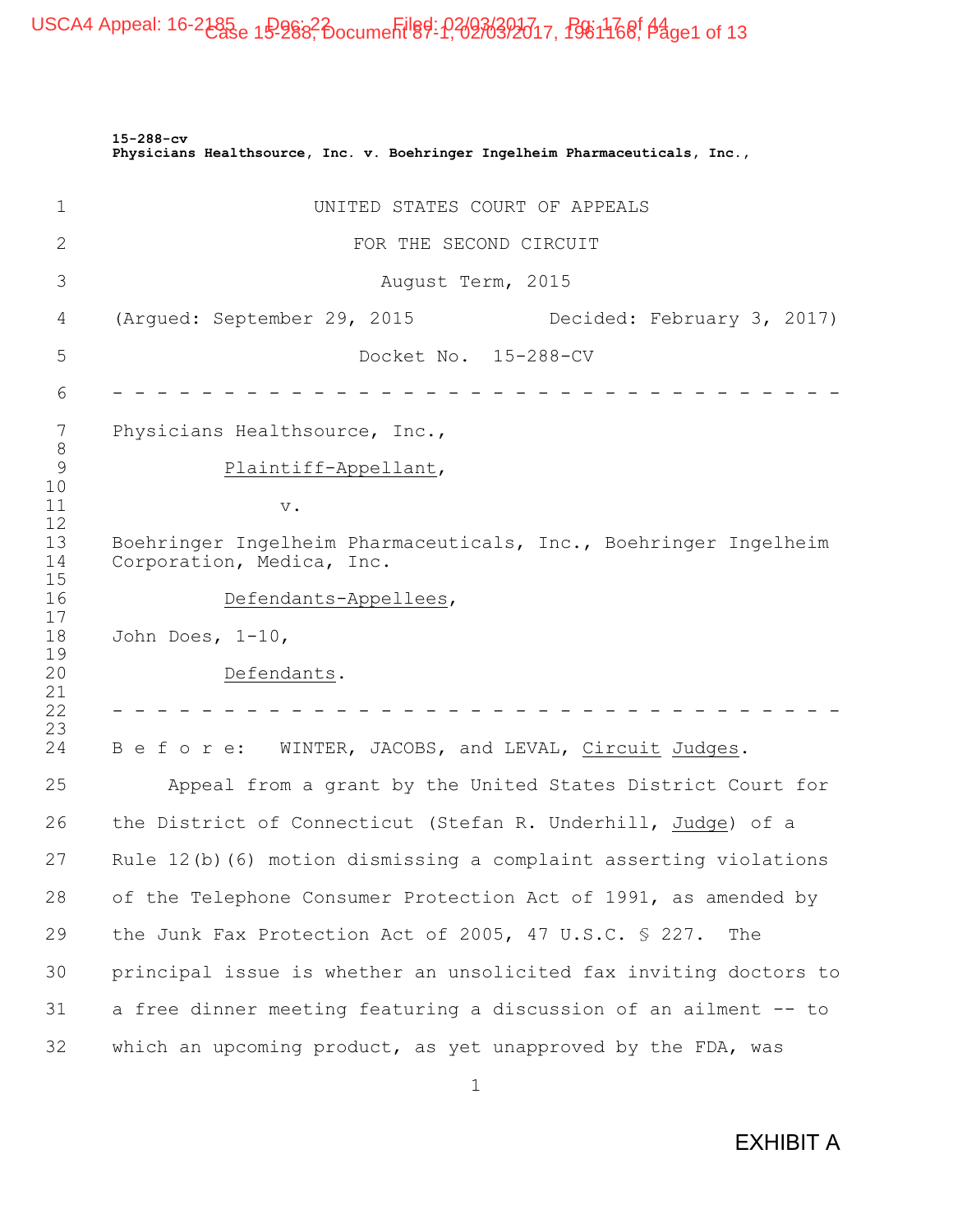## USCA4 Appeal: 16-2185<sub>e 1</sub>9-988<sup>2</sup> pocument 89-1, 02036393017, 1961 188, 04 ge2 of 13

1 aimed -- was an "unsolicited advertisement." We vacate and 2 remand. Judge Leval joins in the panel's opinion and concurs by 3 separate opinion.

4 GLENN L. HARA (Aytan Y. Bellin, Bellin & 5 Associates LLC, White Plains, NY, on the<br>6 brief), Anderson & Wanda, White Plains, 1 6 brief), Anderson & Wanda, White Plains, NY,<br>
For Plaintiff-Appellant. for Plaintiff-Appellant. THOMAS D. GOLDBERG (Bryan J. Orticelli, Day 10 Pitney LLP, Stamford, CT, Matthew H. Geelan,<br>11 Donahue, Durham & Noonan, P.C., Guilford, CT 11 Donahue, Durham & Noonan, P.C., Guilford, CT,<br>12 on the brief), Dav Pitnev LLP, Stamford, CT, 12 on the brief),Day Pitney LLP, Stamford, CT,<br>13 for Defendants-Appellees. for Defendants-Appellees.

15 WINTER, Circuit Judge:

8<br>9

14

16 Physicians Healthsource appeals from Judge Underhill's 17 dismissal of its class action complaint asserting violations of 18 the Telephone Consumer Protection Act of 1991, as amended by the 19 Junk Fax Protection Act of 2005, 47 U.S.C. § 227 (the TCPA). The 20 complaint alleges that appellees (collectively "Boehringer") sent 21 an unsolicited fax invitation for a free dinner meeting to 22 discuss ailments relating to appellees' business. According to 23 appellant, this fax constituted an "unsolicited advertisement" 24 prohibited by the TCPA.

25 Judge Underhill dismissed appellant's complaint for failure 26 to state a claim -- holding that no facts were pled that 27 plausibly showed that the fax had a commercial purpose. While we 28 agree that a fax must have a commercial purpose to be an 29 "unsolicited advertisement," we hold that the district court 30 improperly dismissed appellant's complaint. Where it is alleged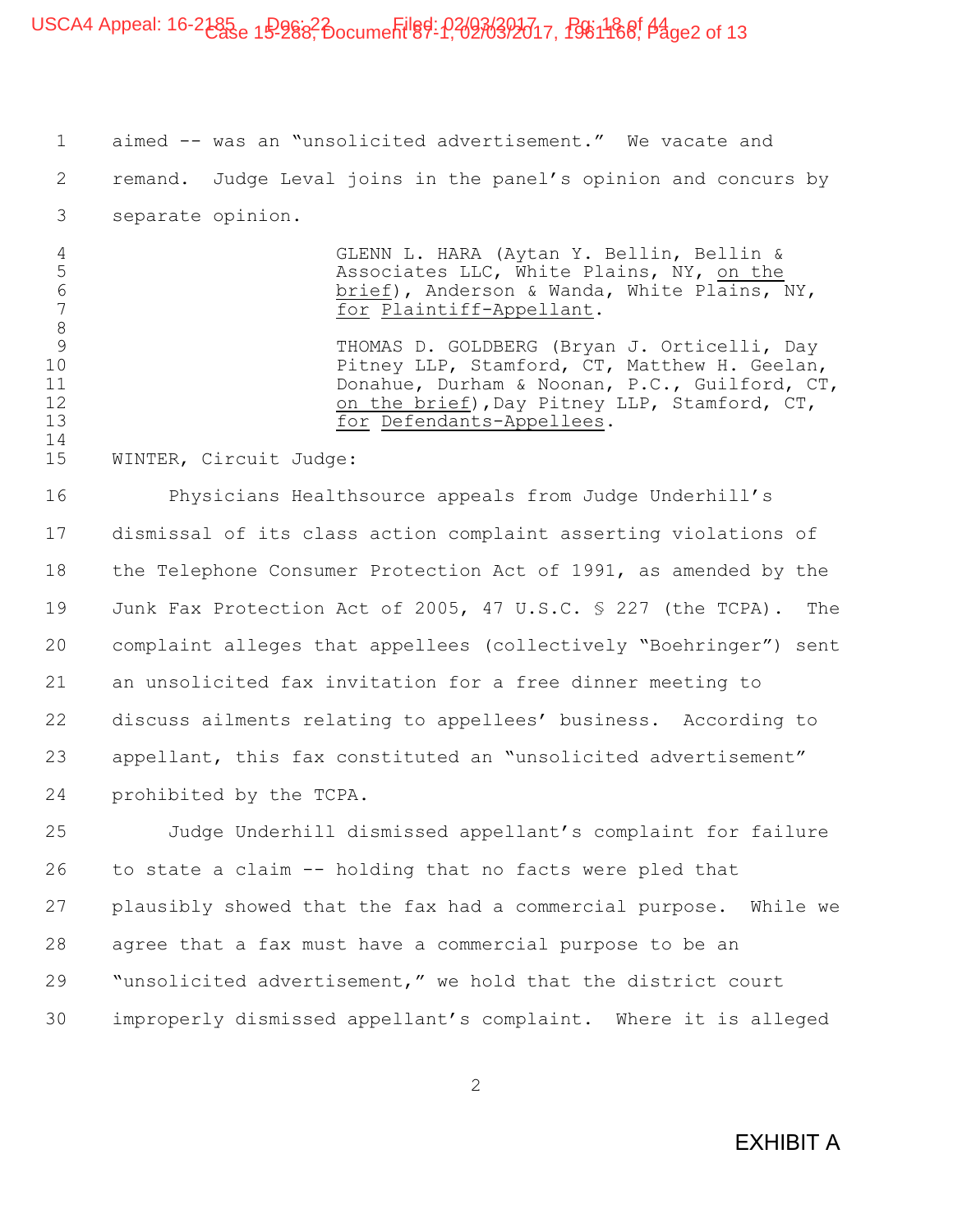1 that a firm sent an unsolicited fax promoting a free event 2 discussing a subject related to the firm's business, the 3 complaint is sufficient to state a claim. 4 We therefore vacate and remand. 5 BACKGROUND 6 In reviewing a Fed. R. Civ. P. 12(b)(6) dismissal of a 7 complaint, we accept all factual allegations as true, drawing all 8 reasonable inferences in the plaintiff's favor. See Chambers v. 9 Time Warner, Inc., 282 F.3d 147, 152 (2d Cir. 2002). 10 The complaint alleges that, on April 6, 2010, Boehringer, a 11 pharmaceutical company, sent an unsolicited fax to appellant, 12 inviting one of appellant's doctors to a free "dinner meeting" 13 and discussion entitled, "It's time to Talk: Recognizing Female 14 Sexual Dysfunction (FSD) and Diagnosing Hypoactive Sexual Desire 15 Disorder (HSDD)." J. App'x at 24. The "invitation" stated that 16 Boehringer Ingelheim Pharmaceuticals, Inc.<br>17 cordially invites you to join us for a din cordially invites you to join us for a dinner 18 meeting entitled, It's Time to Talk: 19 Recognizing Female Sexual Dysfunction and 20 Diagnosing Hypoactive Sexual Desire Disorder.<br>21 Based on recent data from a large US study 21 Based on recent data from a large US study<br>22 (PRESIDE), 43% of US women aged > 18 years 22 (PRESIDE), 43% of US women aged > 18 years 23 have experienced a sexual problem in their<br>24 have sand 9.5% of the same group of women 24 1ives and 9.5% of the same group of women<br>25 have experienced decreased sexual desire w have experienced decreased sexual desire with 26 distress. This program has been developed to<br>27 discuss Female Sexual Dysfunction (FSD), 27 discuss Female Sexual Dysfunction (FSD),<br>28 including Hypoactive Sexual Desire Disor 28 including Hypoactive Sexual Desire Disorder<br>29 (HSDD) including pathophysiology models, (HSDD) including pathophysiology models, 30 epidemiology, and diagnosis. We hope you 31 will join us for this informative and<br>32 stimulating program. stimulating program. 33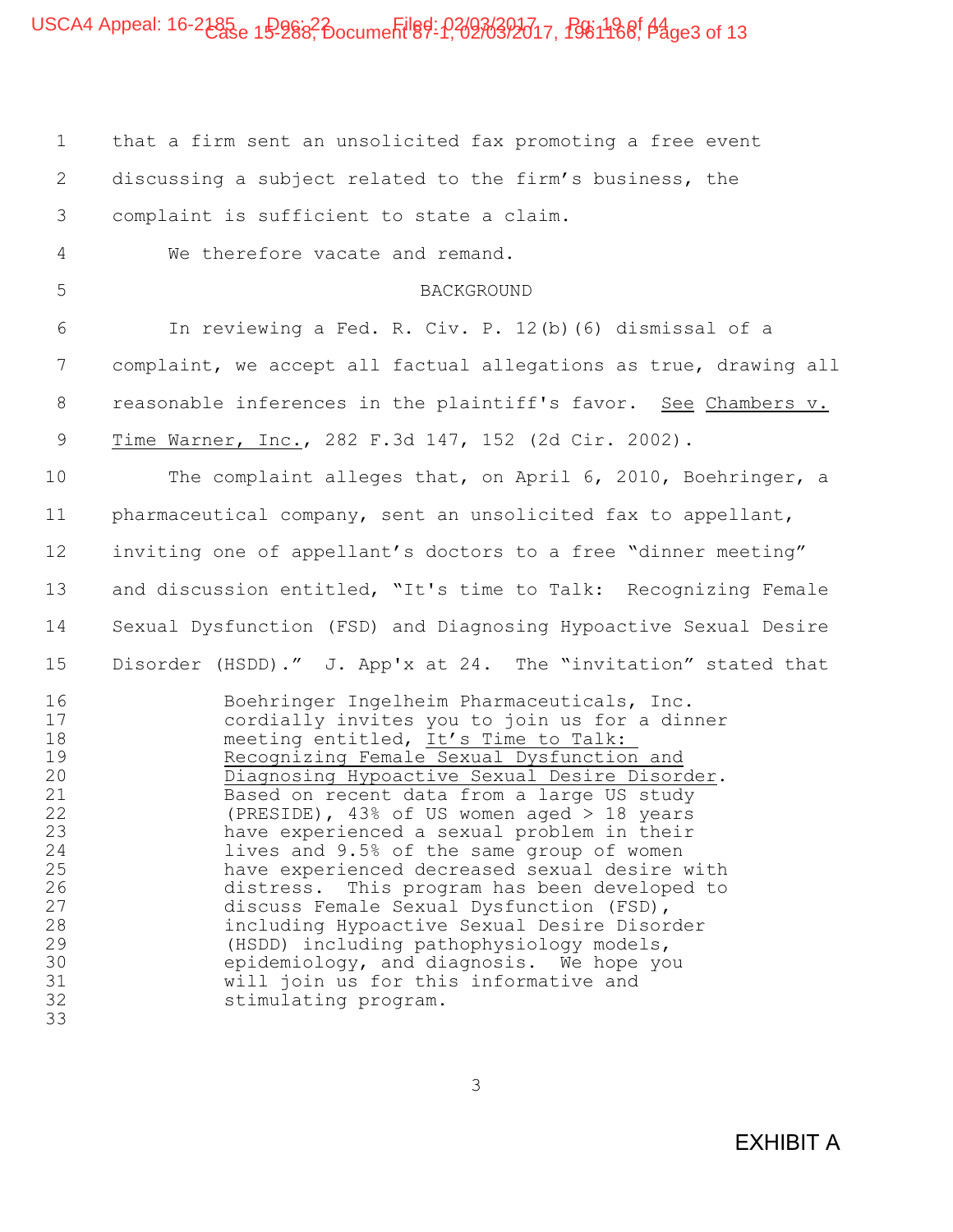## USCA4 Appeal: 16-2185<sub>e 1</sub>9-988<sup>2</sup> pocument 89-1, 02036392617, 1961468, 04ge4 of 13

1 Id. The fax provided registration details and revealed that the 2 speaker at the dinner meeting would be David Portman, MD.

3 On March 30, 2014, appellant filed a class action lawsuit on 4 behalf of more than forty individuals against Boehringer, 5 alleging that the fax violated the TCPA as an "unsolicited 6 advertisement" without a proper opt-out notice. Id. at 11. 7 According to the complaint, the fax was an "unsolicited 8 advertisement" because it "promote[d] the services and goods of 9 [Boehringer]." Id. Appellant sought an award of statutory 10 damages in the minimum amount of \$500 for each violation of the 11 TCPA, and to have such damages trebled. Appellant also requested 12 injunctive relief to enjoin Boehringer from sending similar faxes 13 in the future.

14 Boehringer moved to dismiss, arguing that appellant failed 15 to state a claim under the TCPA because the unsolicited fax was 16 not an advertisement. In its motion to dismiss, Boehringer asked 17 the district court to take judicial notice of public records of 18 the Food and Drug Administration (FDA) -- a request that was 19 unopposed and that the court granted. These records showed that, 20 at the time it faxed appellant, Boehringer had submitted for 21 approval by the FDA to market a drug named Flibanserin. The drug 22 was intended to treat HSDD. Because Flibanserin had yet to be 23 approved by the FDA, Boehringer was forbidden to promote it. 24 See 21 C.F.R. § 312.7(a)(prohibiting, inter alia, pharmaceutical 25 companies from "promoting" drugs not yet approved by the FDA).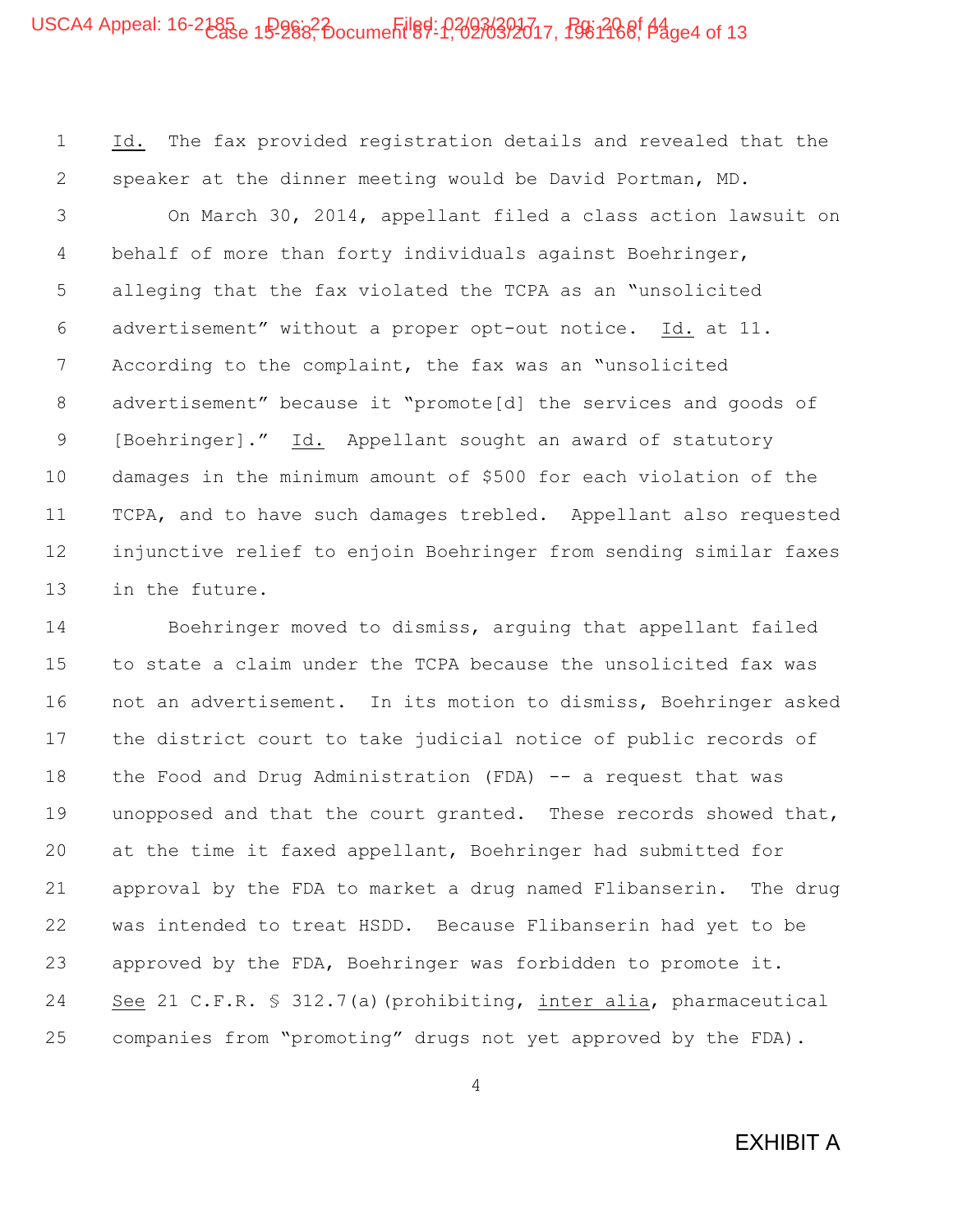## USCA4 Appeal: 16-2185<sub>e 1</sub>9-988<sup>2</sup> pocument 89-1, 02036393017, 1961468, 04ge5 of 13

1 The district court dismissed the complaint for failure to 2 state a claim under Fed. R. Civ. P. 12(b)(6). Physicians 3 Healthsource, Inc. v. Boehringer Ingelheim Pharmaceuticals, Inc., 4 No. 3:14-CV-405 (SRU), 2015 WL 144728, at \*6 (D. Conn. Jan. 12, 5 2015). The court interpreted Federal Communications Commission 6 (FCC) regulations as "requir[ing] plaintiffs to show that [an 7 unsolicited] fax has a commercial pretext" for it to violate the 8 TCPA. Id. at \*3. The court determined that "[n]othing in the 9 [f]ax indicates that the dinner was a pretext for pitching a 10 Boehringer product or service." Id. at \*5. The court noted 11 that, "[e]ven drawing the inference that Boehringer sponsored the 12 dinner in order to inform potential future prescribers of 13 Flibanserin about the existence and nature of HSDD, the 14 hypothetical future economic benefit that the Boehringer 15 defendants might receive someday does not transform the [f]ax 16 into an advertisement." Id. 17 DISCUSSION 18 As noted, we review de novo a district court's dismissal of 19 a complaint pursuant to Rule 12(b)(6). See Chambers, 282 F.3d at 20 152. To survive a motion to dismiss, a complaint must contain 21 sufficient factual matter, accepted as true, to "state a claim to 22 relief that is plausible on its face." Bell Atl. Corp. v.

23 Twombly, 550 U.S. 544, 570 (2007). As the Supreme Court has 24 stated,

5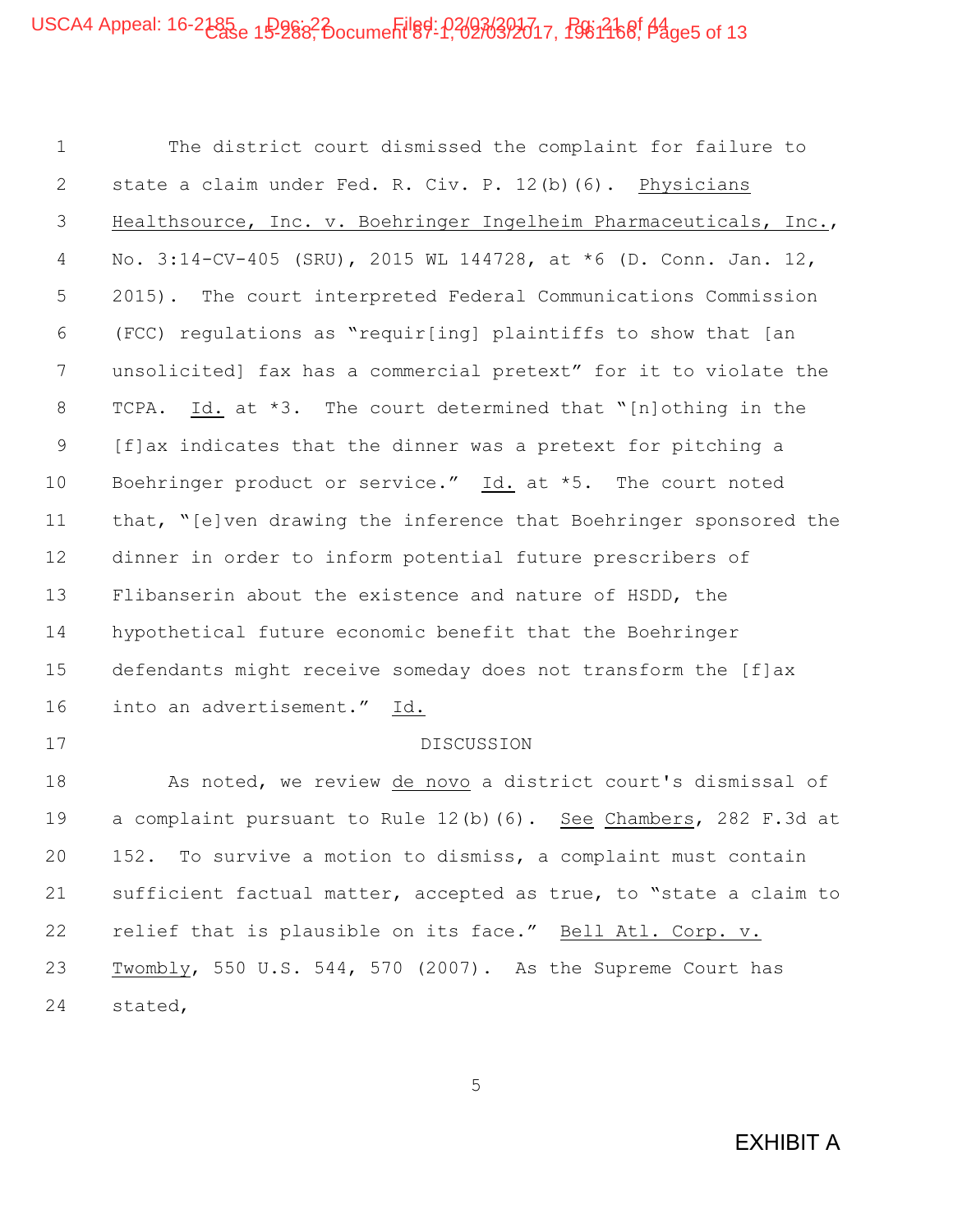1 A claim has facial plausibility when the 2 plaintiff pleads factual content that allows 3 the court to draw the reasonable inference 4 that the defendant is liable for the<br>5 misconduct alleged. The plausibilit 5 misconduct alleged. The plausibility<br>6 standard is not akin to a "probabilit 6 standard is not akin to a "probability"<br>7 sequirement," but it asks for more than requirement," but it asks for more than a 8 sheer possibility that a defendant has acted 9 unlawfully. Where a complaint pleads facts 10 that are "merely consistent with" a 11 defendant's liability, it "stops short of the 12 line between possibility and plausibility of 13 Tentitlement to relief.'" 14 15 Ashcroft v. Iqbal, 556 U.S. 662, 678 (2009) (citations omitted) 16 (quoting Twombly, 550 U.S. at 557). 17 Under the TCPA, it is unlawful for "any person within the 18 United States" to send a fax that is an "unsolicited 19 advertisement" -- unless, inter alia, the fax has an opt-out 20 notice meeting certain requirements. 47 U.S.C. § 227(b)(1)(C). 21 The Act creates a private right of action, providing for 22 statutory damages in the amount of \$500 for each violation as 23 well as injunctive relief against future violations. 47 U.S.C. 24 § 227(b)(3). 25 The parties do not dispute that Boehringer's fax lacked any 26 opt-out notice, and the question is, therefore, whether it was an 27 "unsolicited advertisement." The Act defines "unsolicited 28 advertisement" as "any material advertising the commercial

29 availability or quality of any property, goods, or services which 30 is transmitted to any person without that person's prior express 31 invitation or permission, in writing or otherwise." 47 U.S.C. 32 § 227(a)(5). Exercising its delegated rulemaking authority over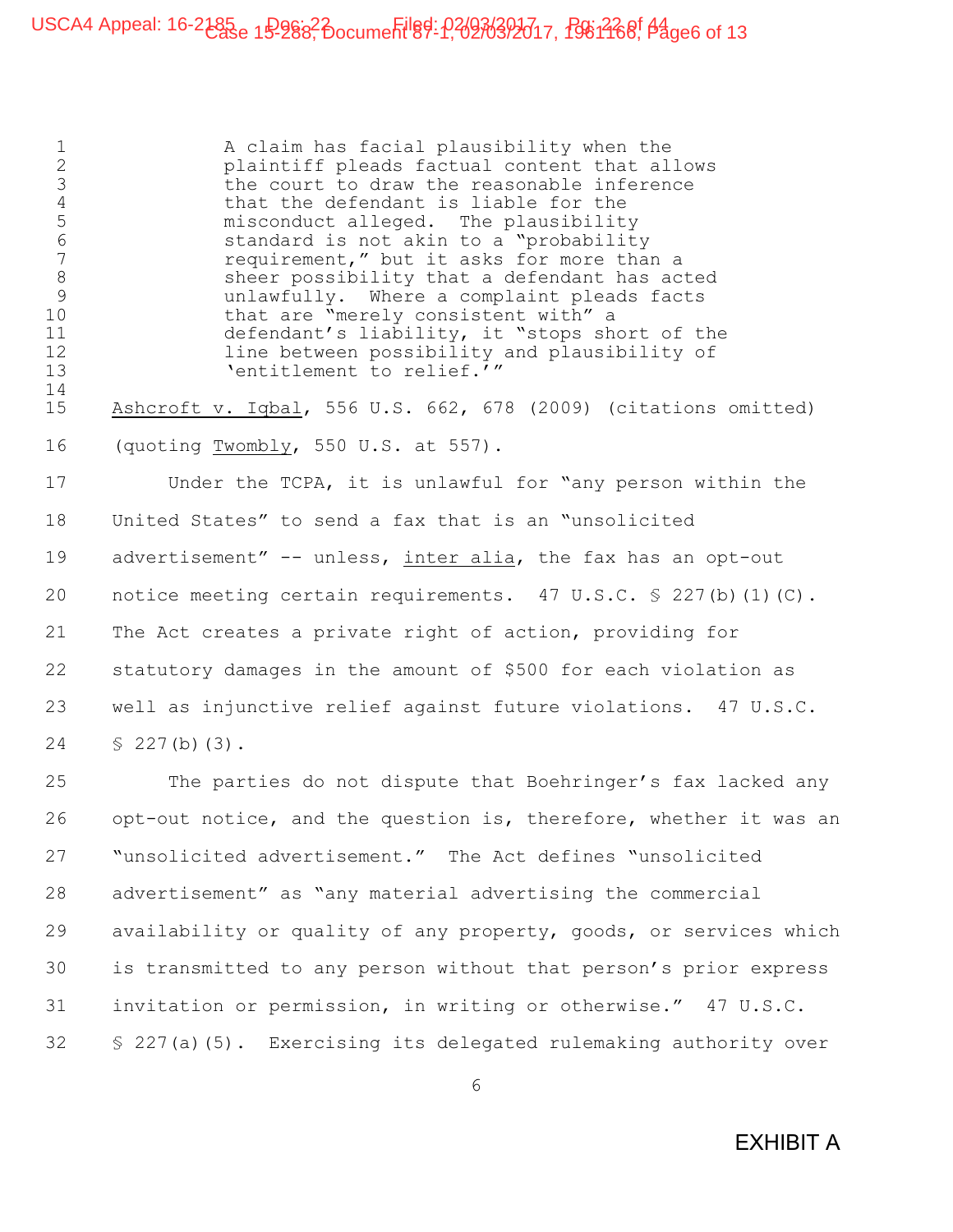## USCA4 Appeal: 16-2185<sub>e 1</sub>9-988<sup>2</sup> pocument 89-1, 02036392617, 1961368, 04 ge7 of 13

1 the TCPA pursuant to 47 U.S.C. § 227(b)(2), the FCC has 2 promulgated a rule elaborating on the Act's definition of 3 "unsolicited advertisement." Rules and Regulations Implementing 4 the Tel. Consumer Prot. Act of 1991; Junk Fax Prevention Act of 5 2005, 71 Fed. Reg. 25967, 25973 (May 3, 2006) (the "2006 Rule"). 6 The 2006 Rule states, in relevant part, that

7 facsimile messages that promote goods or 8 services even at no cost, such as free 9 magazine subscriptions, catalogs, or free 10 consultations or seminars, are unsolicited 11 advertisements under the TCPA's definition. 12 12 In many instances, "free" seminars serve as a 13 pretext to advertise commercial products and 14 services. Similarly, "free" publications are 15 often part of an overall marketing campaign<br>16 16 to sell property, goods, or services. For 16 to sell property, goods, or services. For<br>17 instance, while the publication itself may instance, while the publication itself may be 18 offered at no cost to the facsimile 19 recipient, the products promoted within the 20 publication are often commercially available. 21 Based on this, it is reasonable to presume<br>22 that such messages describe the "quality or 22 that such messages describe the "quality of<br>23 any property, goods, or services." 23 any property, goods, or services."<br>24 Therefore, facsimile communication Therefore, facsimile communications regarding 25 such free goods and services, if not purely 26 "transactional," would require the sender to<br>27 cobtain the recipient's permission beforehand obtain the recipient's permission beforehand, 28 in the absence of an [established business 29 relationship]. 30

31 Id. The Rule itself comports with the statutory language, which 32 defines offending advertisements as those promoting "the 33 commercial availability or quality of [the firm's] property, 34 goods, or services." 47 U.S.C. § 227(a)(5).

35 The district court interpreted the Rule as "requir[ing] 36 plaintiffs to show that the fax has a commercial pretext  $-$  i.e., 37 'that the defendant advertised, or planned to advertise, its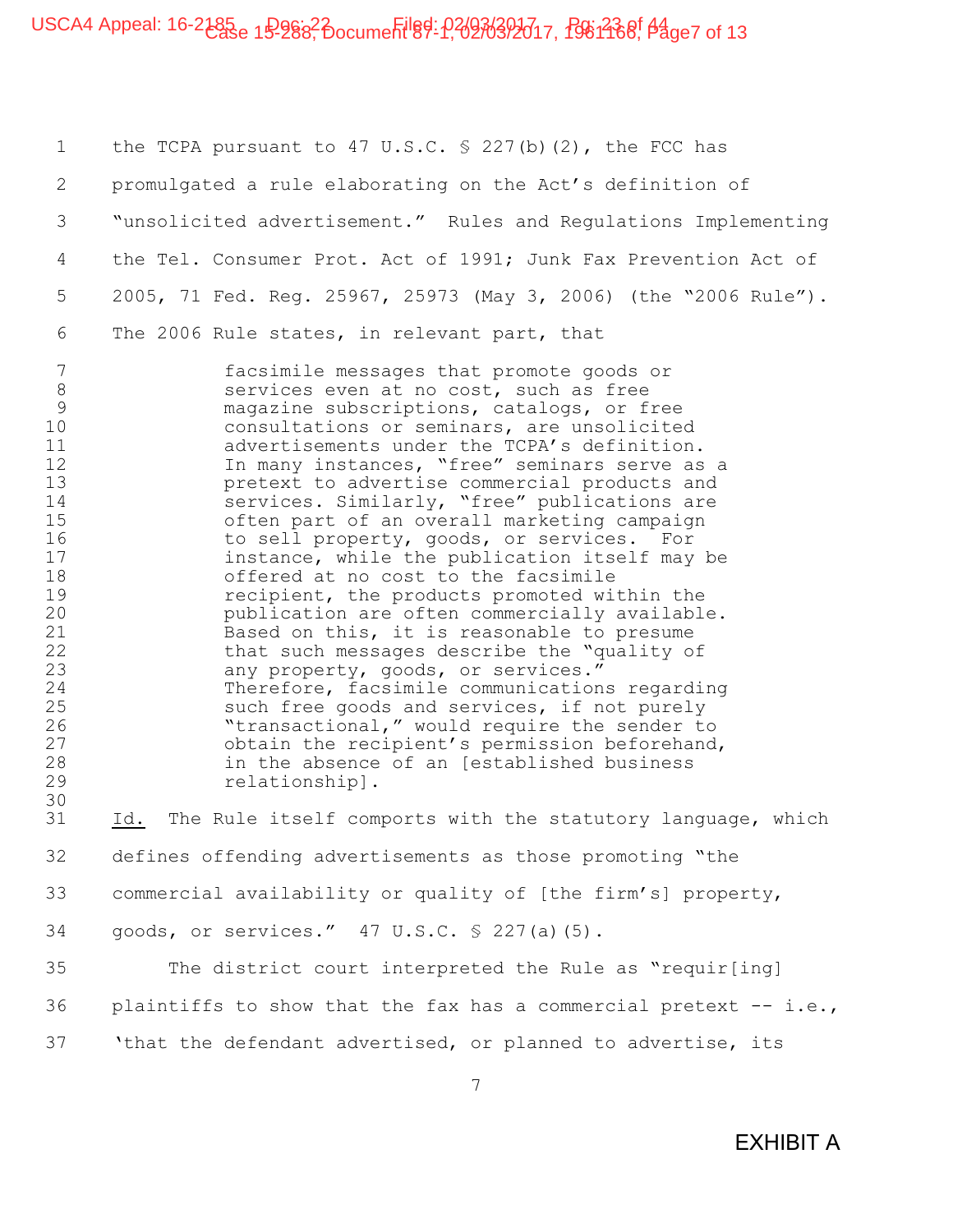1 products or services at the seminar.'" Physicians Healthsource, 2 2015 WL 144728, at \*3 (quoting Bais Yaakov of Spring Valley v. 3 Richmond, the Am. Int'l Univ. in London, Inc., No. 13-CV-4564 4 (CS), 2014 WL 4626230, at \*3 (S.D.N.Y. Sept. 16, 2014)). We do 5 not disagree. But, at the pleading stage, where it is alleged 6 that a firm sent an unsolicited fax promoting a free seminar 7 discussing a subject that relates to the firm's products or 8 services, there is a plausible conclusion that the fax had the 9 commercial purpose of promoting those products or services. 10 Businesses are always eager to promote their wares and usually do 11 not fund presentations for no business purpose. The defendant 12 can rebut such an inference by showing that it did not or would 13 not advertise its products or services at the seminar, but only 14 after discovery. This interpretation comports with the 2006 15 Rule. "In interpreting an administrative regulation, as in 16 interpreting a statute, we must begin by examining the language 17 of the provision at issue." Resnik v. Swartz, 303 F.3d 147, 151 18 (2d Cir. 2002). The 2006 Rule states that "it is reasonable to 19 presume that such messages [advertising free seminars] describe 20 the 'quality of any property, goods, or services,'" potentially 21 violating the TCPA. 2006 Rule, 71 Fed. Reg. at 25973 (quoting 47 22 U.S.C. § 227(a)(3)).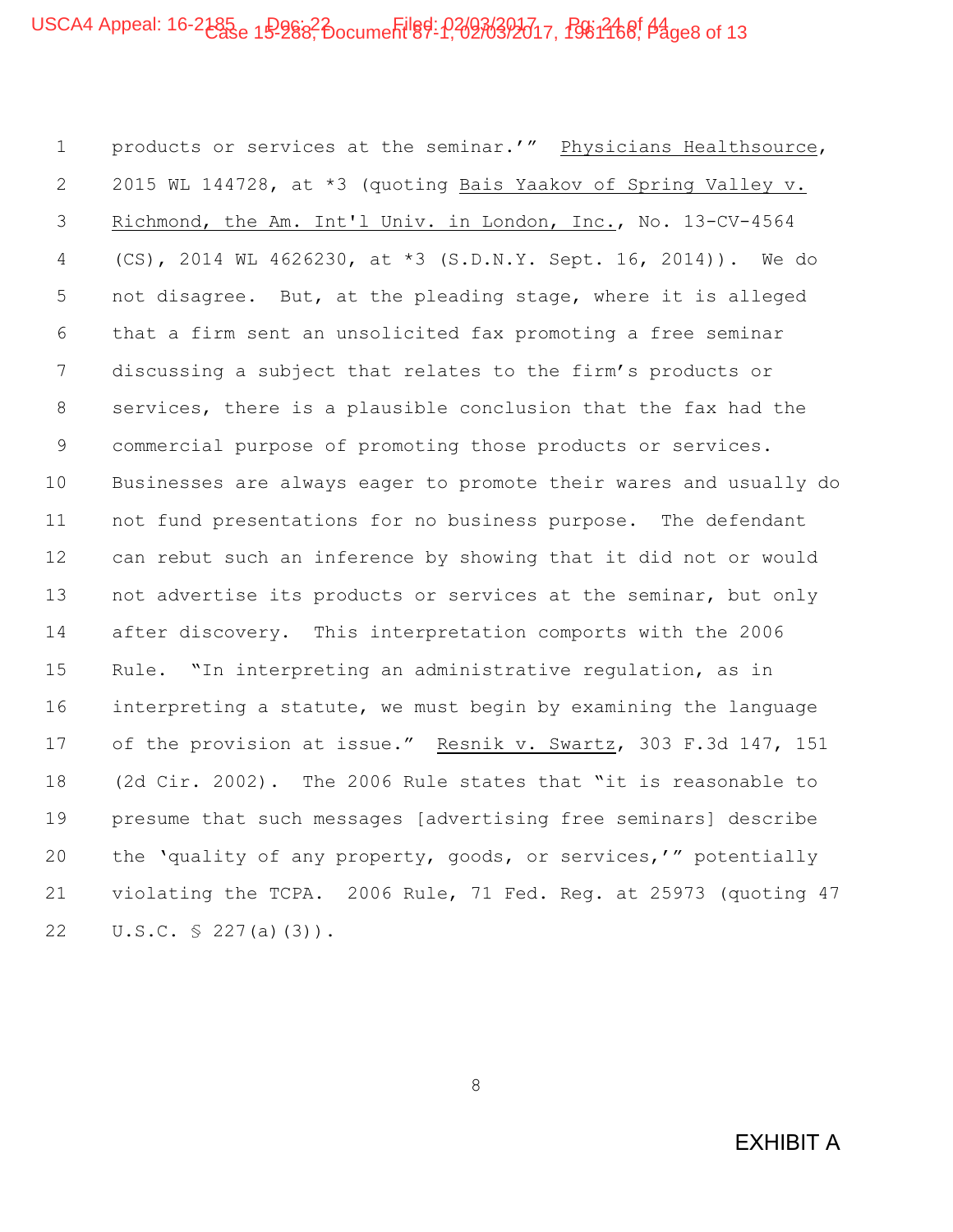1 Of course, as other courts have ruled, $1$  not every 2 unsolicited fax promoting a free seminar satisfies the Rule. 3 There must be a commercial nexus to a firm's business, i.e., its 4 property, products, or services; that, in our view, is satisfied 5 at the pleading stage where facts are alleged that the subject of 6 the free seminar relates to that business. The Rule does not aim 7 at faxes promoting free seminars per se,<sup>2</sup> but states only that, 8 "[i]n many instances, 'free' seminars serve as a pretext to

 $2$  Appellant relies on another provision of the 2006 Rule  $-$ that "applications and materials regarding educational opportunities and conferences sent to persons who are not yet participating or enrolled in such programs are unsolicited advertisements," 2006 Rule, 71 Fed. Reg. at 25973 -- to support its argument that faxes promoting free seminars are per se violations of the TCPA. We are unconvinced. The cited provision targets pretextual materials that promote, for example, enrollment at particular educational institutions; it does not purport to create a per se rule of the sort appellant advances. See 2006 Rule, 71 Fed. Reg. at 25974.

<sup>&</sup>lt;sup>1</sup> See Physicians Healthsource, Inc. v. Stryker Sales Corp., 65 F. Supp. 3d 482, 489 (W.D. Mich. 2015); Bais Yaakov of Spring Valley v. Richmond, the Am. Int'l Univ. in London, Inc., No. 13- CV-4564 (CS), 2014 WL 4626230, at \*3 (S.D.N.Y. Sept. 16, 2014) ("While the [2006 Rule] could be read to categorize all faxes promoting free seminars as unsolicited advertisements, many courts require plaintiffs to show that the defendant advertised, or planned to advertise, its products or services at the seminar."); Addison Automatics, Inc. v. RTC Group, Inc., No. 12 C 9869, 2013 WL 3771423, at \*2 (N.D. Ill. July 16, 2013) ("[F]axes promoting free seminars may be unsolicited advertisements because free seminars are often a pretext to market products or services.") (internal quotation marks omitted); St. Louis Heart Center, Inc. v. Forest Pharms., Inc., No. 4:12-CV-02224, 2013 WL 1076540, at \*4 (E.D. Mo. Mar. 13, 2013); Phillips Long Dang, D.C., P.C. v. XLHealth Corp., No. 1:09-CV-1076-RWS, 2011 WL 553826, at \*4 (N.D. Ga. Feb. 7, 2011) ("[T]he Court does not read the FCC Promulgation as creating a per se ban on free seminar communications.").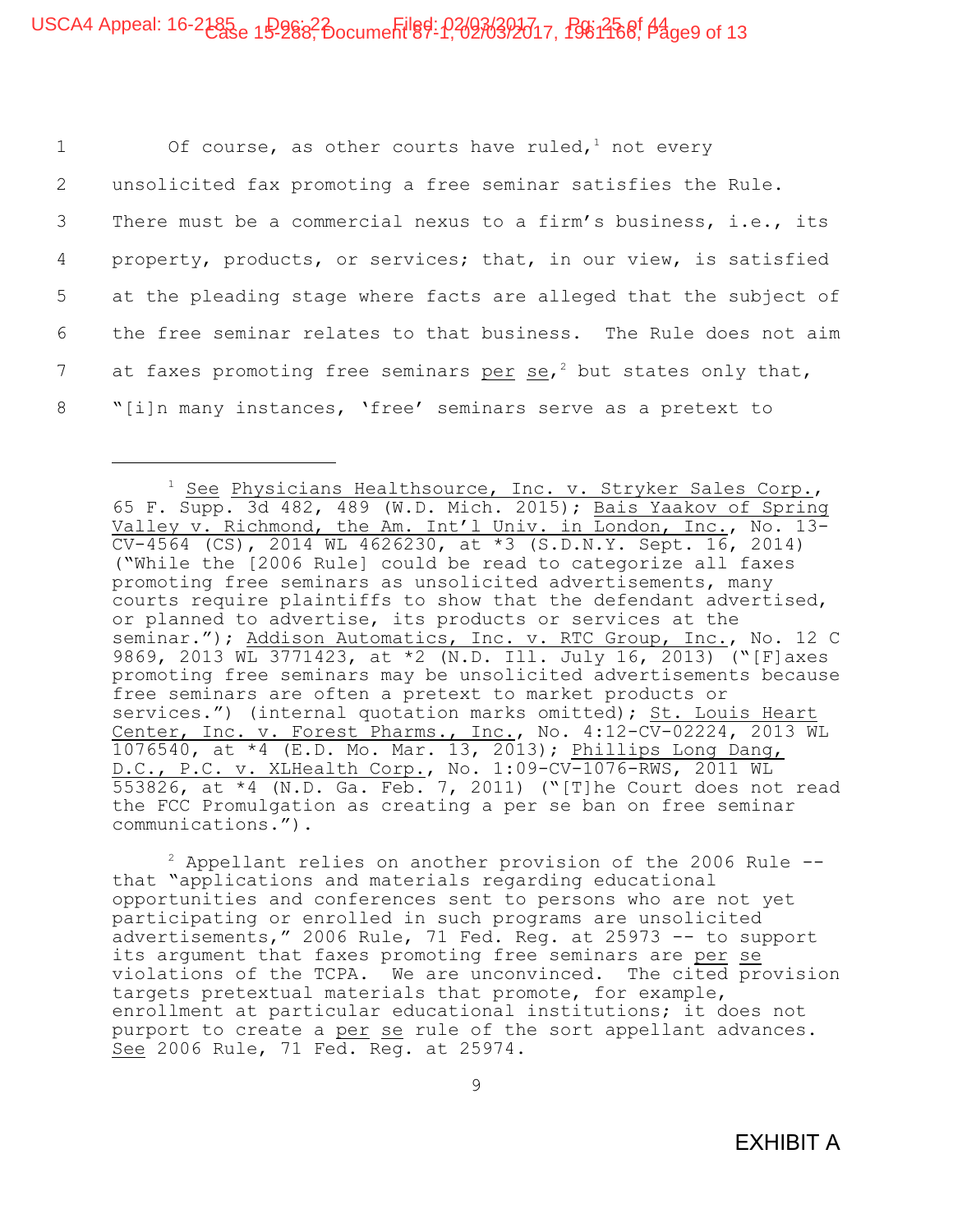## USCA4 Appeal: 16-2185<sub>e 15</sub>Doc<sub>i</sub>, 23 ocument 69 10, 02/03/2017, 1581 266<sup>0 pag</sup>e10 of 13

1 advertise commercial products and services." 2006 Rule*,* 71 Fed. 2 Reg. at 25973 ("[M]essages that promote goods and services even 3 at no cost, such as . . . free . . . seminars, are unsolicited 4 advertisements under the TCPA's definition."). In a different 5 but relevant context, the Rule states that "a trade 6 organization's newsletter sent via facsimile would not constitute 7 an unsolicited advertisement, so long as the newsletter's primary 8 purpose is informational, rather than to promote commercial 9 products." Id.

10 Requiring plaintiffs to plead specific facts alleging that 11 specific products or services would be, or were, promoted at the 12 free seminar would impede the purposes of the TCPA. See Gager v. 13 Dell Fin. Servs., LLC, 727 F.3d 265, 271 (3d Cir. 2013) ("Because 14 the TCPA is a remedial statute, it should be construed to benefit 15 consumers."); Physicians Healthsource, Inc. v. Alma Lasers, Inc., 16 No. 12 C 4978, 2012 WL 4120506, at \*2 (N.D. Ill. Sept. 18, 2012) 17 ("Congress enacted the TCPA to prevent the shifting of 18 advertising costs to recipients of unsolicited fax 19 advertisements.") (citing H.R. Rep. No. 102-317, at 10 (1991); S. 20 Rep. No. 102–78, at 2, 5 (1991), reprinted in 1991 U.S.C.C.A.N. 21 1968, 1972 ("[U]nsolicited calls placed to fax machines, and 22 cellular or paging telephone numbers often impose a cost on the 23 called party (fax messages require the called party to pay for 24 the paper used . . .)")). And -- unless plaintiffs actually 25 attended the free seminar -- in many cases it will be difficult

10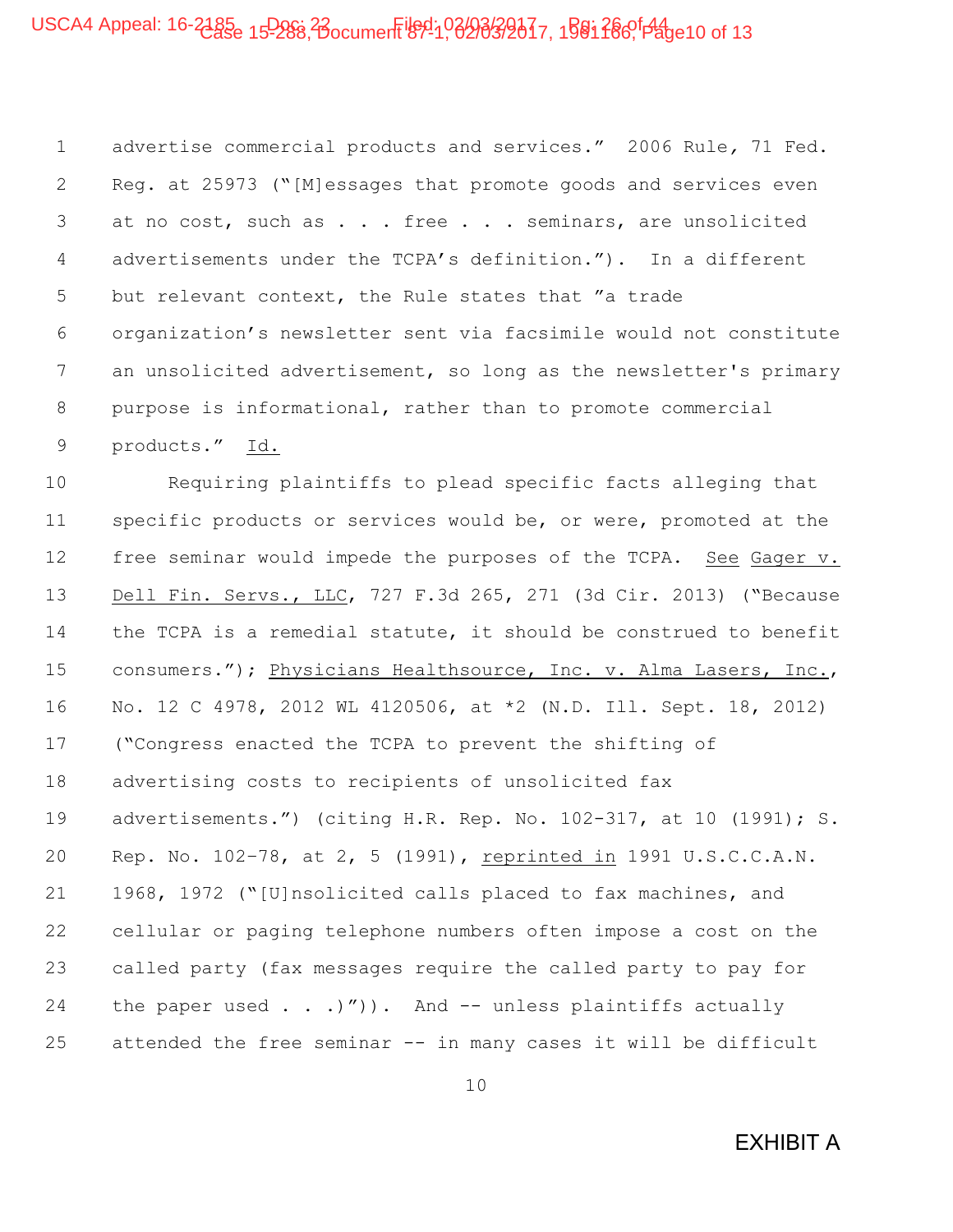1 for plaintiffs to know whether it was in fact used to advertise a 2 defendant's products or services. See Arista Records, LLC v. Doe 3 3, 604 F.3d 110, 120 (2d Cir. 2010) ("The Twombly plausibility 4 standard, which applies to all civil actions . . . does not 5 prevent a plaintiff from pleading facts alleged upon information 6 and belief where the facts are peculiarly within the possession 7 and control of the defendant.") (internal quotation marks 8 omitted).

9 Two fanciful examples illustrate the distinction. If a 10 complaint alleged that the Handy Widget Company funded a 11 professorship at a local law school in the name of its deceased 12 founder and faxed invitations on its letterhead to an inaugural 13 lecture entitled "The Relevance of Greek Philosophers to 14 Deconstructionism," the complaint would not state a claim under 15 the TCPA because the Handy Widget Company is not in the business 16 of philosophical musings. In contrast, if the Handy Widget 17 Company faxed invitations to a free seminar on increasing 18 widgets' usefulness and productivity, a claim under the TCPA 19 would be validly alleged. Of course, the Handy Widget Company 20 could rebut at the summary judgment stage with evidence showing 21 that it did not feature its products or services at the seminar.

22 Boehringer's fax advertised a "dinner meeting" to discuss 23 two medical conditions -- Female Sexual Dysfunction (FSD) and 24 Hypoactive Sexual Desire Disorder (HSDD) -- and their 25 "pathophysiology models, epidemiology, and diagnosis." J. App'x

11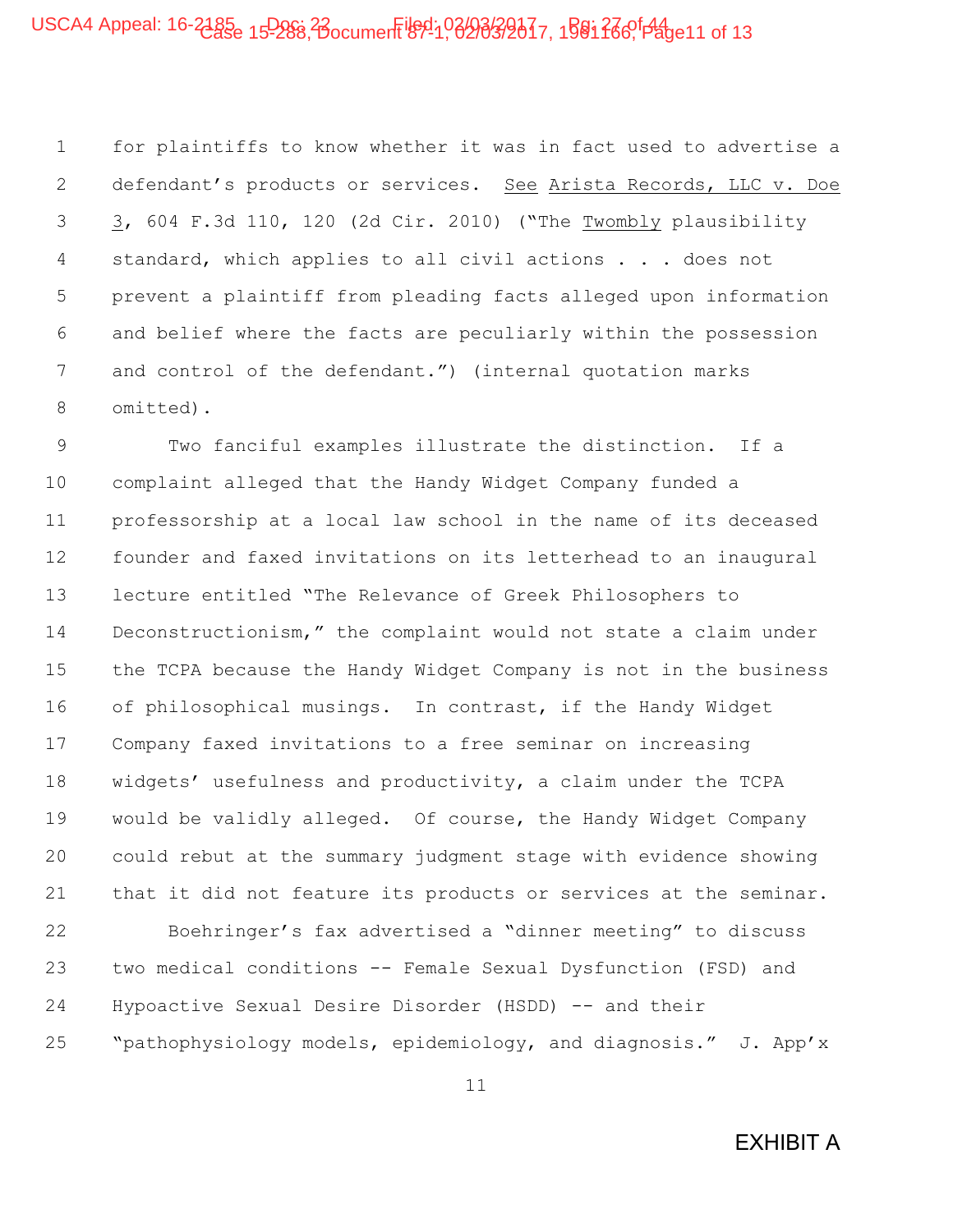## USCA4 Appeal: 16-2185<sub>e 15</sub>Doc<sub>8</sub>, 23 ocument 89-1, 03/03/2017, 1581 286<sup>0 pag</sup>e12 of 13

1 at 24. As a pharmaceutical company, Boehringer was generally in 2 the business of treating diseases and medical conditions, such as 3 FSD and HSDD. Moreover, the fax makes clear to the invitee that 4 the dinner meeting was "sponsored by Boehringer Ingelheim 5 Pharmaceuticals, Inc." Id. The fax invitation was sent to a 6 doctor, whom Boehringer would presumably hope to persuade to 7 prescribe its drugs to patients. Therefore, facts were alleged 8 that Boehringer's fax advertised a free seminar relating to its 9 business.

10 In addition, Boehringer's seeking approval from the FDA for 11 the marketing of Flibanserin is relevant, although not 12 dispositive. Although not approved, the drug is intended as a 13 remedy for the ailments to be discussed at the event. To be 14 sure, Boehringer was prohibited from, inter alia, "promoting" an 15 unapproved drug, 21 C.F.R. § 312.7(a), but that prohibition is 16 not necessarily inconsistent with the free dinner's mentioning 17 the possible future availability of the drug. Nothing in the 18 statute or Rule limits their scope to the advertisement of 19 products or services then available.

20 In defense, Boehringer can present, inter alia, testimony of 21 the dinner meeting participants as well as provide the meeting's 22 agenda, transcript, presentation slides, speaker list, or any 23 internal emails or correspondences discussing the meeting. See 24 Physicians Healthsource, Inc. v. Stryker Sales Corp., 65 F. Supp. 25 3d 482, 492 (W.D. Mich. 2015) (holding that "the TCPA's text does

12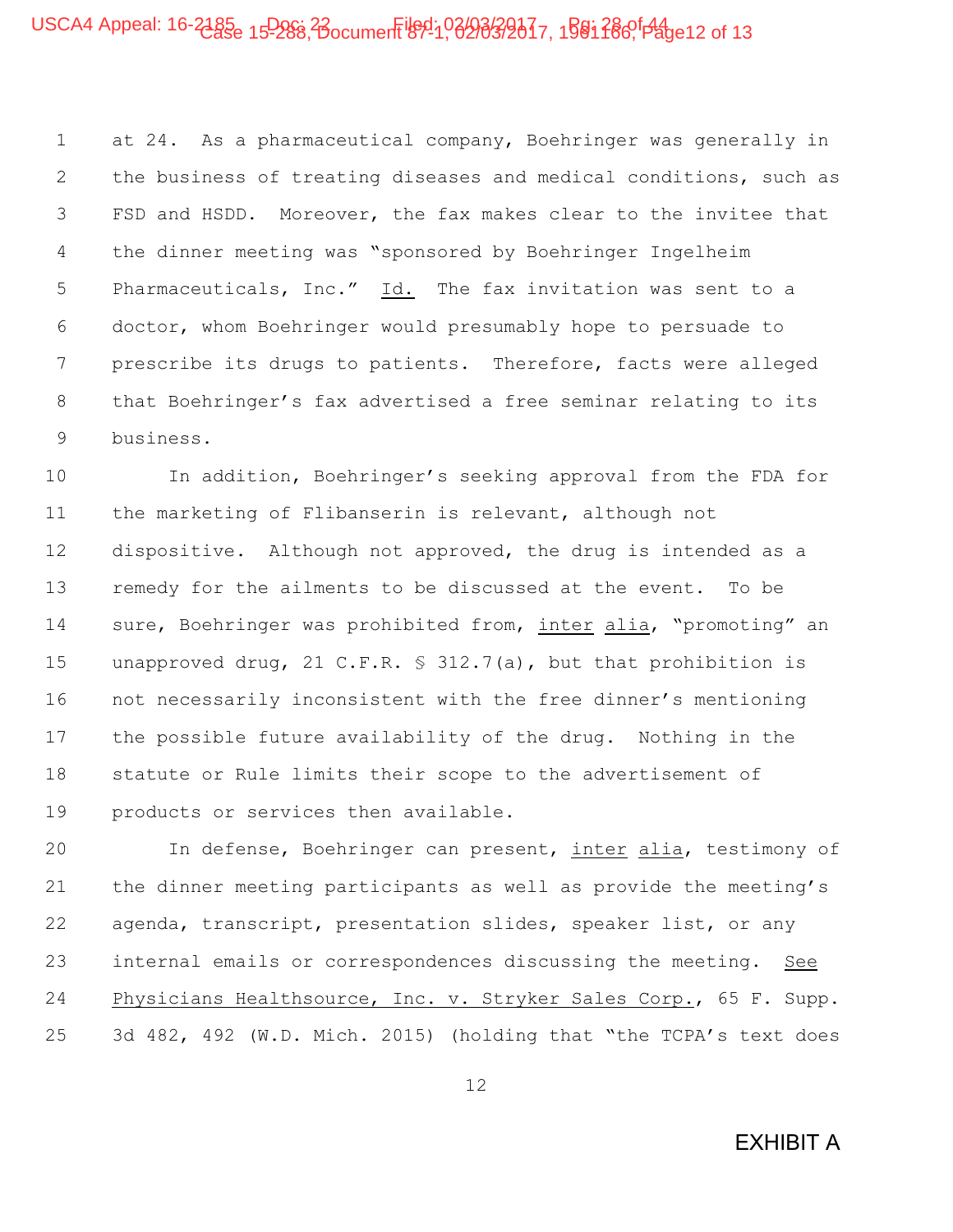## USCA4 Appeal: 16-2185e 15-288, Bocument $\frac{1691}{100}$   $\frac{299}{320}$   $\frac{21}{17}$ , 1581  $\frac{28}{100}$   $\frac{12}{13}$  of 13

| $\mathbf{1}$  | not require a court to put on evidentiary blinders in deciding    |
|---------------|-------------------------------------------------------------------|
| 2             | whether a particular fax amounts to an advertisement" and         |
| 3             | allowing parties to present evidence beyond the four corners of   |
| 4             | the fax $-$ such as presentation slides $-$ to determine if a fax |
| 5             | promoting a free seminar was pretextual). It is also possible     |
| 6             | that Boehringer used the seminar to advertise other drugs or      |
| 7             | services in its inventory -- which would certainly support        |
| 8             | finding a violation of the TCPA.                                  |
| $\mathcal{Q}$ | CONCLUSION                                                        |
| 10            | For the foregoing reasons, we vacate and remand for further       |
| 11            | proceedings consistent with this opinion.                         |
| 12            |                                                                   |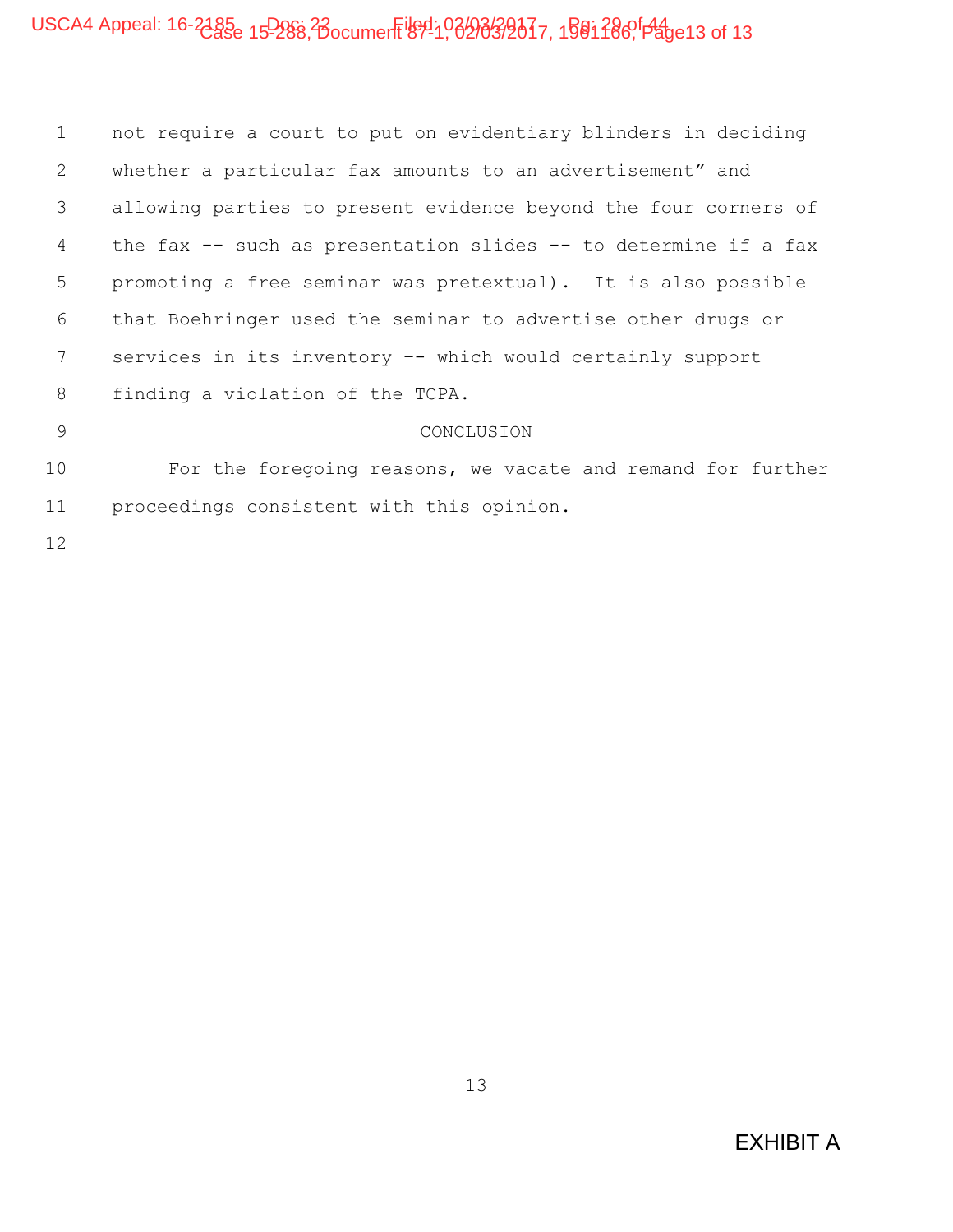### 1 LEVAL, Circuit Judge, concurring:

| $\boldsymbol{2}$ | I concur in my colleagues' opinion. I agree fully that the Complaint                          |
|------------------|-----------------------------------------------------------------------------------------------|
| $\mathfrak{Z}$   | plausibly states a claim under 42 U.S.C. $\S$ 227(b)(1)(C) and (a)(5), as elucidated          |
| 4                | by the 2006 Rule promulgated by the Federal Communications Commission (FCC)                   |
| 5                | or the Commission), 71 Fed. Reg. 25967, 25973 (May 3, 2006).                                  |
| 6                | I write separately, however, speaking for myself alone, and speaking only to                  |
| 7                | state courts and federal courts outside this circuit, to air a somewhat different             |
| $8\,$            | possible understanding of the 2006 Rule, which, while supporting the same                     |
| 9                | conclusion as to the sufficiency of the Complaint, may better reflect the text of the         |
| 10               | Commission's Rule.                                                                            |
| $11\,$           | The Complaint alleges that the Defendant, Boehringer Ingelheim                                |
| 12               | Pharmaceuticals, Inc., sent an unsolicited fax message (without the required opt-             |
| 13               | out notice) to the Plaintiff, Physicians Healthsource, Inc. (as well as to other              |
| 14               | doctors). The fax message invited Dr. Jose Martinez (apparently one of the                    |
| 15               | doctors of Physicians Healthsource) to a free dinner and lecture sponsored by the             |
| 16               | Defendant, at which David Portman, M.D., would discuss Female Sexual                          |
| 17               | Dysfunction (FSD) and Hypoactive Sexual Desire Disorder (HSDD). <sup>2</sup> At the           |
| 18               | Defendant's request, in deciding the motions to dismiss the Complaint, the court              |
|                  | <sup>1</sup> In this opinion, the Defendants are collectively referred to as the "Defendant." |

 $2^2$  A note on the fax message indicated that the invitation was extended only to healthcare professionals, and not to their spouses or guests.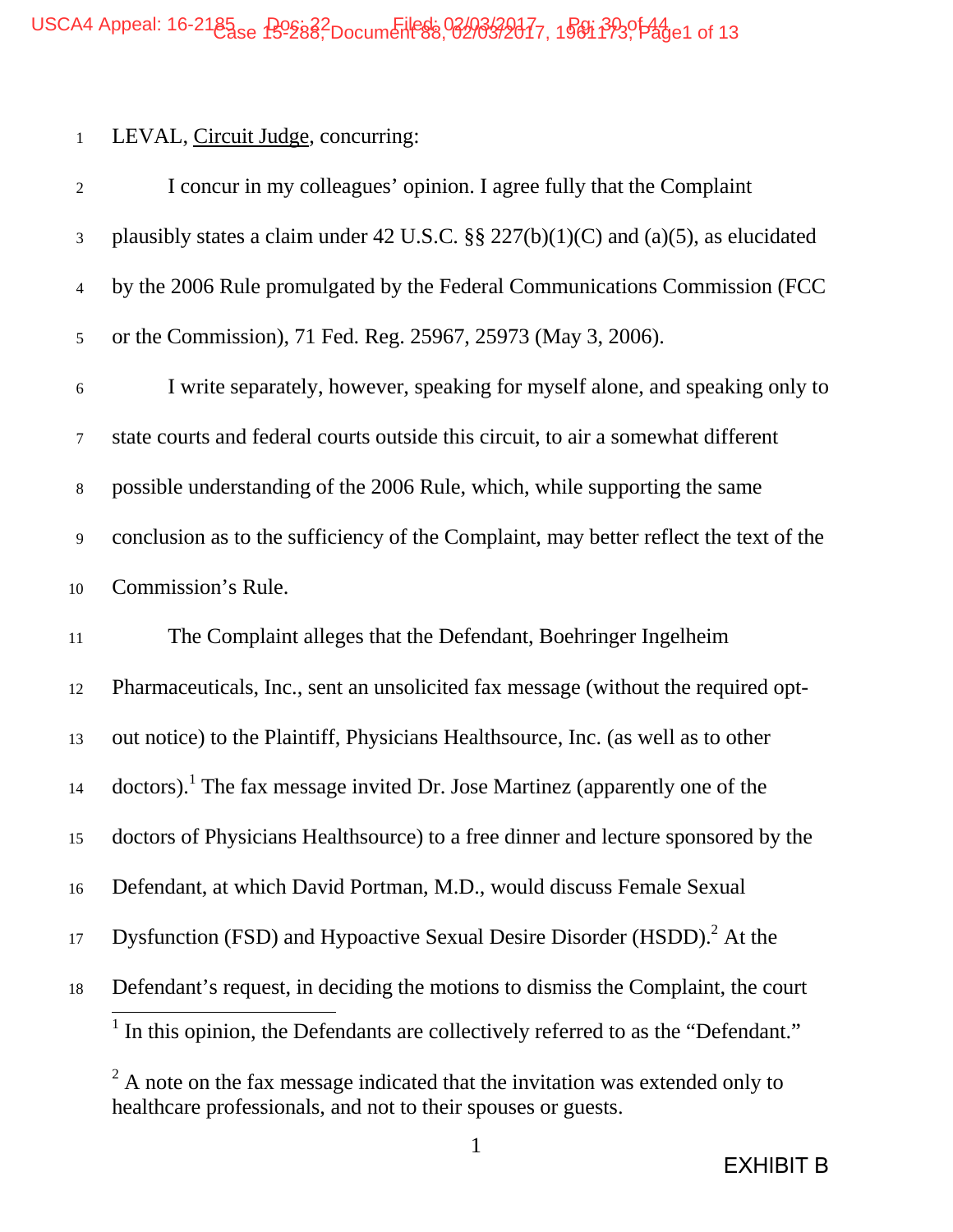## USCA4 Appeal: 16-2185 e B9882 Document 88, 02/03/2017, 1981 313, 144 e2 of 13

 took judicial notice of records of the Food and Drug Administration (FDA) showing that the Defendant had submitted an application for the FDA's approval to market a new drug (flibanserin) for the treatment of HSDD, the condition that was to be the subject of the free lecture. The Defendant argued in the district court that because its fax transmission consisted of an invitation to a free dinner and lecture, and did not on its face make any suggestion of a commercial nature or refer in any way to flibanserin, it did not come within the statute's definition of an unsolicited advertisement: "material advertising the commercial availability or quality of any property, goods, or services." 47 U.S.C. § 227(a)(5). The Plaintiff countered that the FCC's 2006 Rule made clear, for purposes of the statute, that an unsolicited facsimile message promoting free goods and services is an unsolicited advertisement. The Plaintiff argued further that, given the Defendant's pending application for FDA approval to market a drug for the treatment of HSDD, and the allegation of an invitation addressed to doctors to hear a medical lecture about HSDD, the Complaint plausibly alleged an overall marketing campaign and commercial purpose to get the doctors to prescribe the Defendant's drug to patients suffering from HSDD, once the Defendant obtained FDA approval for the drug. The district court accepted the Defendant's arguments and dismissed the Complaint.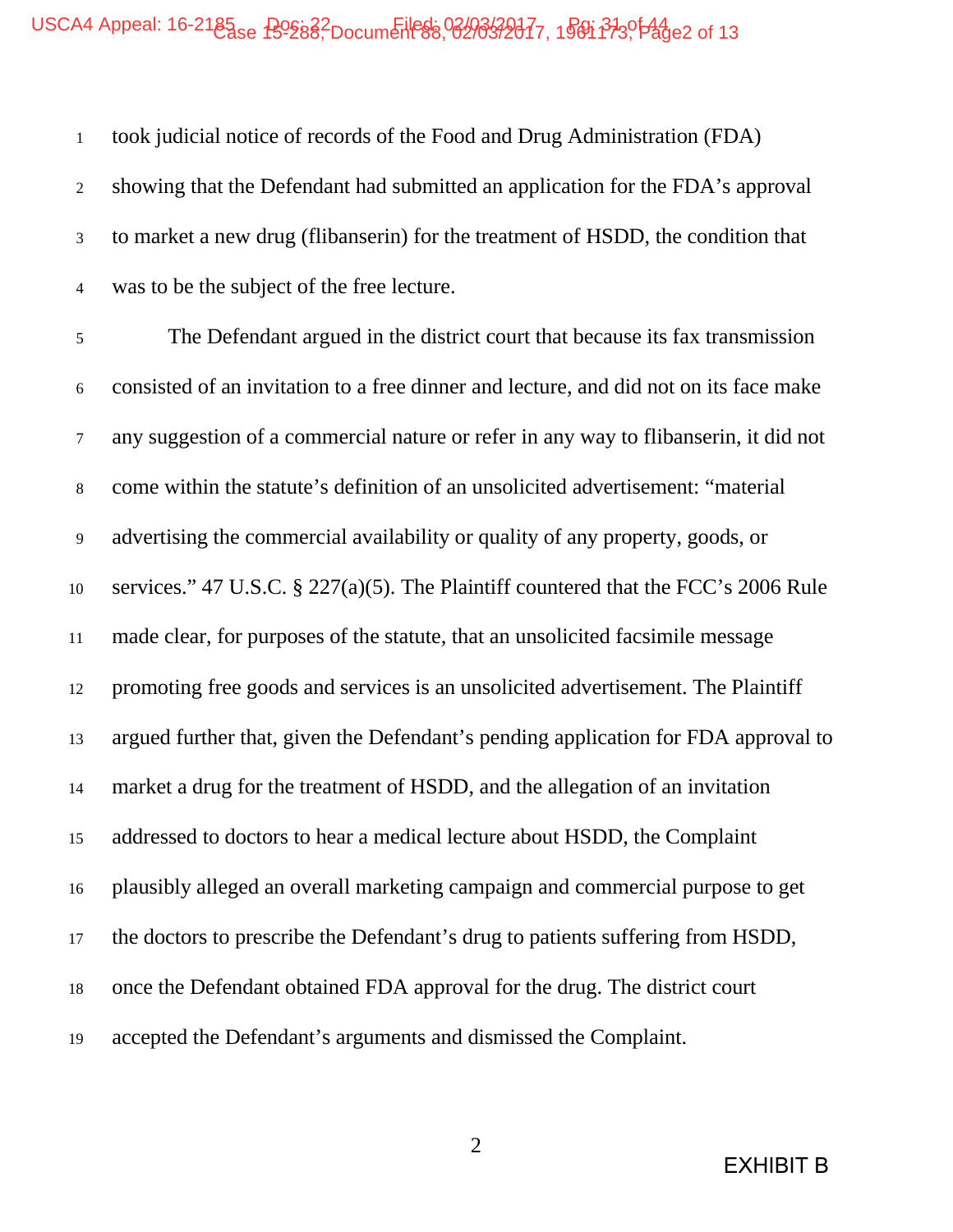The majority opinion reverses the district court's dismissal of the Complaint, essentially adopting the Plaintiff's fallback argument— that, in view of the Defendant's intention to market a drug for the treatment of HSDD, its offer of a free seminar for doctors discussing HSDD is plausibly alleged to be a commercially motivated advertisement of its product. On the other hand, the majority opinion rejects the Plaintiff's argument that the FCC's 2006 Rule treats this offer of a free seminar *per se* as an advertisement of "the commercial availability" of a product. It reasons that the fax offering free goods or services would constitute an advertisement only if the offer of the free seminar turned out to be a pretext or prelude for a commercial promotion, and asserts that the Defendant "can rebut such an inference [of intent to promote a commercial product] by showing [after discovery] that it did not or would not advertise its products or services at the seminar." Maj. Op. 8. Although recognizing that "[b]usinesses are always eager to promote their wares and usually do not fund presentations for no business purpose," the opinion asserts that, if the defendant can show after discovery that at the free dinner and seminar no reference whatsoever was made to the Defendant's drug for treatment of HSDD (or any other products or services it offered), the Defendant would prevail in the litigation. *Id.* at 8, 12–13. I agree fully with the majority's conclusion that the Complaint, as supplemented by the information about the Defendant's commercial product that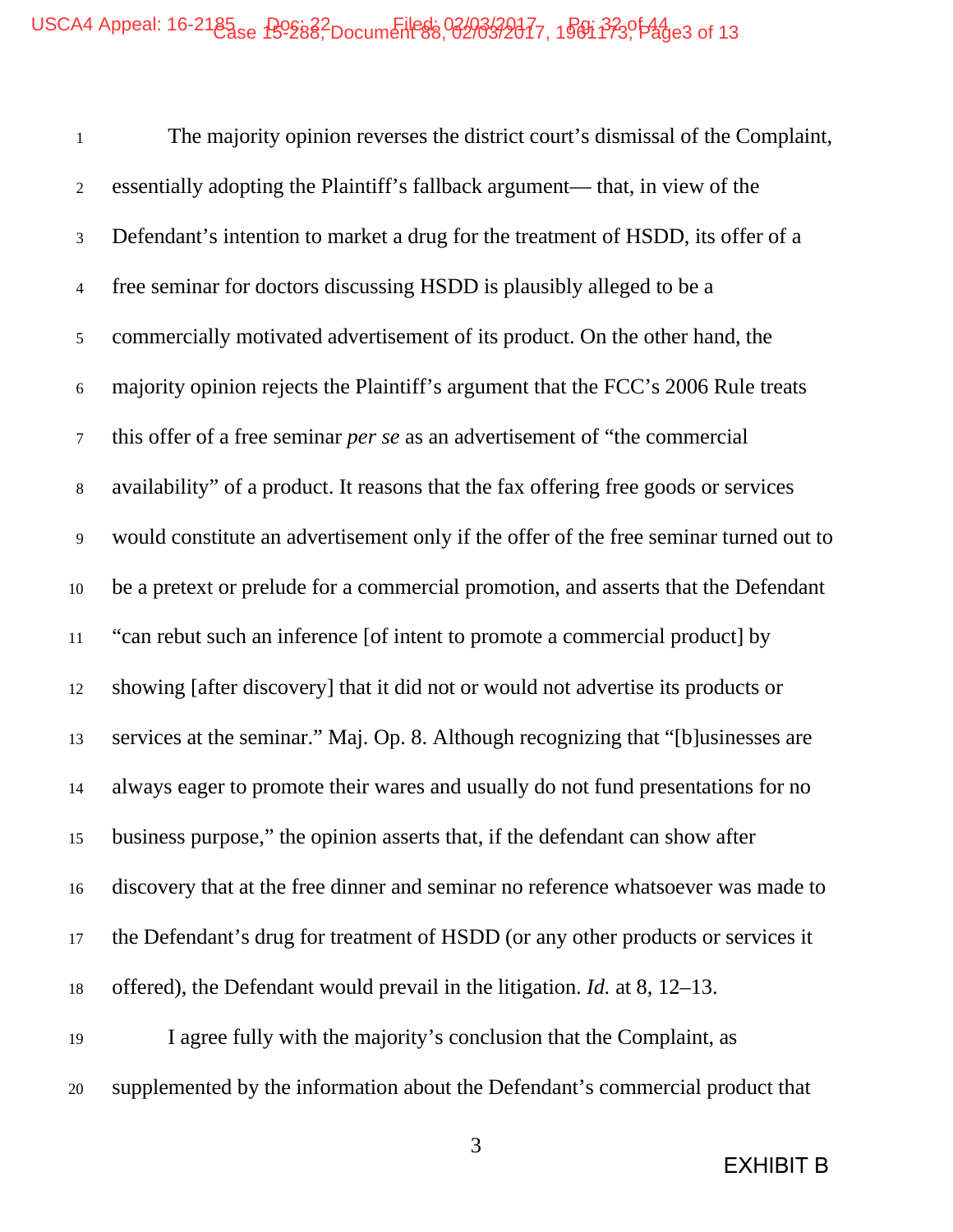## USCA4 Appeal: 16-2185 e B9882 Document 88, 02/03/2017, 1981 3330 144

| $\mathbf{1}$   | the Defendant added to the record on the motion to dismiss, plausibly supports an     |
|----------------|---------------------------------------------------------------------------------------|
| $\overline{2}$ | intention on the part of the Defendant to foster future sales of its drug. It seems   |
| $\mathfrak{Z}$ | obvious that, when a pharmaceutical company, which is preparing to market a drug      |
| 4              | for the treatment of HSDD, invites doctors to a free dinner and lecture on HSDD,      |
| 5              | the objective of the event is to get doctors to eventually prescribe the company's    |
| $6\,$          | drug to their patients, even though the company might be forced by legal              |
| $\tau$         | requirements not to speak about the drug itself (as opposed to the condition) until   |
| $\,8\,$        | FDA approval is secured.                                                              |
| $\overline{9}$ | I believe, in addition, that other courts might read the FCC's 2006 Rule to           |
| 10             | mean that, at least when sent by commercial, profit-motivated entities, faxes         |
| $11\,$         | offering free goods or services are deemed to be advertisements (and "unsolicited")   |
| 12             | advertisements" if sent without the prior permission of the recipient), regardless of |
| 13             | whether the offer of free goods and services was a pretext or preliminary to explicit |
| 14             | promotion of commercial products and services.                                        |
| 15             | In enacting the Telephone Consumer Protection Act of 1991, as amended by              |
| 16             | the Junk Fax Prevention Act of 2005, Congress undertook to limit the use in           |
| 17             | commerce of certain methods of communication that impose costs, hardships, and        |
| 18             | annoyances on unwilling recipients. Section 227 focuses, in part, on the              |
| 19             | transmission of "unsolicited advertisement[s]" to "telephone facsimile machine[s]"    |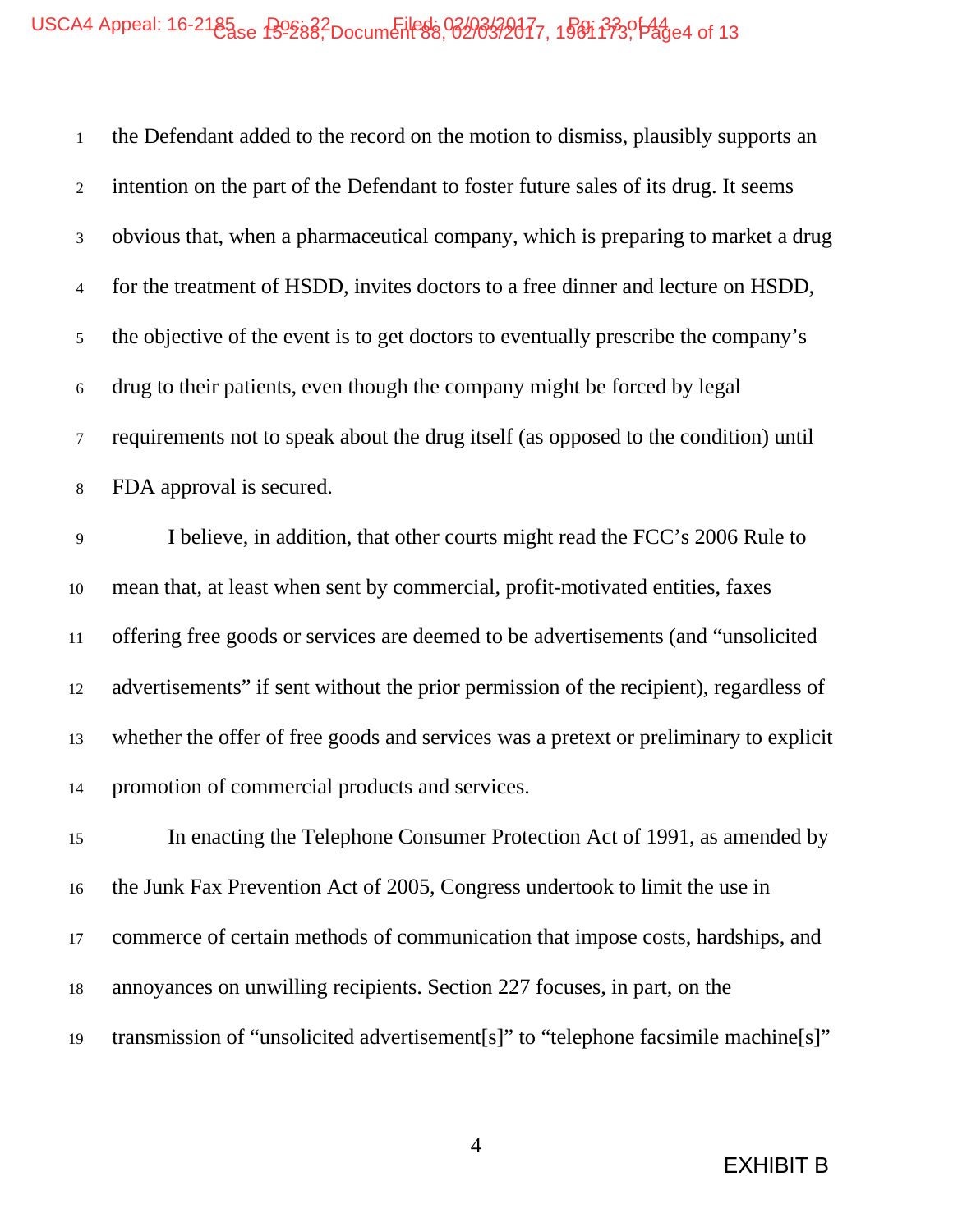| (fax machines). <sup>3</sup> The sending of "unsolicited advertisements" to a fax machine is   |
|------------------------------------------------------------------------------------------------|
| expressly prohibited except in specified circumstances (which include the                      |
| requirement that the message include a notice (conforming to specifications) that              |
| the recipient may opt out of further receipt of such messages). See 47 U.S.C. §                |
| $227(b)(1)(C)$ ("It shall be unlawful for any person within the United States to               |
| send, to a telephone facsimile machine, an unsolicited advertisement, unless"                  |
| (emphasis added)). $4$                                                                         |
| The statute defines "unsolicited advertisement" to mean "any material"                         |
| advertising the commercial availability or quality of any property, goods, or                  |
| services which is transmitted to any person without that person's prior express                |
| invitation or permission." <i>Id.</i> $\S$ 227(a)(5). The statute goes on to direct the FCC to |
| "prescribe regulations to implement the requirements of this subsection" and to                |
| "initiate a rulemaking proceeding concerning the need to protect residential                   |
| telephone subscribers' privacy rights to avoid receiving telephone solicitations to            |
| <sup>3</sup> The menace to the public represented by unsolicited advertisements sent by fax    |

has mercifully diminished since the passage of the Act, as newer means of communication have supplanted the fax and far fewer consumers now possess fax machines. Nonetheless, usage of fax machines continues, and, for those who use them, the problem that led Congress to pass the Junk Fax Prevention Act persists.

 $4$  An "unsolicited advertisement" may not be sent to a fax machine unless (1) "the sender [has] an established business relationship with the recipient," (2) the "sender obtained the number of the telephone facsimile machine" in a manner permitted by the statute, and (3) the unsolicited advertisement contains a "clear and conspicuous" opt-out notice on the first page which meets various statutory specifications. 47 U.S.C. §§ 227 (b)(1)(C) & (2)(D).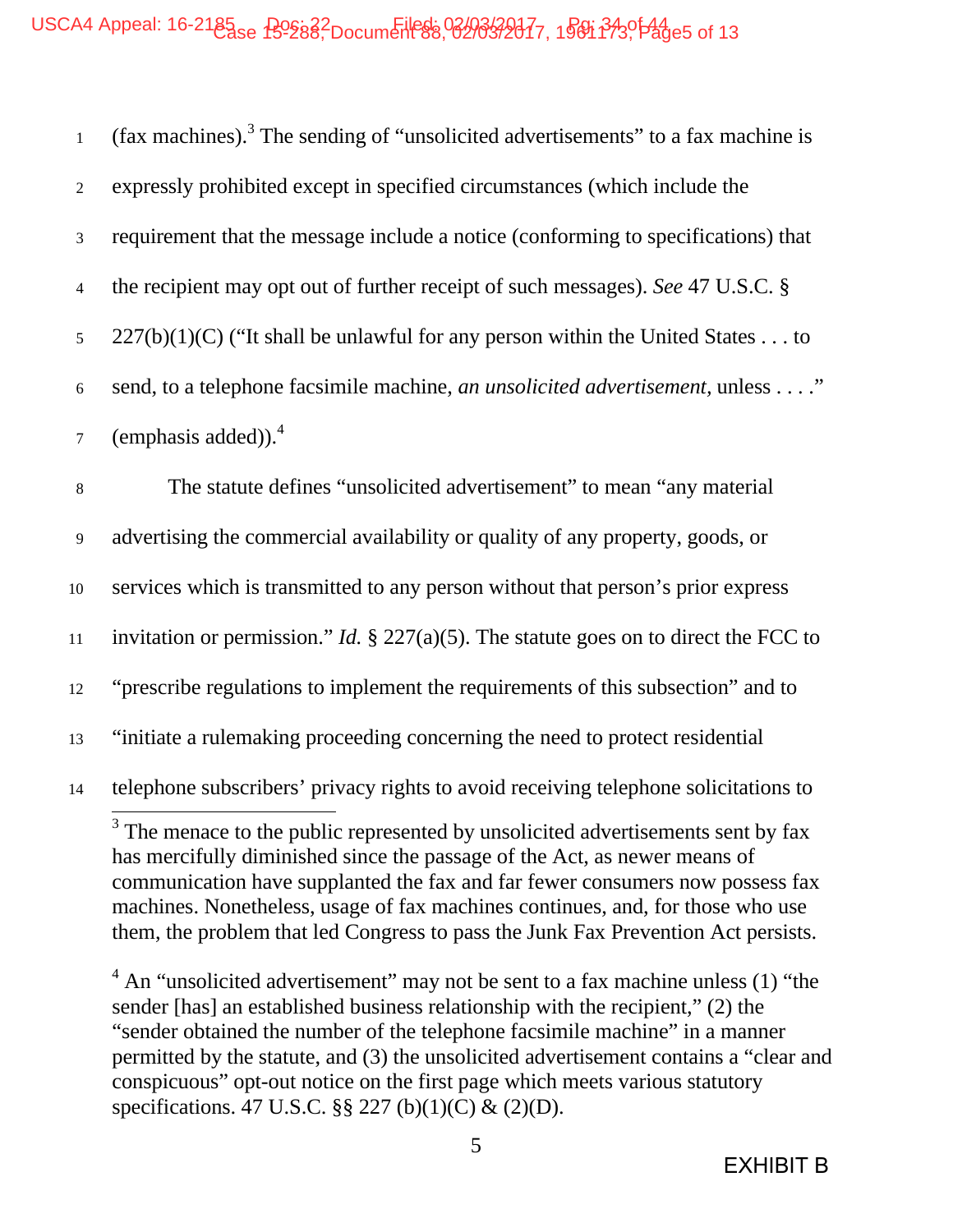1 which they object." *See id.* §§ 227(b)(2) and (c)(1). The FCC promulgated the 2 2006 Rule.

| 3               | The 2006 Rule is not written in the manner of a conventional regulation. It is    |
|-----------------|-----------------------------------------------------------------------------------|
| $\overline{4}$  | a rambling 22-page discussion, in which some sentences assert normative rules and |
| 5 <sup>5</sup>  | definitions, others describe arguments that have been submitted to the agency by  |
| 6               | commentators and the Commission's responses to them, and yet others explain the   |
| $7\overline{ }$ | Commission's observations and reasoning that led it to its conclusions.           |
| 8               | A chapter of the 2006 Rule specifically addresses facsimile messages that         |
| 9               | contain "Offers for Free Goods and Services," and the question whether such       |
| 10              | messages constitute "unsolicited advertisements."                                 |

# <sup>5</sup> The pertinent passage reads:

*Offers for Free Goods and Services and Informational Messages* The Commission concludes that facsimile messages that promote goods or services even at no cost, such as free magazine subscriptions, catalogs, or free consultations or seminars, are unsolicited advertisements under the TCPA's definition. In many instances, "free" seminars serve as a pretext to advertise commercial products and services. Similarly, "free" publications are often part of an overall marketing campaign to sell property, goods, or services. For instance, while the publication itself may be offered at no cost to the facsimile recipient, the products promoted within the publication are often commercially available. Based on this, it is reasonable to presume that such messages describe the "quality of any property, goods, or services." Therefore, facsimile communications regarding such free goods and services, if not purely "transactional," would require the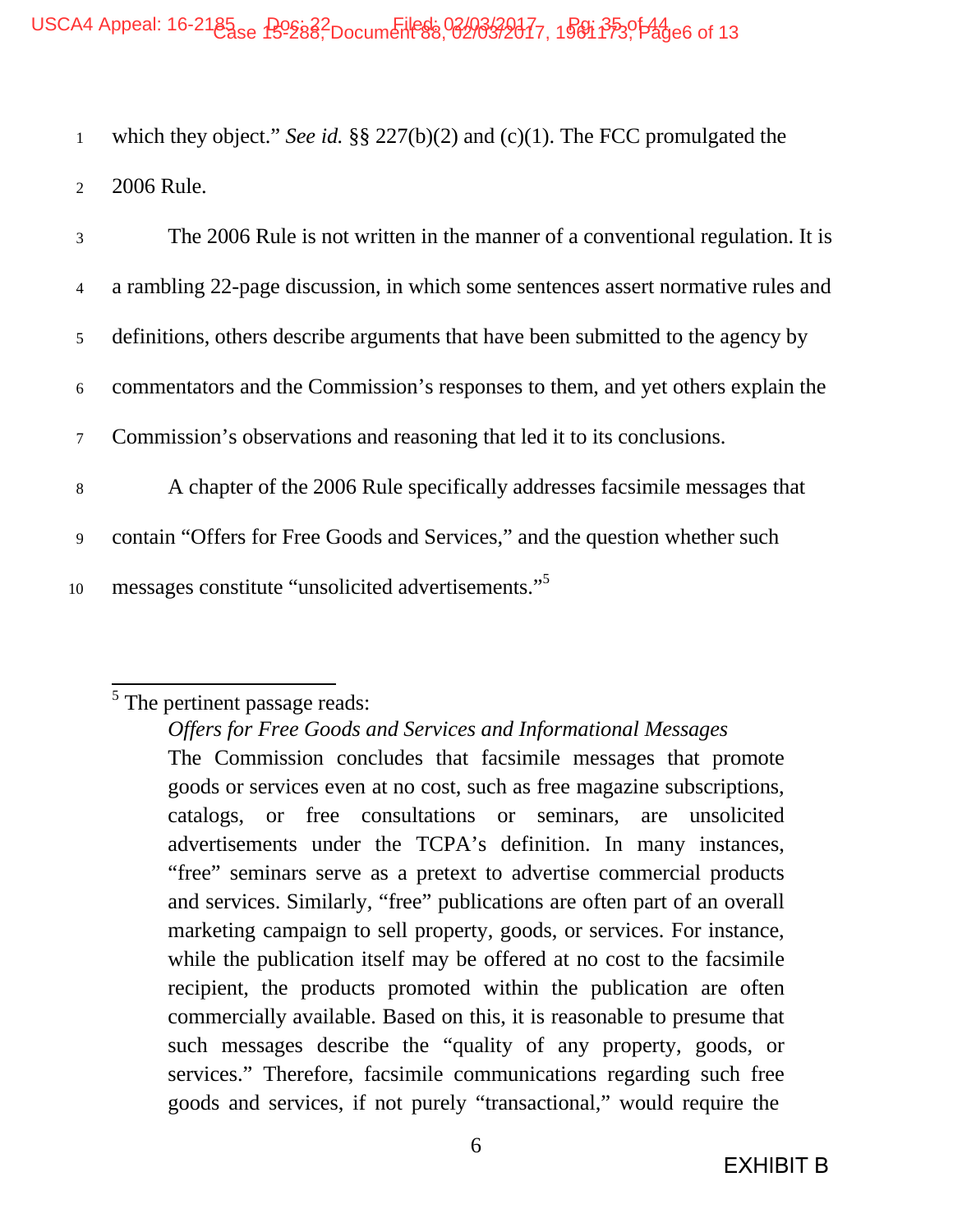| $\mathbf{1}$   | If one reads this passage precisely, sentence by sentence, giving each              |
|----------------|-------------------------------------------------------------------------------------|
| $\overline{c}$ | sentence its natural meaning, it can be read to establish a rule that differs       |
| $\mathfrak{Z}$ | significantly from the majority opinion's interpretation of it.                     |
| $\overline{4}$ | The first sentence can be read to state a categorical conclusion as to the          |
| $\mathfrak{S}$ | meaning of "unsolicited advertisement" as applied to faxes that offer free goods or |
| $\sqrt{6}$     | services.                                                                           |
| 7              | The Commission concludes that facsimile messages that promote                       |
| $\,8\,$        | goods or services even at no cost, such as free magazine subscriptions,             |
| $\mathbf{9}$   | catalogs, or free consultations or seminars, are<br>unsolicited                     |
| 10             | advertisements under the TCPA's definition.                                         |
| 11             |                                                                                     |
| 12             | 2006 Rule, 71 Fed. Reg. at 25973 (emphasis added).                                  |
| 13             | The next four sentences appear to recount what the Commission observed              |
| 14             | and how those observations led it to adopt the categorical rule stated in the first |
| 15             | sentence. These four sentences explain:                                             |
| 16             | In many instances, "free" seminars serve as a pretext to advertise                  |
| 17             | commercial products and services. Similarly, "free" publications are                |
| 18             | often part of an overall marketing campaign to sell property, goods, or             |
| 19             | services. For instance, while the publication itself may be offered at              |
| 20             | no cost to the facsimile recipient, the products promoted within the                |
| 21             | publication are often commercially available. Based on this, it is                  |
| 22             | reasonable to presume that such messages describe the "quality of any               |
| 23             | property, goods, or services."                                                      |
| 24             |                                                                                     |
| 25             | Id.                                                                                 |

sender to obtain the recipient's permission beforehand, in the absence of an [established business relationship].

2006 Rule, 71 Fed. Reg. at 25973.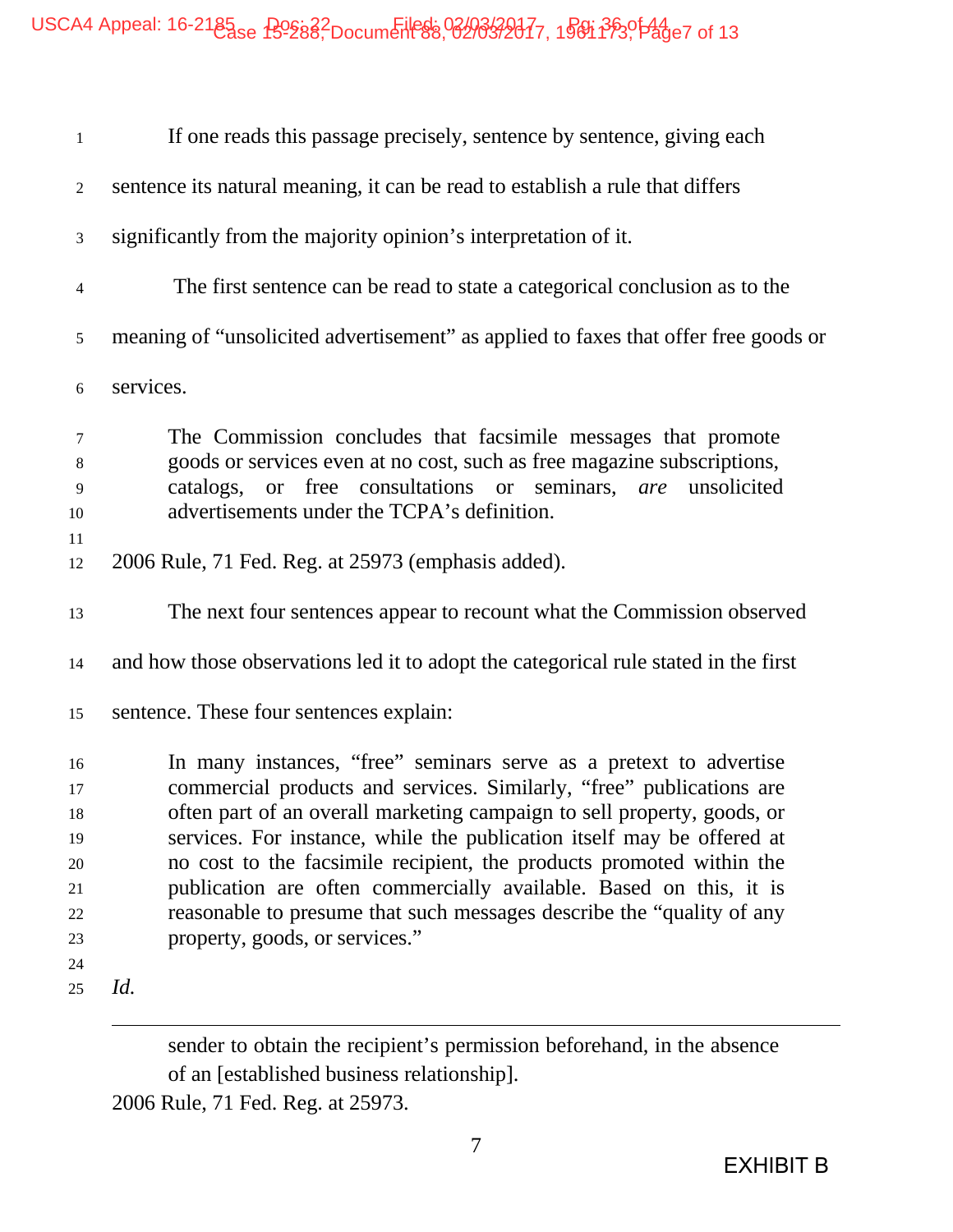# USCA4 Appeal: 16-2185 B988, Document 88, 02/03/2017, 19811 373, 144

| $\mathbf{1}$   | The final sentence of the passage follows the Commission's factual                            |
|----------------|-----------------------------------------------------------------------------------------------|
| $\overline{2}$ | observations described in the prior four sentences with the word, "Therefore," and            |
| $\mathfrak{Z}$ | then essentially restates the categorical rule of the first sentence—that facsimile           |
| $\overline{4}$ | messages offering free goods and services are treated as advertisements, <sup>6</sup> so that |
| 5 <sup>5</sup> | the sender must "obtain the recipient's permission beforehand, in the absence of an           |
| 6              | [established business relationship]." Id.                                                     |
| $\tau$         | In view of the apparently categorical assertion of the first sentence (repeated               |
| 8              | in substance in the final sentence)—that "facsimile messages that promote goods               |
| 9              | or services even at no cost are unsolicited advertisements under the TCPA's                   |
| 10             | definition"—another court might well disagree with the majority opinion's view                |

that the Rule "does not aim at faxes promoting free seminars *per se*." Maj. Op. 9.

Nothing in the text suggests that the Commission's observation of the frequency

with which free offers lead to commercial solicitation was intended as limiting the

Commission's categorical proposition announced in the first sentence, rather than

providing an explanation for it.

<sup>6</sup> The final sentence includes the qualification, "if not purely 'transactional.'" This qualification has no bearing on our analysis. The immediately preceding passage of the 2006 Rule explains that "'Transactional' Communications," those "whose purpose is to facilitate, complete, or confirm a commercial transaction that the recipient has previously agreed to enter into with the sender[,] are not advertisements for purposes of the TCPA's facsimile advertising rules." 2006 Rule, 71 Fed. Reg. at 25972.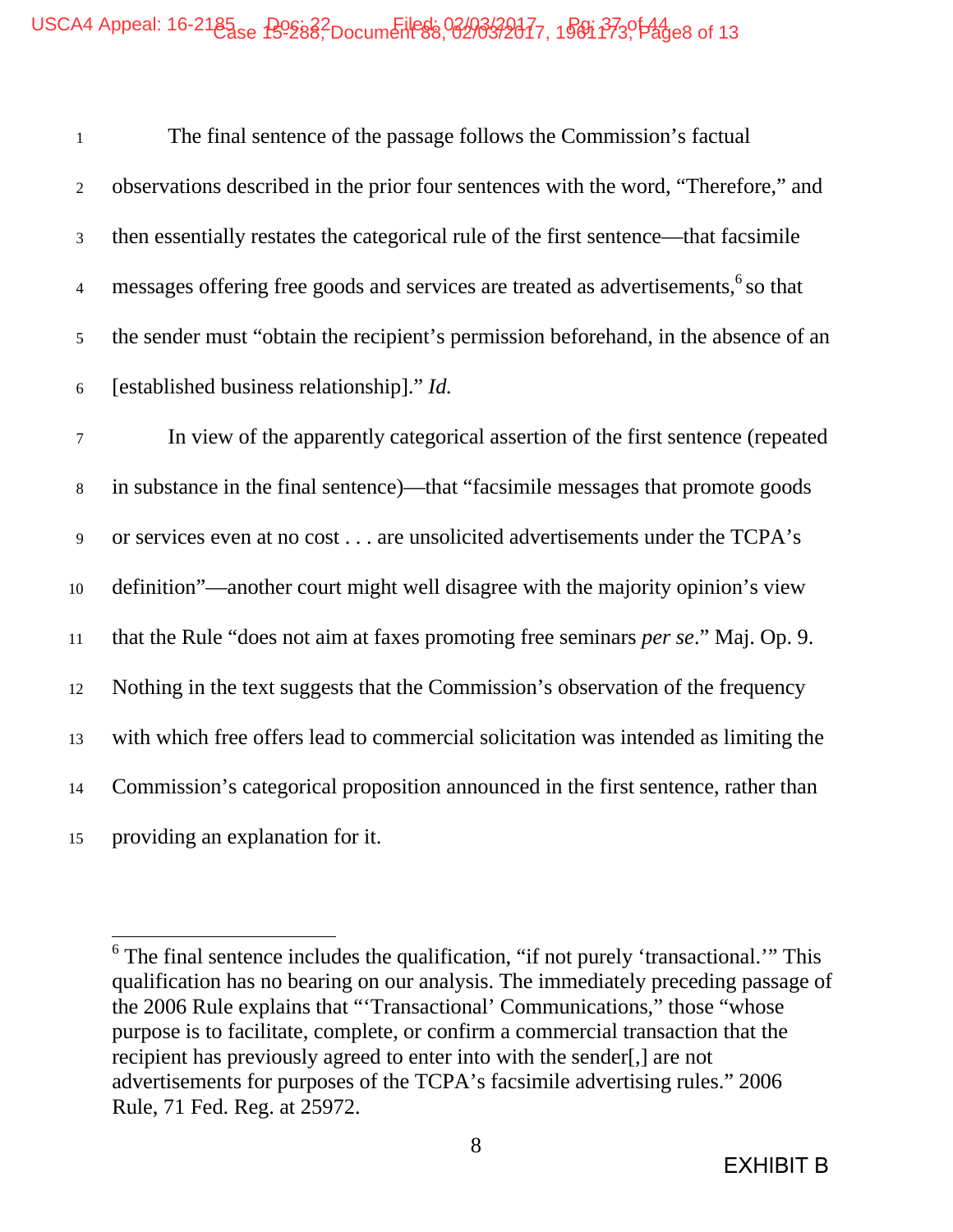In addition, a court might conclude that the majority opinion's selective quotation and characterization of the last two sentences of the passage on free goods and services change their meaning. The majority opinion describes the 2006 Rule as stating that, because of the reasonableness of the presumption adopted by the FCC that messages advertising free seminars in fact describe the "quality of any property, goods, or services," such messages "*potentially* violat[e] the TCPA." *Id.* at 8. The 2006 Rule, however, after noting the reasonableness of that presumption, goes on to say that fax messages offering free goods and services "*[t]herefore . . . would require* the sender to obtain the recipient's permission beforehand." 2006 Rule, 71 Fed. Reg. at 25973 (emphasis added). This passage, read literally, says that, unless the recipient gave permission, the fax message offering free goods or services does violate the TCPA—not that it "potentially" violates the TCPA.

 The 2006 Rule, in other words, can be read to say, in sum: Because of the frequency, observed by the Commission, that messages offering free goods or services in fact mask or precede efforts to sell something, the Commission has adopted a prophylactic presumption that fax messages offering free goods or services *are* advertisements and thus *are* prohibited by § 277 (unless they are either sent with the consent of the recipient or meet the requirements for the statutory exception).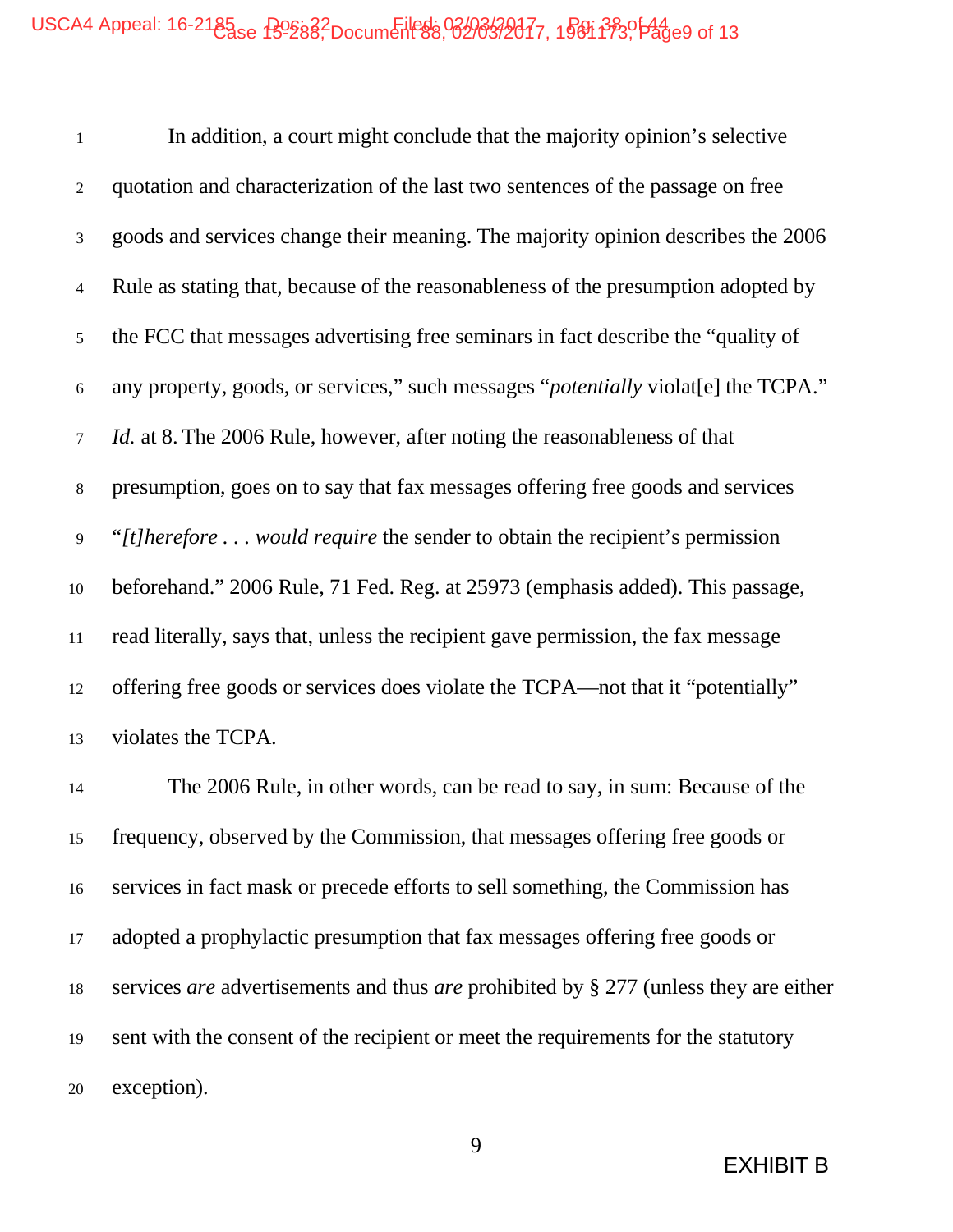One might ask why the Commission would adopt this presumption rather than letting it be determined in litigation whether one who accepted the offer of free goods or services would ultimately confront an attempt to sell something. The Commission did not explain its reasons. One can well surmise, however, that because the statute generally offers plaintiffs a maximum award of \$500 in 6 statutory damages,<sup>7</sup> the statute's efficacy in controlling nuisance faxes would be nullified if a plaintiff needed to spend thousands of dollars in discovery litigation to win a much smaller award. And as to the risk that a sender might be held liable in circumstances where its offer of free goods did not lead to an attempt to sell, the Commission could take comfort in (1) its determination that this would occur infrequently, and (2) the near certainty that the damages award inflicted on the defendant would be negligible—even less than the litigation cost of making a motion to dismiss.

 I recognize that there is a significant argument against this literal reading of the Commission's Rule. If this passage is read to apply universally to *all* "facsimile messages that promote goods or services . . . at no cost," this would mean that fax messages sent by charitable, nonprofit entities for the sole purpose of alerting intended beneficiaries to the availability of charitable offerings would incur

<sup>7</sup> Plaintiffs may recover their "actual monetary loss" or "\$500 in damages for each [ ] violation, whichever is greater." 47 U.S.C. § 227(b)(3)(B). Absent truly exceptional circumstances, \$500 will likely far exceed a plaintiff's actual monetary loss caused by receipt of an unsolicited fax.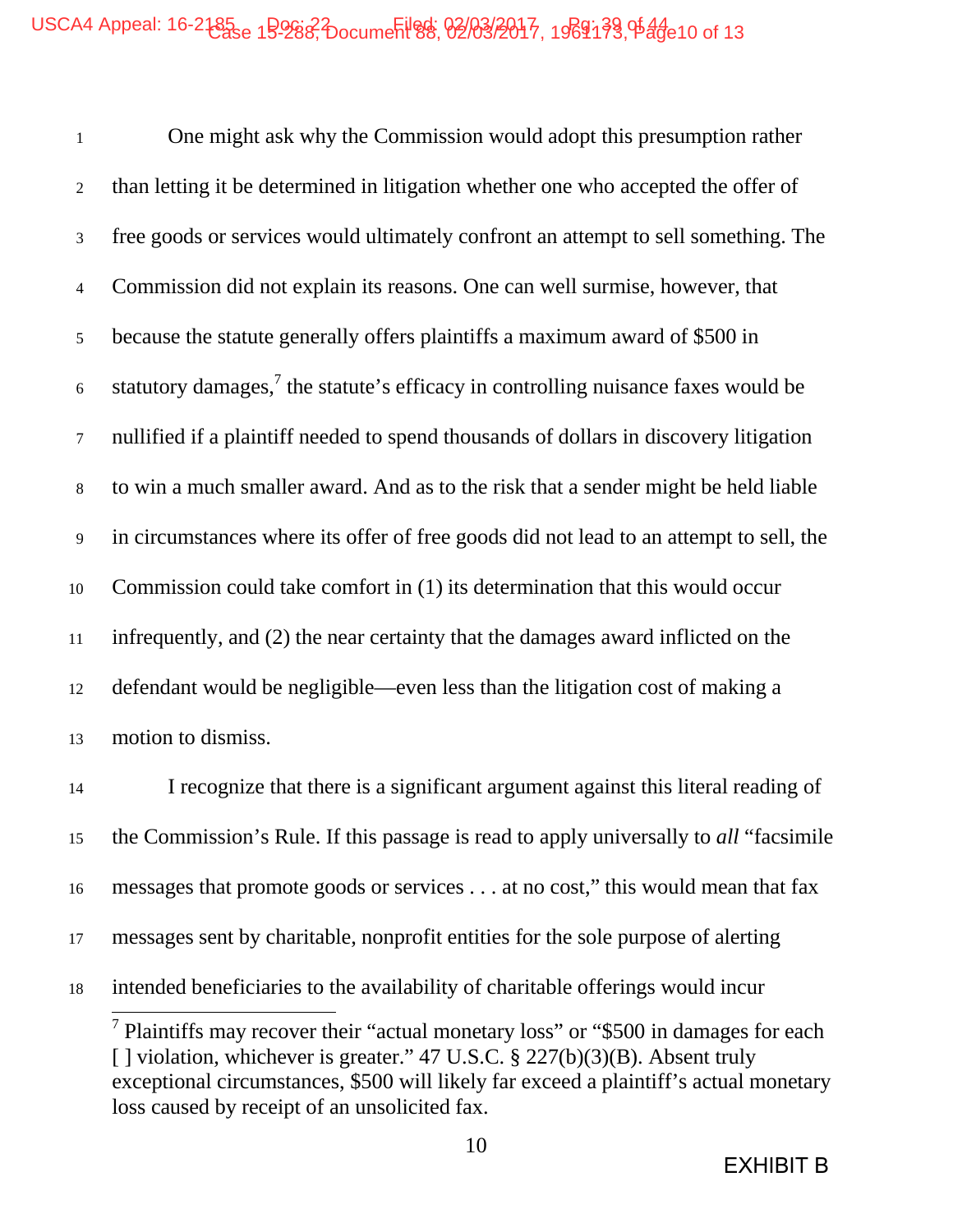liability. Because the governing statute imposes liability for fax transmissions only on "material advertising the commercial availability or quality of any property, goods, or services," *see* § 227(a)(5), it is at least doubtful whether the Commission can lawfully impose a rule requiring that the statute be read to impose liability for faxes sent by charitable nonprofit organizations with no objective other than to give away free goods or services.

 There are, however, answers to this objection. Notwithstanding the breadth of the Commission's language in the first and last sentences of the quoted paragraph concerning Offers for Free Goods and Services, it is doubtful whether the Commission intended this broad categorical rule to apply to offers of free 11 goods and services by nonprofit entities. Both the statute<sup>8</sup> and the 2006 Rule communicate an intention that nonprofits be treated differently, at least in some respects, from commercial entities. In a separate portion of the 2006 Rule, the Commission set forth some discussion of how the statute treats nonprofits, suggesting that nonprofits are not covered by the otherwise categorical rule treating 16 faxes offering free goods and services as advertisements.<sup>9</sup>

*See* 47 U.S.C. § 227(a)(4) (defining "telephone solicitation," another form of communication governed by the statute, expressly to exclude "a call or message . . . by a tax exempt, nonprofit organization").

<sup>&</sup>lt;sup>9</sup> Section 227(b)(2)(F) of the statute authorizes the Commission to issue a regulation exempting nonprofit professional or trade associations from the requirement to include an opt-out notice on unsolicited fax advertisements sent to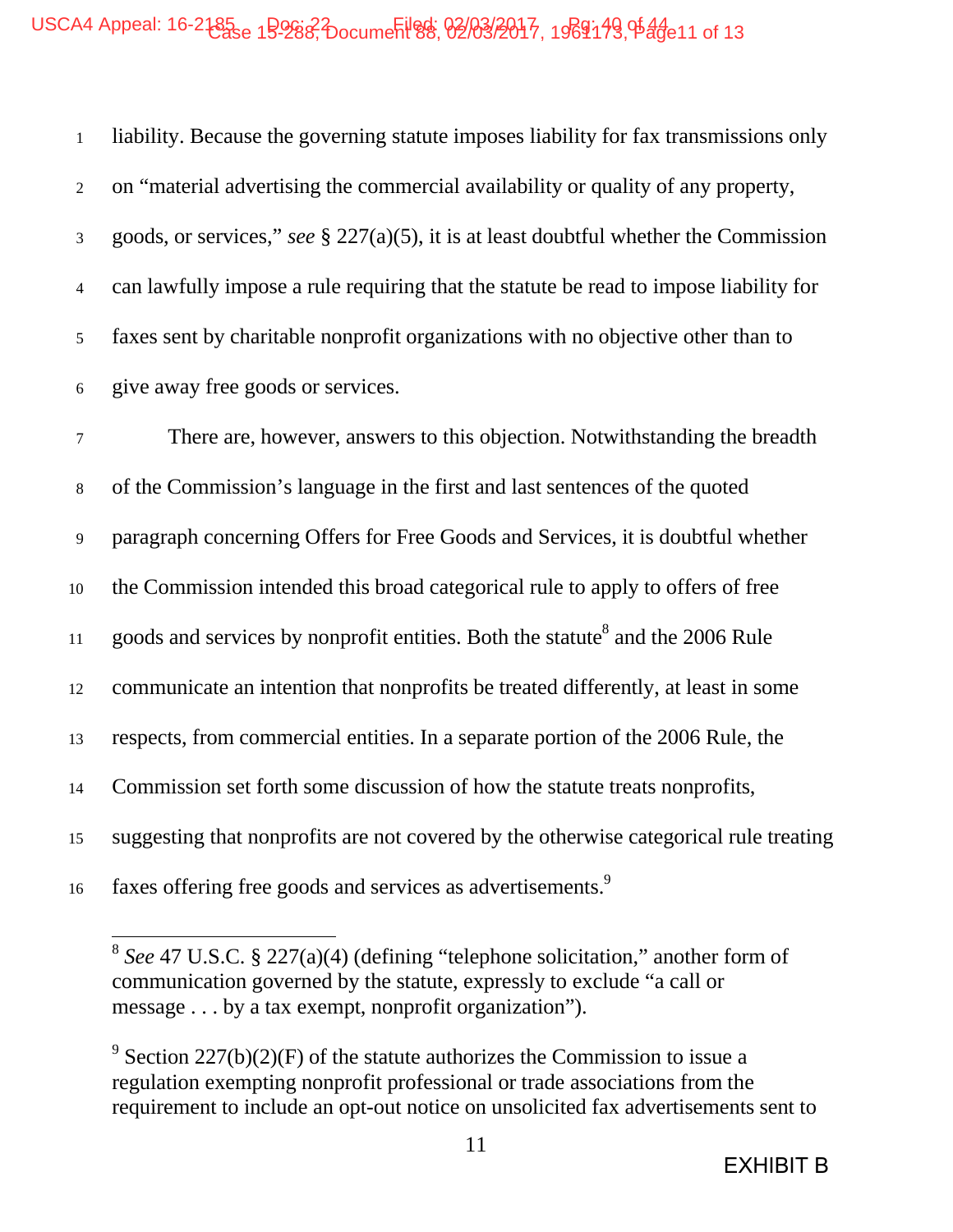While neither the TCPA nor its amendments carve out an exemption for nonprofits from the facsimile advertising rules, the Commission agrees with those petitioners that argue that messages that are not commercial in nature—which many nonprofits send—do not constitute "unsolicited advertisements" and are therefore not covered by the facsimile advertising prohibition. ( . . . [C]onsistent with the language of the TCPA, the Commission does not intend for the clarifications in this Order to result in the regulation of noncommercial speech as commercial facsimile messages under the TCPA regulatory scheme.) The Commission clarifies that messages that do not promote a commercial product or service, including all messages involving political or religious discourse, such as a request for a donation to a political campaign, political action committee or charitable organization, are not unsolicited advertisements under the TCPA. ( . . . [T]he fact that a political message contains an offer to attend a fundraising dinner or to purchase some other product or service in connection with a political campaign or committee fundraiser does not turn the message into an advertisement for purposes of the TCPA's facsimile advertising rules.)

#### 

21 2006 Rule, 71 Fed. Reg. at 25972.

 The Commission's observations about nonprofits in this passage—that they send noncommercial messages and that such messages, including, for example, offers to attend fundraising dinners, are not advertisements—seem inconsistent with applying to nonprofits the apparently unqualified rule in the provision regarding Offers of Free Goods and Services. As a result, a court might conclude that the Commission intended the "Free Goods and Services" provision to apply to faxed offers by commercial entities, and not to similar faxes sent by nonprofits. It their members. The Commission declined to create that exemption, however, in part because of the benefits of the notice to recipients, and in part because inclusion of the notice is not a burdensome obligation. *See* 2006 Rule, 71 Fed. Reg. at 25971.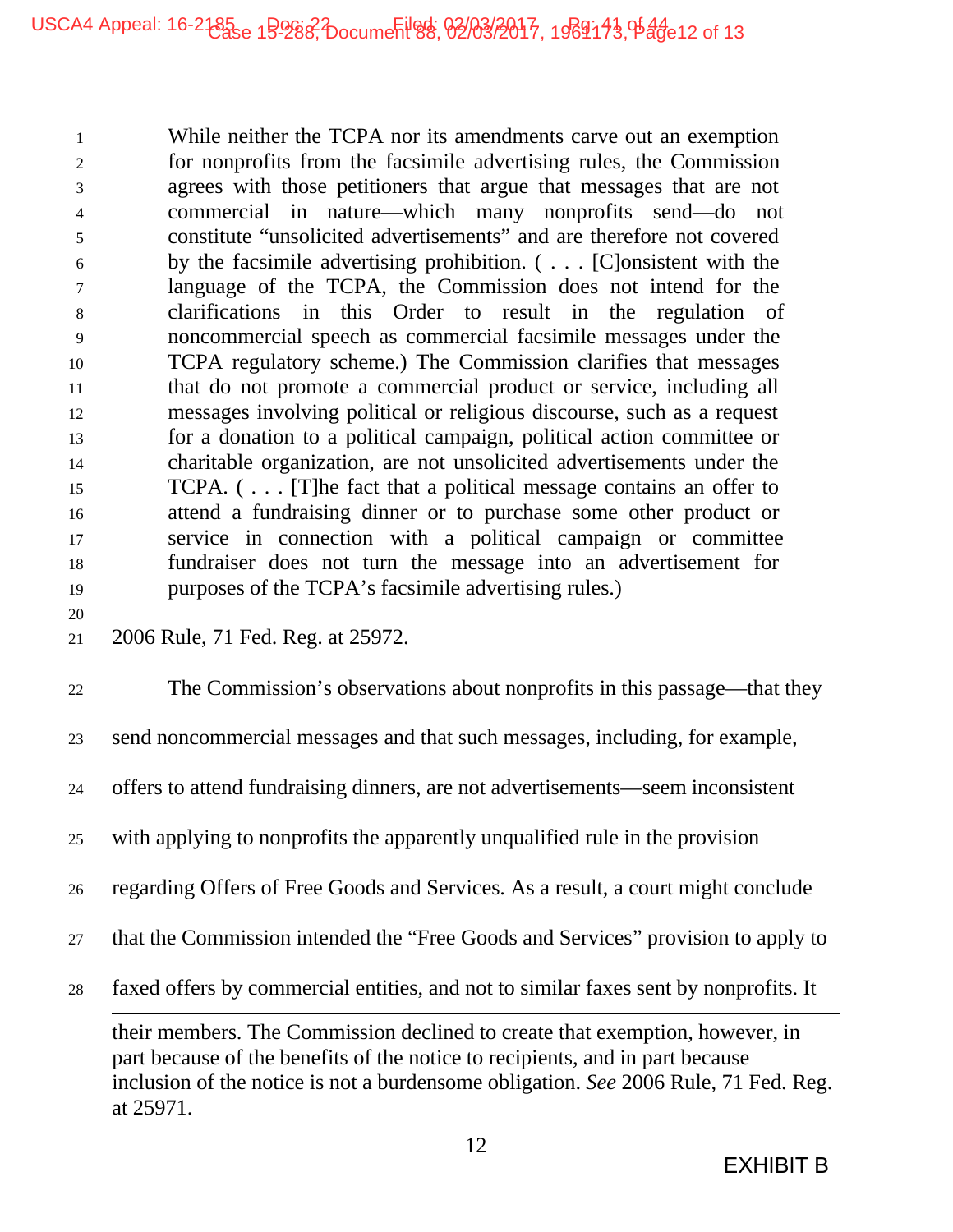# USCA4 Appeal: 16-2185<sub>8</sub> 19288, Document 88, 02/03/2017, 1969143, 0544 e13 of 13

 is, furthermore, unlikely that the 2006 Rule's statement about the frequency with which offers of free goods and services are prefatory to commercial advertisement was predicated on the Commission's observation of such offers *by nonprofits*. If a court, therefore, faced a suit brought against a nonprofit, based on a faxed offer to distribute free benefits, the court might conclude that the Commission's 2006 Rule simply does not address that circumstance, so that the case should be adjudicated solely by reference to the provisions of the statute, which would presumably support the conclusion that a nonprofit's fax offering free goods or services was not an unsolicited advertisement.

 While I concur in the panel opinion, ruling that the Complaint states a claim, I note that other courts might interpret the Commission's 2006 Rule differently.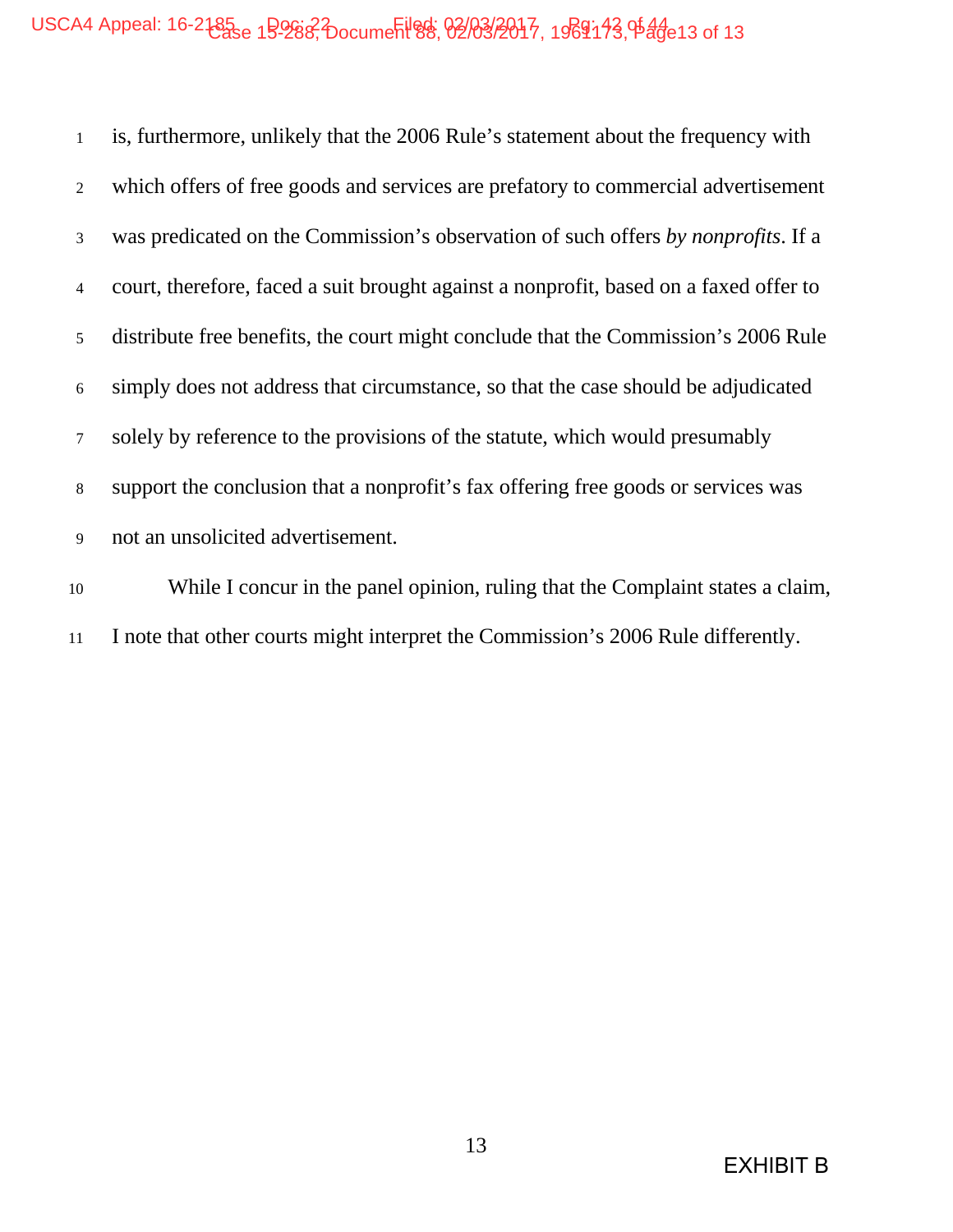#### **UNITED STATES COURT OF APPEALS FOR THE FOURTH CIRCUIT Briefing Orders issued before 12/01/2016**

No. 16-2185 Caption: Carlton & Harris Chiropractic, Inc. v. PDR Network LLC

#### **CERTIFICATE OF COMPLIANCE WITH RULE 28.1(e) or 32(a)**

Type-Volume Limitation, Typeface Requirements, and Type Style Requirements

1. **Type-Volume Limitation:** Appellant's Opening Brief, Appellee's Response Brief, and Appellant's Response/Reply Brief may not exceed 14,000 words or 1,300 lines. Appellee's Opening/Response Brief may not exceed 16,500 words or 1,500 lines. Any Reply or Amicus Brief may not exceed 7,000 words or 650 lines. Counsel may rely on the word or line count of the word processing program used to prepare the document. The word-processing program must be set to include footnotes in the count. Line count is used only with monospaced type.

This brief complies with the type-volume limitation of Fed. R. App. P. 28.1(e)(2) or  $32(a)(7)(B)$  because:

 $\boxed{\checkmark}$  this brief contains <u>2,765</u> [*state number of*] words, excluding the parts of the brief exempted by Fed. R. App. P. 32(a)(7)(B)(iii), *or* this brief contains

[ ] this brief uses a monospaced typeface and contains [*state number of*] lines of text, excluding the parts of the brief exempted by Fed. R. App. P.  $32(a)(7)(B)(iii)$ .

2. **Typeface and Type Style Requirements:** A proportionally spaced typeface (such as Times New Roman) must include serifs and must be 14-point or larger. A monospaced typeface (such as Courier New) must be 12-point or larger (at least 10½ characters per inch).

This brief complies with the typeface requirements of Fed. R. App. P. 32(a)(5) and the type style requirements of Fed. R. App. P. 32(a)(6) because:

| $\boldsymbol{\mathcal{U}}$ | Microsoft Word - Version 10                                 | this brief has been prepared in a proportionally spaced typeface using<br>[ <i>identify word processing program</i> ] in |  |
|----------------------------|-------------------------------------------------------------|--------------------------------------------------------------------------------------------------------------------------|--|
|                            | 14 pt. Times New Roman                                      | [identify font size and type style]; $or$                                                                                |  |
|                            | this brief has been prepared in a monospaced typeface using |                                                                                                                          |  |
|                            |                                                             | <i>didentify word processing program]</i> in<br><i>didentify font size and type style.</i>                               |  |
| (s)                        | /s/ Glenn L. Hara                                           |                                                                                                                          |  |
| Attorney for Appellant     |                                                             |                                                                                                                          |  |
| Dated:                     | 2/03/17                                                     |                                                                                                                          |  |
|                            | <b>Print</b>                                                | <b>Reset Form</b><br><b>Save</b>                                                                                         |  |
| 04/13/2012                 |                                                             |                                                                                                                          |  |